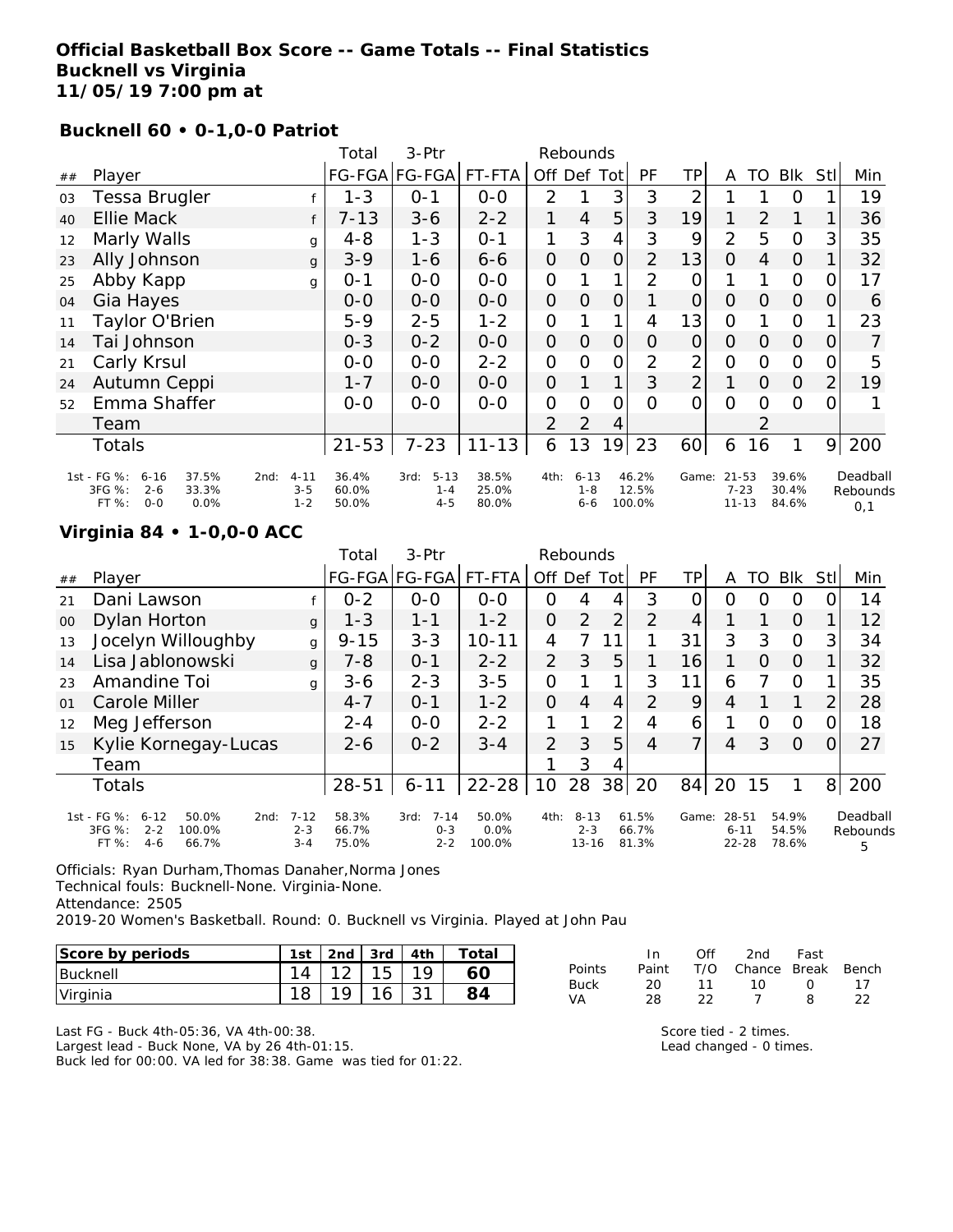# **Official Basketball Box Score -- Game Totals -- Final Statistics Virginia vs Southern California 11/09/19 2:00 pm at**

## **Virginia 49 • 1-1,0-0 ACC**

|        |                                                                                                   |                                | Total                   | $3-Ptr$                                |                        |                | Rebounds                       |                |                        |          |                                |               |                        |                |                             |
|--------|---------------------------------------------------------------------------------------------------|--------------------------------|-------------------------|----------------------------------------|------------------------|----------------|--------------------------------|----------------|------------------------|----------|--------------------------------|---------------|------------------------|----------------|-----------------------------|
| ##     | Player                                                                                            |                                |                         | FG-FGA FG-FGA                          | FT-FTA                 | Off            | Def                            | Tot            | PF                     | TΡ       | A                              | TO            | Blk                    | Stl            | Min                         |
| 21     | Dani Lawson                                                                                       |                                | $O - 4$                 | $0 - 0$                                | $O - O$                |                | 3                              | 4              | Ω                      |          | O                              |               | 2                      | Ο              | 8                           |
| 01     | Carole Miller                                                                                     | $\mathbf{q}$                   | $3-9$                   | $O-O$                                  | $3 - 6$                | $\overline{2}$ |                                | 9              | 4                      | 9        |                                |               | $\Omega$               |                | 24                          |
| 13     | Jocelyn Willoughby                                                                                | g                              | $4 - 15$                | $0 - 2$                                | $2 - 2$                | $\overline{2}$ | 2                              | 4              | 2                      | 10       | 3                              | 4             | $\Omega$               | $\overline{2}$ | 40                          |
| 14     | Lisa Jablonowski                                                                                  | $\mathbf{q}$                   | $6 - 13$                | $O - 1$                                | $1 - 1$                | 5              | 4                              | 9              | 3                      | 13       | 1                              | 2             | $\Omega$               | 3              | 35                          |
| 23     | Amandine Toi                                                                                      | g                              | 1-8                     | $O - 3$                                | $2 - 4$                | 0              |                                |                | 2                      | 4        | 2                              |               | $\Omega$               | 1              | 30                          |
| $00\,$ | Dylan Horton                                                                                      |                                | $2 - 7$                 | $1 - 4$                                | $0 - 0$                |                | 2                              | 3              | $\Omega$               | 5        | $\Omega$                       |               | $\Omega$               | $\Omega$       | 13                          |
| 04     | Dominique Toussaint                                                                               |                                | $3 - 11$                | $0 - 4$                                | $1 - 2$                | 0              |                                |                | $\mathcal{P}$          | 7        | 2                              | $\mathcal{D}$ | $\Omega$               | 1              | 30                          |
| 12     | Meg Jefferson                                                                                     |                                | $O - 1$                 | $0 - 0$                                | $0 - 0$                |                |                                | $\overline{2}$ |                        | $\Omega$ | $\Omega$                       | $\Omega$      | $\Omega$               |                | 6                           |
| 15     | Kylie Kornegay-Lucas                                                                              |                                | $0 - 5$                 | $O - 1$                                | $1 - 2$                | 2              | 6                              | 8              | $\mathcal{P}$          |          |                                | $\Omega$      | $\Omega$               | 0              | 14                          |
|        | Team                                                                                              |                                |                         |                                        |                        | $\overline{2}$ |                                | 3              |                        |          |                                |               |                        |                |                             |
|        | Totals                                                                                            |                                | $19 - 73$               | $1 - 15$                               | $10 - 17$              | 16             | 34                             | 50             | 16                     | 49       | 10                             | 12            | 2                      | 9              | 200                         |
|        | 1st - FG %:<br>$5 - 15$<br>33.3%<br>2nd:<br>3FG %:<br>$0 - 1$<br>0.0%<br>$O - O$<br>0.0%<br>FT %: | $3 - 22$<br>$1 - 9$<br>$2 - 4$ | 13.6%<br>11.1%<br>50.0% | $6 - 21$<br>3rd:<br>$O - 4$<br>$4 - 5$ | 28.6%<br>0.0%<br>80.0% | 4th:           | $5 - 15$<br>$0 - 1$<br>$4 - 8$ |                | 33.3%<br>0.0%<br>50.0% | Game:    | 19-73<br>$1 - 15$<br>$10 - 17$ |               | 26.0%<br>6.7%<br>58.8% |                | Deadball<br>Rebounds<br>6,1 |

#### **Southern California 59 • 2-0,0-0 Pac-12**

|    |                                                                                              |                                        | Total                  | $3-$ Ptr                               |                         |                | Rebounds                       |                |                         |                |                                  |          |                         |                |                             |
|----|----------------------------------------------------------------------------------------------|----------------------------------------|------------------------|----------------------------------------|-------------------------|----------------|--------------------------------|----------------|-------------------------|----------------|----------------------------------|----------|-------------------------|----------------|-----------------------------|
| ## | Player                                                                                       |                                        |                        | FG-FGA FG-FGA  FT-FTA                  |                         | Off            | Def                            | Tot            | PF                      | ΤP             | A                                | TO       | <b>Blk</b>              | Stl            | Min                         |
| 35 | Alissa Pili                                                                                  |                                        | $4 - 8$                | $0 - 0$                                | $0-0$                   |                | 2                              | 3              | 2                       | 8              | O                                |          | 2                       |                | 16                          |
| 04 | Endyia Rogers                                                                                | $\mathbf{q}$                           | $2 - 16$               | $0 - 8$                                | $6 - 7$                 | 1              | 5                              | 6              |                         | 10             | $\Omega$                         |          | 1                       | $\Omega$       | 32                          |
| 05 | <b>Stephanie Watts</b>                                                                       | g                                      | $5 - 12$               | $1 - 5$                                | $3 - 4$                 |                |                                | 12             | 3                       | 14             |                                  | 3        | 5                       | 2              | 32                          |
| 22 | Kyra White                                                                                   | $\mathbf{q}$                           | $0 - 0$                | $0 - 0$                                | $0-0$                   | 0              | 3                              | 3              |                         | $\overline{O}$ |                                  |          | 2                       | $\Omega$       | 33                          |
| 24 | <b>Desiree Caldwell</b>                                                                      | g                                      | $3 - 9$                | $1 - 3$                                | $4 - 4$                 | 0              | 2                              | $\overline{2}$ | 3                       | 11             | 5                                | 4        | $\Omega$                |                | 32                          |
| 01 | Kayla Overbeck                                                                               |                                        | $1 - 4$                | $0-0$                                  | $2 - 4$                 | 3              | 6                              | 9              | O                       | 4              |                                  | $\Omega$ |                         | O              | 12                          |
| 11 | Aliyah Jeune                                                                                 |                                        | $1 - 5$                | $1 - 4$                                | $0-0$                   | $\mathbf{1}$   | 4                              | 5              | 2                       | 3 <sup>1</sup> | 0                                |          |                         | $\Omega$       | 14                          |
| 15 | Angel Jackson                                                                                |                                        | $3 - 5$                | $0-0$                                  | $3 - 4$                 | $\overline{O}$ | 3                              | 3 <sub>l</sub> | 2                       | 9              | $\Omega$                         |          |                         | $\Omega$       | 12                          |
| 25 | Alyson Miura                                                                                 |                                        | $0 - 3$                | $0 - 3$                                | $0-0$                   | O              | Ω                              | Ω              |                         | 0              | 0                                | $\Omega$ | $\Omega$                |                | 17                          |
|    | Team                                                                                         |                                        |                        |                                        |                         | 2              | 2                              | 4              |                         |                |                                  |          |                         |                |                             |
|    | <b>Totals</b>                                                                                |                                        | $19-62$                | $3 - 23$                               | $18 - 23$               | 9              | 38                             | 47             | 15                      | 59             | 8                                | 12       | 13                      | 3 <sup>1</sup> | 200                         |
|    | 1st - FG %:<br>$4 - 18$<br>22.2%<br>3FG %:<br>14.3%<br>$1 - 7$<br>$2 - 2$<br>100.0%<br>FT %: | $4 - 14$<br>2nd:<br>$O - 7$<br>$3 - 4$ | 28.6%<br>0.0%<br>75.0% | $6 - 18$<br>3rd:<br>$1 - 6$<br>$7 - 9$ | 33.3%<br>16.7%<br>77.8% | 4th:           | $5 - 12$<br>$1 - 3$<br>$6 - 8$ |                | 41.7%<br>33.3%<br>75.0% | Game:          | $19-62$<br>$3 - 23$<br>$18 - 23$ |          | 30.6%<br>13.0%<br>78.3% |                | Deadball<br>Rebounds<br>4,1 |

Officials: Alecia Murray,Benny Luna,Michael Price Technical fouls: Virginia-None. Southern California-None. Attendance: 1362

2019-20 Women's Basketball. Round: 0. Southern California vs Virginia. Played

| Score by periods            | 1st    | 2nd | l 3rd | 4th | Total |
|-----------------------------|--------|-----|-------|-----|-------|
| Virginia                    |        |     | 16.   |     | 1 O   |
| <b>ISouthern California</b> | $\sim$ |     |       |     |       |

|        | In.   | Off | 2nd                    | – Fast |    |
|--------|-------|-----|------------------------|--------|----|
| Points | Paint |     | T/O Chance Break Bench |        |    |
| VA     | -22.  | 14  | Q.                     | 11 13  |    |
| USC.   | -32   | 11  | 7                      | 11     | 16 |

Last FG - VA 4th-02:58, USC 4th-03:10. Largest lead - VA by 2 1st-08:09, USC by 12 4th-03:39. VA led for 01:06. USC led for 35:09. Game was tied for 03:45. Score tied - 3 times. Lead changed - 4 times.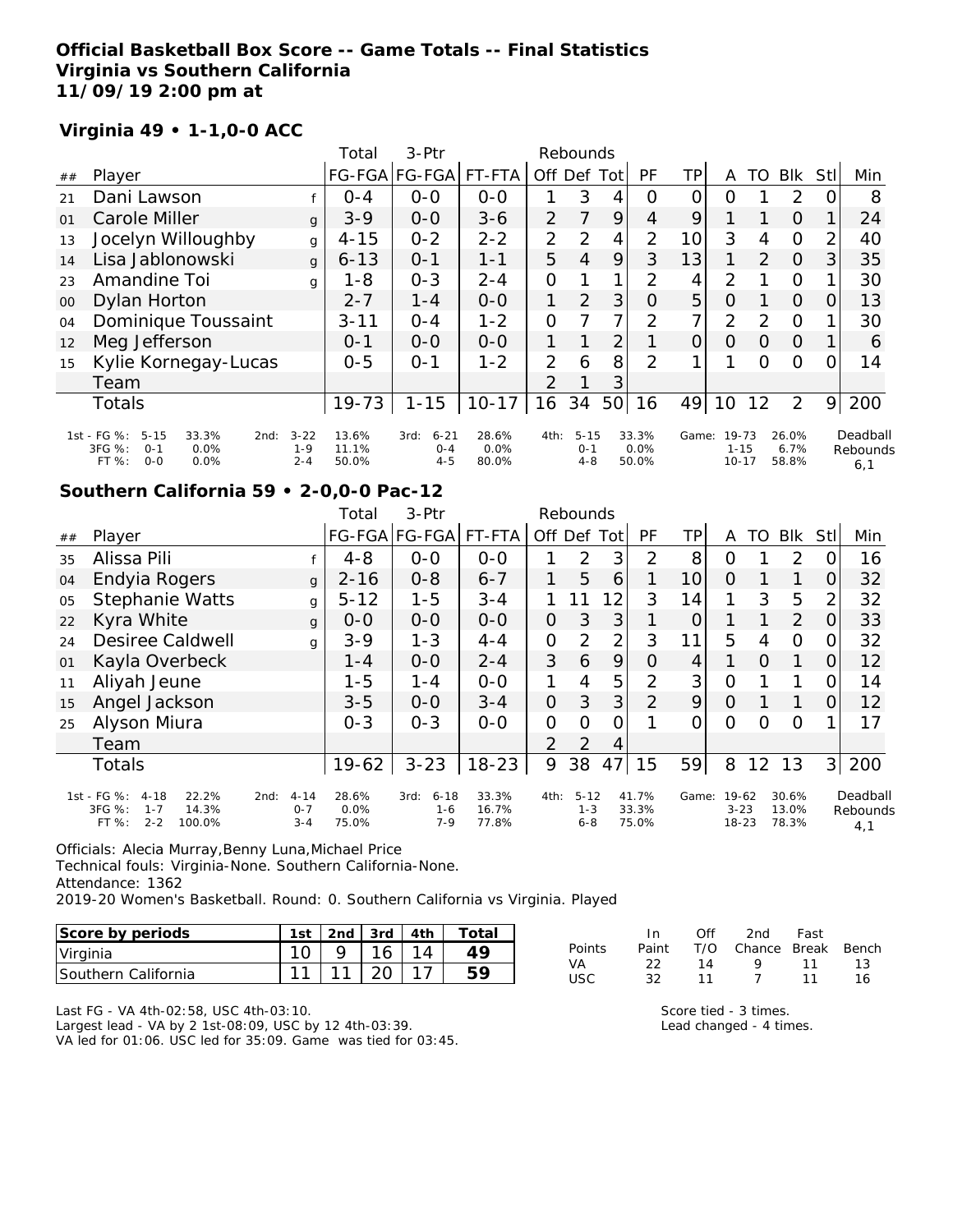### **Official Basketball Box Score -- Game Totals -- Final Statistics Virginia vs CSUN 11/12/19 4:00 pm at**

## **Virginia 72 • 2-1,0-0 ACC**

|        |                                                                                                      |                               | Total                  | $3-Ptr$                                 |                          |                | Rebounds                        |     |                         |                |                                |               |                         |      |                      |
|--------|------------------------------------------------------------------------------------------------------|-------------------------------|------------------------|-----------------------------------------|--------------------------|----------------|---------------------------------|-----|-------------------------|----------------|--------------------------------|---------------|-------------------------|------|----------------------|
| ##     | Player                                                                                               |                               |                        | FG-FGA FG-FGA                           | FT-FTA                   | Off            | Def                             | Tot | PF                      | TP             | A                              | TO            | <b>BIK</b>              | Stll | Min                  |
| 21     | Dani Lawson                                                                                          |                               | $0 - 2$                | $0-0$                                   | $0 - 2$                  | O              |                                 |     |                         | Ο              | Ο                              | O             | O                       |      | 12                   |
| 04     | Dominique Toussaint                                                                                  | g                             | $5 - 8$                | $2 - 4$                                 | $0 - 0$                  | 0              | 6                               | 6   |                         | 12             | 7                              | $\mathcal{P}$ |                         |      | 29                   |
| 13     | Jocelyn Willoughby                                                                                   | g                             | $6 - 12$               | $3 - 7$                                 | $4 - 4$                  | $\overline{O}$ | 7                               | 7   | 3                       | 19             | 4                              |               | 3                       | 0    | 35                   |
| 14     | Lisa Jablonowski                                                                                     | g                             | $3 - 8$                | $1 - 2$                                 | $0 - 0$                  | $\overline{2}$ | $\Omega$                        | 2   |                         | 7              | $\Omega$                       | 3             | $\Omega$                | 2    | 30                   |
| 23     | Amandine Toi                                                                                         | g                             | $5 - 7$                | $2 - 2$                                 | $0-0$                    | $\overline{O}$ | 2                               | 2   | 2                       | 12             |                                | 4             | O                       |      | 30                   |
| $00\,$ | Dylan Horton                                                                                         |                               | $O - 4$                | $0 - 3$                                 | $2 - 2$                  | 0              |                                 |     | 2                       | 2              |                                | 0             | 0                       | 0    | 15                   |
| 01     | Carole Miller                                                                                        |                               | $4 - 8$                | 1-1                                     | $1 - 2$                  | 1              | 5                               | 6   | $\overline{2}$          | 10             |                                | 4             | O                       | 3    | 19                   |
| 12     | Meg Jefferson                                                                                        |                               | 1-1                    | $0 - 0$                                 | $0 - 0$                  | 1              | $\Omega$                        | 1   | $\Omega$                | $\overline{2}$ | O                              | 2             | $\Omega$                | 0    | 10                   |
| 15     | Kylie Kornegay-Lucas                                                                                 |                               | $2 - 4$                | $0 - 0$                                 | $4 - 4$                  | $\overline{4}$ | 5                               | 9   |                         | 8              | 3                              | 3             |                         |      | 20                   |
|        | Team                                                                                                 |                               |                        |                                         |                          |                | 4                               | 5   |                         |                |                                |               |                         |      |                      |
|        | <b>Totals</b>                                                                                        |                               | $26 - 54$              | $9 - 19$                                | $11 - 14$                | 9              | 31                              | 40  | 13                      | 72             | 17                             | 19            | 5                       | 9    | 200                  |
|        | 1st - FG %:<br>$6 - 17$<br>35.3%<br>2nd:<br>3FG %:<br>$2 - 6$<br>33.3%<br>$2 - 2$<br>100.0%<br>FT %: | $3 - 8$<br>$2 - 5$<br>$0 - 0$ | 37.5%<br>40.0%<br>0.0% | $10 - 13$<br>3rd:<br>$4 - 5$<br>$2 - 2$ | 76.9%<br>80.0%<br>100.0% | 4th:           | $7 - 16$<br>$1 - 3$<br>$7 - 10$ |     | 43.8%<br>33.3%<br>70.0% | Game:          | 26-54<br>$9 - 19$<br>$11 - 14$ |               | 48.1%<br>47.4%<br>78.6% |      | Deadball<br>Rebounds |

# **CSUN 47 • 0-3,0-0 Big West**

|        |                                                                                                    |                                | Total                    | $3-$ Ptr                                |                         |                | Rebounds                       |                |                        |                |                                |    |                         |                 |                           |
|--------|----------------------------------------------------------------------------------------------------|--------------------------------|--------------------------|-----------------------------------------|-------------------------|----------------|--------------------------------|----------------|------------------------|----------------|--------------------------------|----|-------------------------|-----------------|---------------------------|
| ##     | Player                                                                                             |                                |                          | FG-FGA FG-FGA                           | FT-FTA                  | Off            | Def                            | Tot            | <b>PF</b>              | TΡ             | A                              | TO | <b>BIK</b>              | Stl             | Min                       |
| 55     | De'Jionae Calloway                                                                                 |                                | $4 - 8$                  | $0-0$                                   | $2 - 2$                 | 4              | 4                              | 8              | 0                      | 10             |                                |    | Ο                       |                 | 26                        |
| 44     | Lauren Shymkewicz                                                                                  | $\mathsf{C}$                   | $3 - 10$                 | $0 - 3$                                 | $0 - 0$                 | $\overline{2}$ | 5                              | $\overline{7}$ | 3                      | 6              | O                              |    | 1                       | O               | 30                        |
| 01     | Jordyn Jackson                                                                                     | g                              | $2 - 9$                  | 1-6                                     | $1 - 2$                 | $\mathcal{O}$  |                                | 1              | 2                      | 6              |                                |    | O                       |                 | 24                        |
| 12     | Meghann Henderson                                                                                  | g                              | $2 - 10$                 | $1 - 3$                                 | $2 - 4$                 | 1              | $\circ$                        | 1              | Ο                      | 7              |                                | 3  | $\mathbf{1}$            | 4               | 29                        |
| 23     | Hayley Tanabe                                                                                      | g                              | $1 - 7$                  | $0 - 2$                                 | $0-0$                   | $\mathcal{O}$  | 3                              | 3              | 3                      | 2              | 3                              |    | $\Omega$                |                 | 28                        |
| $00\,$ | Deja Williams                                                                                      |                                | $2 - 9$                  | $2 - 7$                                 | $3 - 4$                 | $\Omega$       |                                | 1              | 2                      | 9              | 2                              | 3  | $\Omega$                |                 | 26                        |
| 11     | Olivia Smith                                                                                       |                                | 1-1                      | $0 - 0$                                 | $0 - 0$                 | $\mathcal{O}$  |                                | 1              | $\mathcal{P}$          | $\overline{2}$ | 1                              | 3  | 1                       |                 | 10                        |
| 24     | Carla Drennan                                                                                      |                                | $1 - 3$                  | $1 - 3$                                 | $2 - 2$                 | $\overline{2}$ | 5                              | 7              |                        | 5              | 1                              | 2  | $\Omega$                | 3 <sub>l</sub>  | 18                        |
| 32     | Daniela Popa                                                                                       |                                | $0 - 2$                  | $0 - 0$                                 | $0 - 0$                 |                | $\Omega$                       |                |                        | Ω              | Ω                              | Ω  |                         | ⌒               | 9                         |
|        | Team                                                                                               |                                |                          |                                         |                         | 3              | 1                              | 4              |                        |                |                                | 3  |                         |                 |                           |
|        | <b>Totals</b>                                                                                      |                                | $16 - 59$                | $5 - 24$                                | $10 - 14$               | 13             | 21                             | 34             | 14                     | 47             | 10                             | 18 | 4                       | 11 <sub>1</sub> | 200                       |
|        | 1st - FG %:<br>30.8%<br>$4 - 13$<br>2nd:<br>3FG %:<br>12.5%<br>$1 - 8$<br>$2 - 2$<br>FT%<br>100.0% | $3 - 17$<br>$0 - 5$<br>$0 - 0$ | 17.6%<br>$0.0\%$<br>0.0% | $5 - 15$<br>3rd:<br>$2 - 5$<br>$8 - 12$ | 33.3%<br>40.0%<br>66.7% | 4th:           | $4 - 14$<br>$2 - 6$<br>$0 - 0$ |                | 28.6%<br>33.3%<br>0.0% | Game:          | 16-59<br>$5 - 24$<br>$10 - 14$ |    | 27.1%<br>20.8%<br>71.4% |                 | Deadball<br>Rebounds<br>3 |

Officials: Sean Martin, Scott Osborne, Kent Johnson Technical fouls: Virginia-None. CSUN-None. Attendance: 327 2019-20 Women's Basketball. Round: 0. CSUN vs Virginia. Played at The Matadome

| Score by periods | 1st    | 2 <sub>nd</sub> | 3rd | 4th | Total |
|------------------|--------|-----------------|-----|-----|-------|
| <i>Virginia</i>  | $\sim$ |                 | 26  |     |       |
|                  | $\sim$ |                 |     |     |       |

|               | In.   | ∩ff | 2nd                    | Fast |    |
|---------------|-------|-----|------------------------|------|----|
| <b>Points</b> | Paint |     | T/O Chance Break Bench |      |    |
| VA.           | 28.   | 24  | $\mathbf{Q}$           | 16.  | つつ |
| CSUN          | 20.   | 15  | 12                     | o    | 16 |

Last FG - VA 4th-00:56, CSUN 4th-00:12. Largest lead - VA by 28 4th-00:23, CSUN None. VA led for 37:54. CSUN led for 00:00. Game was tied for 02:06. Score tied - 2 times. Lead changed - 0 times.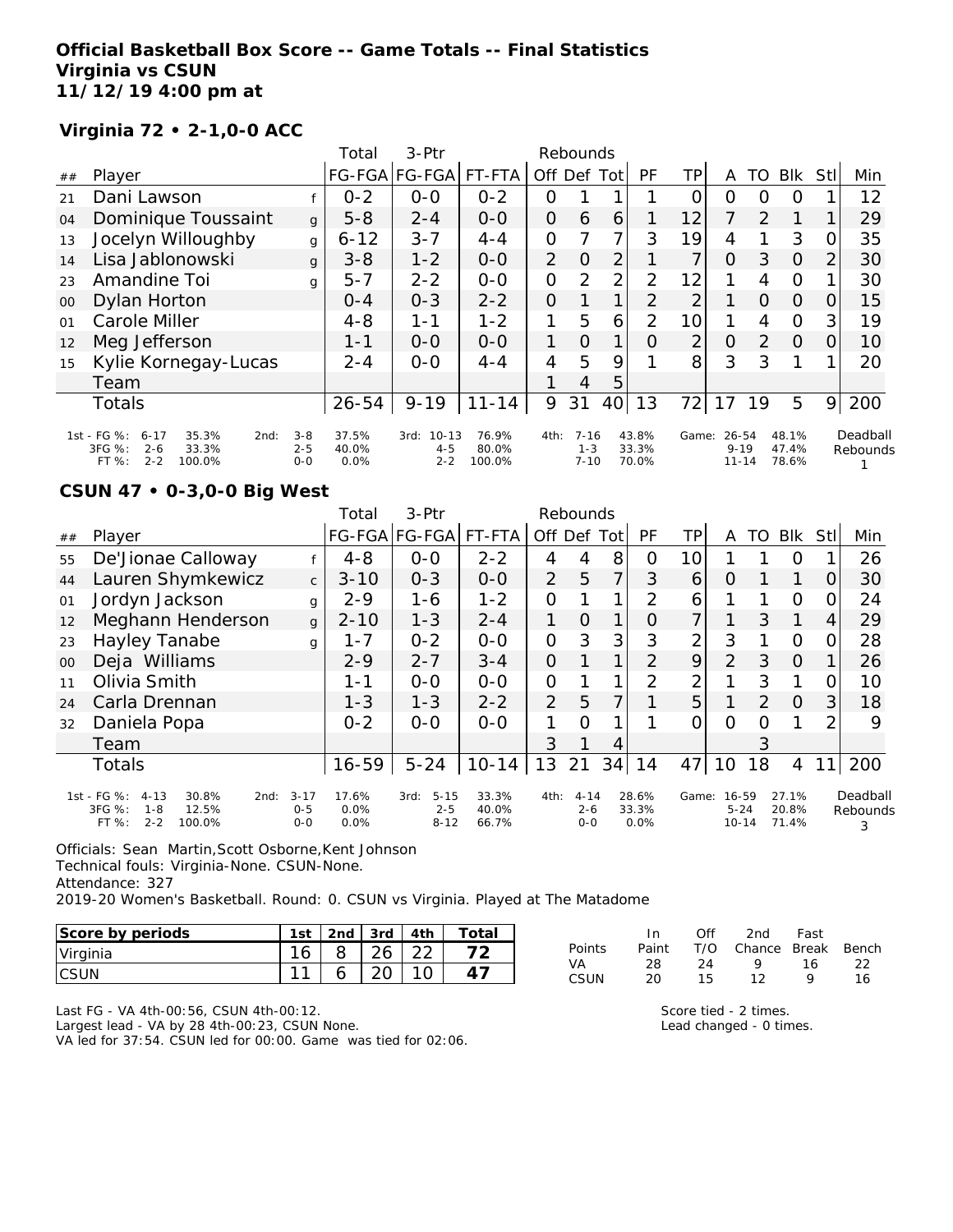### **Official Basketball Box Score -- Game Totals -- Final Statistics Kentucky vs Virginia 11/16/19 5:00 pm at**

#### **Kentucky 50 • 4-0,0-0 SEC**

|                |                                                                                                     |                                | Total                    | $3-Ptr$                                | Rebounds                 |                |                                |     |                         |                 |                                |    |                         |                |                      |
|----------------|-----------------------------------------------------------------------------------------------------|--------------------------------|--------------------------|----------------------------------------|--------------------------|----------------|--------------------------------|-----|-------------------------|-----------------|--------------------------------|----|-------------------------|----------------|----------------------|
| ##             | Player                                                                                              |                                |                          | FG-FGA FG-FGA                          | FT-FTA                   | Off            | Def                            | Tot | PF                      | TP              | A                              | TO | <b>BIK</b>              | <b>Stll</b>    | Min                  |
| 03             | KeKe McKinney                                                                                       |                                | $2 - 5$                  | $1 - 2$                                | $0-0$                    |                | 2                              | 3   | 2                       | 5               | O                              |    | Ő                       | 2              | 25                   |
| 14             | Tatyana Wyatt                                                                                       |                                | $2 - 6$                  | $1 - 2$                                | $0 - 0$                  | $\overline{O}$ | 4                              | 4   | 3                       | 5               | $\Omega$                       | 3  | $\Omega$                | $\Omega$       | 19                   |
| 01             | Sabrina Haines                                                                                      | g                              | $6 - 12$                 | $2 - 4$                                | $3 - 4$                  | 1              | 2                              | 3   | $\overline{2}$          | 17 <sub>1</sub> | $\overline{2}$                 |    | $\Omega$                | 0              | 36                   |
| 10             | Rhyne Howard                                                                                        | $\mathbf{q}$                   | $4 - 14$                 | $2 - 6$                                | $3 - 3$                  | 3              | 8                              | 11  | 3                       | 13              | $\overline{2}$                 | 6  | $\Omega$                | 3              | 25                   |
| 12             | Amanda Paschal                                                                                      | g                              | $0 - 5$                  | $0 - 2$                                | $0-0$                    | 2              | 3                              | 5   | 3                       | 0               | 2                              | 5  | $\circ$                 | $\Omega$       | 31                   |
| 0 <sub>5</sub> | <b>Blair Green</b>                                                                                  |                                | $1 - 3$                  | $O - 1$                                | $0 - 0$                  | 1              | $\Omega$                       | 1   | Ο                       | 2               | $\overline{O}$                 | 3  | $\Omega$                | O.             | 17                   |
| 21             | Ogechi Anyagaligbo                                                                                  |                                | $O - 1$                  | $0 - 0$                                | $0 - 0$                  | $\Omega$       | 0                              | O   |                         | O               | $\circ$                        |    | $\circ$                 | 2              | 5                    |
| 32             | Jaida Roper                                                                                         |                                | $2 - 10$                 | $0 - 3$                                | $O - 1$                  | $\overline{O}$ | 3                              | 3   | 3                       | $\overline{4}$  |                                | 2  | $\Omega$                | 0              | 31                   |
| 44             | Nae Nae Cole                                                                                        |                                | $O - 1$                  | $0 - 0$                                | $4 - 4$                  |                | $\Omega$                       | 1   | 3                       | 4               | O                              |    | O                       | O              | 11                   |
|                | Team                                                                                                |                                |                          |                                        |                          | $\mathcal{P}$  | 5                              | 7   |                         |                 |                                |    |                         |                |                      |
|                | <b>Totals</b>                                                                                       |                                | $17 - 57$                | $6 - 20$                               | $10 - 12$                | 11             | 27                             | 38  | 20                      | 50 <sup>1</sup> | 7                              | 23 | $\circ$                 | $\overline{7}$ | 200                  |
|                | 1st - FG %:<br>$6 - 15$<br>40.0%<br>2nd:<br>3FG %:<br>$2 - 5$<br>40.0%<br>$1 - 2$<br>FT %:<br>50.0% | $2 - 14$<br>$1 - 6$<br>$2 - 2$ | 14.3%<br>16.7%<br>100.0% | $4 - 14$<br>3rd:<br>$2 - 5$<br>$2 - 2$ | 28.6%<br>40.0%<br>100.0% | 4th:           | $5 - 14$<br>$1 - 4$<br>$5 - 6$ |     | 35.7%<br>25.0%<br>83.3% | Game:           | 17-57<br>$6 - 20$<br>$10 - 12$ |    | 29.8%<br>30.0%<br>83.3% |                | Deadball<br>Rebounds |

## **Virginia 47 • 2-2,0-0 ACC**

|        |                                                                                                  |                               | Total                   | $3-Ptr$                               |                           |                |                              |          |                         |       |                                    |    |                         |     |                           |
|--------|--------------------------------------------------------------------------------------------------|-------------------------------|-------------------------|---------------------------------------|---------------------------|----------------|------------------------------|----------|-------------------------|-------|------------------------------------|----|-------------------------|-----|---------------------------|
| ##     | Player                                                                                           |                               |                         | FG-FGA FG-FGA                         | FT-FTA                    | Off            | Def                          | Tot      | <b>PF</b>               | TР    | A                                  | TO | <b>Blk</b>              | Stl | Min                       |
| 21     | Dani Lawson                                                                                      |                               | $0-0$                   | $0-0$                                 | $0-0$                     | O              |                              |          | 2                       |       | Ο                                  | O  | 0                       |     | 9                         |
| 04     | Dominique Toussaint                                                                              | g                             | $3 - 14$                | $0 - 3$                               | $1 - 2$                   |                | $\overline{4}$               | 5        | 2                       | 7     | 2                                  | 6  | $\Omega$                | O   | 37                        |
| 13     | Jocelyn Willoughby                                                                               | g                             | $4 - 10$                | $1 - 4$                               | $9 - 9$                   |                | 10                           |          | 3                       | 18    | 1                                  | 3  | $\Omega$                | 4   | 40                        |
| 14     | Lisa Jablonowski                                                                                 | g                             | $0 - 3$                 | $0 - 0$                               | $6 - 8$                   | 2              | 3                            | 5        | 5                       | 6     |                                    | 3  | $\mathbf{1}$            | 3   | 36                        |
| 23     | Amandine Toi                                                                                     | g                             | $0 - 2$                 | $0 - 2$                               | $0 - 0$                   | $\Omega$       | $\Omega$                     | 0        | 4                       | 0     | 0                                  | 3  | $\Omega$                |     | 15                        |
| $00\,$ | Dylan Horton                                                                                     |                               | $1 - 2$                 | $1 - 2$                               | $0 - 0$                   | $\overline{O}$ | $\Omega$                     | 0        | O                       | 3     | O                                  | Ω  | $\Omega$                |     | 9                         |
| 01     | Carole Miller                                                                                    |                               | $2 - 6$                 | $O - 1$                               | $1 - 2$                   | $\mathcal{O}$  | 6                            | 6        |                         | 5     | Ο                                  |    |                         | 3   | 31                        |
| 12     | Meg Jefferson                                                                                    |                               | $0 - 0$                 | $0 - 0$                               | $0 - 0$                   | 0              | $\Omega$                     | $\Omega$ | 0                       | 0     | O                                  |    | $\Omega$                | Ω   | 4                         |
| 15     | Kylie Kornegay-Lucas                                                                             |                               | $3 - 5$                 | $1 - 1$                               | $1 - 2$                   | 0              | 5                            | 5        | 5                       | 8     | Ω                                  | 4  | 3                       | 3   | 19                        |
|        | Team                                                                                             |                               |                         |                                       |                           | 0              |                              |          |                         |       |                                    |    |                         |     |                           |
|        | <b>Totals</b>                                                                                    |                               | $13 - 42$               | $3 - 13$                              | $18 - 23$                 | 4              | 30                           | 34       | 22                      | 47    | 4                                  | 22 | 5                       | 13  | 200                       |
|        | 1st - FG %:<br>$3 - 12$<br>25.0%<br>2nd:<br>3FG %:<br>0.0%<br>$0 - 2$<br>85.7%<br>FT%<br>$6 - 7$ | $2 - 9$<br>$1 - 6$<br>$6 - 8$ | 22.2%<br>16.7%<br>75.0% | $2 - 8$<br>3rd:<br>$1 - 1$<br>$2 - 2$ | 25.0%<br>100.0%<br>100.0% | 4th:           | $6 - 13$<br>$1 - 4$<br>$4-6$ |          | 46.2%<br>25.0%<br>66.7% | Game: | $13 - 42$<br>$3 - 13$<br>$18 - 23$ |    | 31.0%<br>23.1%<br>78.3% |     | Deadball<br>Rebounds<br>3 |

#### Officials:

Technical fouls: Kentucky-None. Virginia-None.

Attendance: 2507

2019-20 Women's Basketball. Round: 0. Kentucky vs Virginia. Played at John Pau

| Score by periods | 1st        | 2nd | 3rd                | 4th | -ota |
|------------------|------------|-----|--------------------|-----|------|
| Kentucky         | 1 に<br>ر ا |     | $\sim$<br><u>_</u> |     |      |
| Virginia         |            |     |                    |     |      |

|        | In.   | ∩ff | 2nd                    | Fast             |     |
|--------|-------|-----|------------------------|------------------|-----|
| Points | Paint |     | T/O Chance Break Bench |                  |     |
| UK     | 18    | 15. | -8                     | $\left( \right)$ | 10. |
| VA     | 16    | 10  |                        | 13               | 16. |

Last FG - UK 4th-02:17, VA 4th-00:44. Largest lead - UK by 7 3rd-05:00, VA by 4 2nd-01:49. UK led for 25:21. VA led for 09:47. Game was tied for 04:52. Score tied - 5 times. Lead changed - 4 times.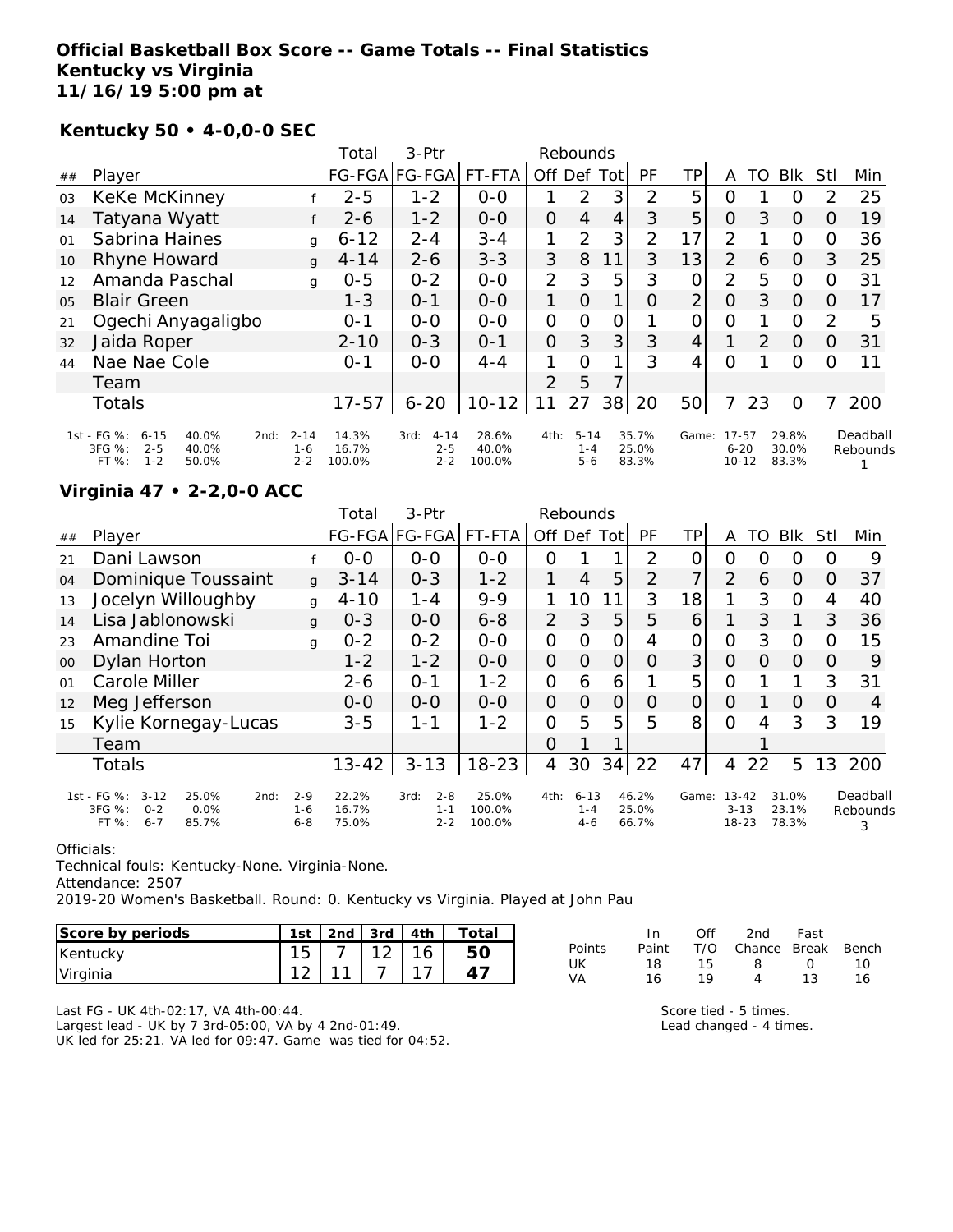### **Official Basketball Box Score -- Game Totals -- Final Statistics Virginia vs UConn 11/19/19 7:00 pm at**

## **Virginia 44 • 2-3,0-0 ACC**

|        |                                                                                                     |                                | Total                   | $3-Ptr$                                | Rebounds                 |                |                                |                |                         |          |                                |               |                         |                |                      |
|--------|-----------------------------------------------------------------------------------------------------|--------------------------------|-------------------------|----------------------------------------|--------------------------|----------------|--------------------------------|----------------|-------------------------|----------|--------------------------------|---------------|-------------------------|----------------|----------------------|
| ##     | Player                                                                                              |                                |                         | FG-FGA FG-FGA                          | FT-FTA                   | Off            | Def                            | Tot            | PF                      | TP       | A                              | TO            | <b>BIK</b>              | <b>Stll</b>    | Min                  |
| 21     | Dani Lawson                                                                                         |                                | $0 - 5$                 | $0 - 0$                                | $0 - 0$                  | 0              | 3                              | 3              | 3                       | Ο        |                                |               | O                       | O              | 21                   |
| 04     | Dominique Toussaint                                                                                 | $\mathbf{q}$                   | $3 - 6$                 | $1 - 3$                                | $O-O$                    | $\overline{O}$ | 2                              | $\overline{2}$ |                         | 7        |                                | 2             | $\Omega$                | 31             | 32                   |
| 13     | Jocelyn Willoughby                                                                                  | g                              | $3 - 15$                | $0 - 2$                                | $7 - 8$                  | 3              | 4                              | 7              | 3                       | 13       |                                | 3             | $\Omega$                |                | 31                   |
| 14     | Lisa Jablonowski                                                                                    | g                              | $2 - 6$                 | $1 - 1$                                | $2 - 4$                  | $\overline{4}$ | 3                              | 7              | 3                       | 7        |                                | 3             | $\Omega$                | 0              | 27                   |
| 23     | Amandine Toi                                                                                        | g                              | 1-6                     | $0 - 2$                                | $0-0$                    | $\Omega$       | $\Omega$                       | 0              | 3                       | 2        | 2                              | $\mathcal{P}$ | $\circ$                 | 0              | 23                   |
| $00\,$ | Dylan Horton                                                                                        |                                | $2 - 5$                 | $2 - 4$                                | $0 - 0$                  | $\overline{O}$ |                                |                |                         | 6        |                                | 2             | $\Omega$                | $\Omega$       | 10                   |
| 01     | Carole Miller                                                                                       |                                | $2 - 7$                 | $2 - 3$                                | $0 - 0$                  |                | 4                              | 5              | 2                       | 6        | O                              | $\mathcal{P}$ | $\Omega$                |                | 29                   |
| 12     | Meg Jefferson                                                                                       |                                | $O - 1$                 | $0 - 0$                                | $0 - 0$                  |                |                                | 2              | $\circ$                 | $\Omega$ | $\circ$                        |               | $\Omega$                | 0              | 4                    |
| 15     | Kylie Kornegay-Lucas                                                                                |                                | 1-6                     | $O - 1$                                | $1 - 2$                  | 2              | 2                              | 4              | 4                       | 3        |                                | 2             |                         | 0              | 23                   |
|        | Team                                                                                                |                                |                         |                                        |                          | $\mathcal{P}$  | 2                              | 4              |                         |          |                                |               |                         |                |                      |
|        | <b>Totals</b>                                                                                       |                                | $14 - 57$               | $6 - 16$                               | $10 - 14$                | 13             | 22                             | 35             | 20                      | 44       | 8                              | 19            | 1                       | 5 <sup>1</sup> | 200                  |
|        | 1st - FG %:<br>$4 - 14$<br>28.6%<br>2nd:<br>3FG %:<br>25.0%<br>$1 - 4$<br>FT %:<br>$1 - 4$<br>25.0% | $2 - 14$<br>$2 - 6$<br>$1 - 2$ | 14.3%<br>33.3%<br>50.0% | $4 - 14$<br>3rd:<br>$1 - 4$<br>$8 - 8$ | 28.6%<br>25.0%<br>100.0% | 4th:           | $4 - 15$<br>$2 - 2$<br>$0 - 0$ |                | 26.7%<br>100.0%<br>0.0% | Game:    | 14-57<br>$6 - 16$<br>$10 - 14$ |               | 24.6%<br>37.5%<br>71.4% |                | Deadball<br>Rebounds |

#### **UConn 83 • 4-0,1-0 AAC**

|    |                                                                                               |                                | Total                   | $3-$ Ptr                               | Rebounds                |                |                              |     |                         |                |                                    |               |                         |     |                           |
|----|-----------------------------------------------------------------------------------------------|--------------------------------|-------------------------|----------------------------------------|-------------------------|----------------|------------------------------|-----|-------------------------|----------------|------------------------------------|---------------|-------------------------|-----|---------------------------|
| ## | Player                                                                                        |                                |                         | FG-FGA FG-FGA                          | FT-FTA                  | Off            | Def                          | Tot | <b>PF</b>               | TP.            | A                                  | TO            | <b>Blk</b>              | Stl | Min                       |
| 03 | Megan Walker                                                                                  |                                | $7 - 15$                | $2 - 3$                                | $3 - 4$                 | 2              |                              | 9   | $\overline{2}$          | 19             | 3                                  |               | 0                       |     | 33                        |
| 20 | Olivia Nelson-Ododa                                                                           |                                | $3 - 4$                 | $0 - 0$                                | $3 - 4$                 | 1              | 5                            | 6   | 3                       | 9              | 2                                  | 3             | $\overline{4}$          |     | 19                        |
| 05 | Crystal Dangerfield                                                                           | g                              | $3 - 9$                 | $2 - 6$                                | $O-O$                   | $\overline{O}$ | 4                            | 4   |                         | 8              | 1                                  | Ω             | $\overline{O}$          | 3   | 31                        |
| 13 | Christyn Williams                                                                             | g                              | $7 - 14$                | $1 - 6$                                | $2 - 3$                 |                | $\overline{2}$               | 3   | 3                       | 17             | 2                                  | 0             | $\Omega$                |     | 32                        |
| 24 | Anna Makurat                                                                                  | g                              | $4 - 9$                 | $2 - 6$                                | $0 - 0$                 | 1              | 5                            | 6   | 2                       | 10             | 5                                  | 2             | 1                       | 2   | 29                        |
| 10 | Molly Bent                                                                                    |                                | $0 - 0$                 | $0-0$                                  | $0-0$                   | $\overline{O}$ | 0                            | 0   |                         | $\overline{0}$ |                                    | $\Omega$      | $\Omega$                |     | 11                        |
| 14 | Evelyn Adebayo                                                                                |                                | $0 - 1$                 | $0-0$                                  | $1 - 2$                 | $\overline{O}$ | O                            | 0   | $\Omega$                | 1              | Ο                                  | 0             | $\Omega$                | O   | 6                         |
| 25 | Kyla Irwin                                                                                    |                                | $4 - 4$                 | $2 - 2$                                | $3 - 4$                 | 3              | 3                            | 6   | O                       | 13             | 5                                  | 2             | 2                       | 0   | 24                        |
| 44 | Aubrey Griffin                                                                                |                                | $2 - 3$                 | $0-0$                                  | $2 - 5$                 |                | 2                            | 3   |                         | 6              | $\overline{2}$                     | $\mathcal{P}$ | $\Omega$                | ⌒   | 15                        |
|    | Team                                                                                          |                                |                         |                                        |                         |                | 4                            | 5   |                         |                |                                    |               |                         |     |                           |
|    | <b>Totals</b>                                                                                 |                                | $30 - 59$               | $9 - 23$                               | $14 - 22$               | 10             | 32                           | 42  | 13                      | 83             | 21                                 | 10            |                         | 11  | 200                       |
|    | 1st - FG %: 10-16<br>62.5%<br>2nd:<br>3FG %:<br>75.0%<br>$3 - 4$<br>$3 - 5$<br>FT %:<br>60.0% | $6 - 15$<br>$1 - 5$<br>$3 - 4$ | 40.0%<br>20.0%<br>75.0% | $8 - 17$<br>3rd:<br>$3 - 8$<br>$3 - 4$ | 47.1%<br>37.5%<br>75.0% | 4th:           | $6 - 11$<br>$2 - 6$<br>$5-9$ |     | 54.5%<br>33.3%<br>55.6% | Game:          | $30 - 59$<br>$9 - 23$<br>$14 - 22$ |               | 50.8%<br>39.1%<br>63.6% |     | Deadball<br>Rebounds<br>5 |

Officials: Krystle Apellaniz,Mark Resch,Bruce Morris Technical fouls: Virginia-None. UConn-None. Attendance: 7728 2019-20 Women's Basketball. Round: 0. UConn vs Virginia. Played at Harry A. Ga

| Score by periods | 1st      | 2 <sub>nd</sub> | $3rd$ | 4th | Total |
|------------------|----------|-----------------|-------|-----|-------|
| Virginia         |          |                 |       |     |       |
| <b>IUConn</b>    | $\Omega$ | 16              |       |     |       |

| In.   | Off        | 2nd            | Fast |                        |
|-------|------------|----------------|------|------------------------|
| Paint |            |                |      |                        |
| 8     | $\sqrt{ }$ | $\overline{1}$ | 4    | 15.                    |
| 36.   | 20         | 10             | 20   | 20                     |
|       |            |                |      | T/O Chance Break Bench |

Last FG - VA 4th-01:16, UConn 4th-01:35. Largest lead - VA by 4 1st-08:36, UConn by 41 4th-01:35. VA led for 03:29. UConn led for 35:24. Game was tied for 01:07. Score tied - 1 time. Lead changed - 3 times.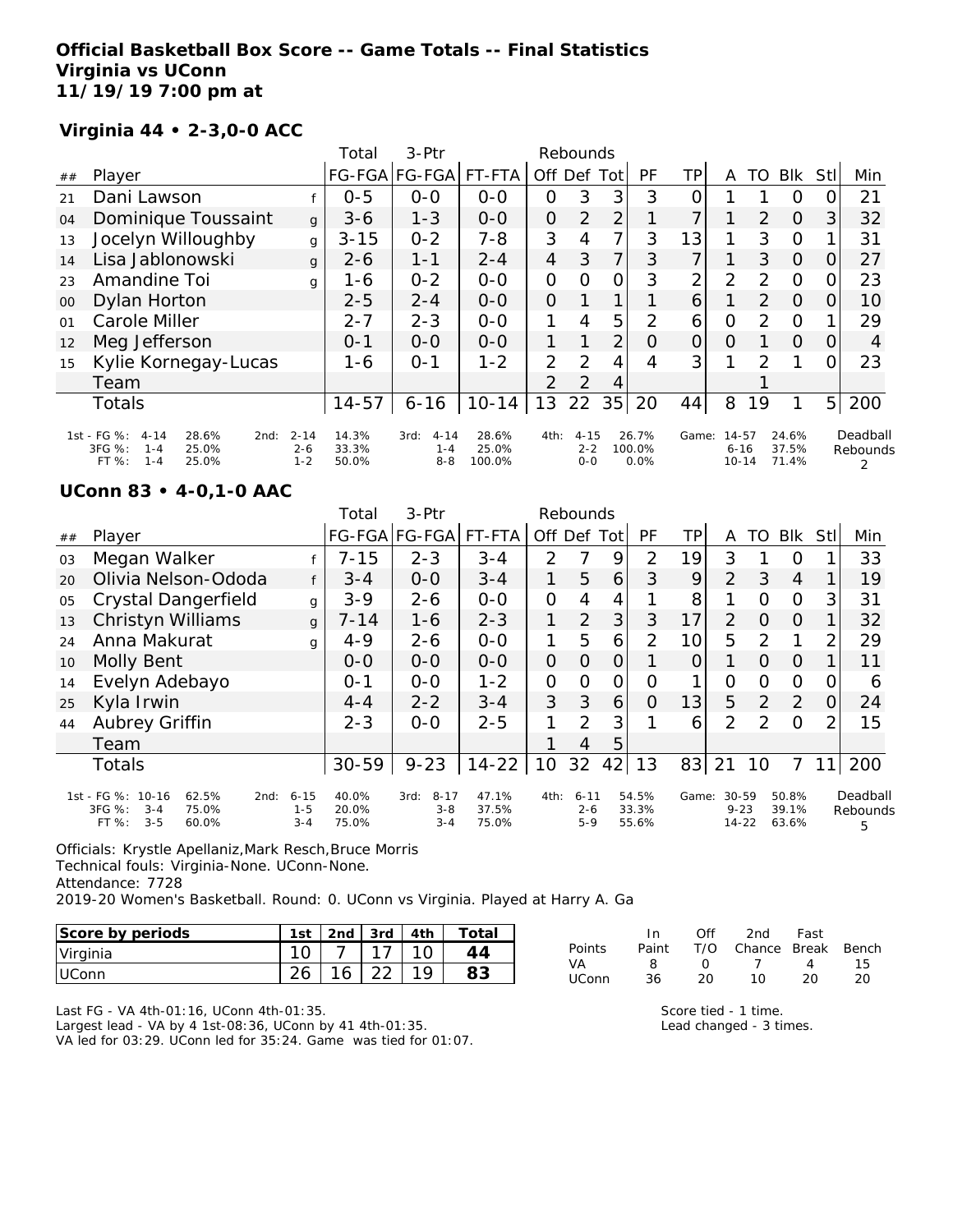## **Official Basketball Box Score -- Game Totals -- Final Statistics Old Dominion vs Virginia 11/24/19 2:00 pm at**

#### **Old Dominion 53 • 3-1,0-0 C-USA**

|                |                                                                                            |                                        | Total                   | 3-Ptr                                  |                         |                | Rebounds                       |                |                         |                |                                   |               |                         |                |                           |
|----------------|--------------------------------------------------------------------------------------------|----------------------------------------|-------------------------|----------------------------------------|-------------------------|----------------|--------------------------------|----------------|-------------------------|----------------|-----------------------------------|---------------|-------------------------|----------------|---------------------------|
| ##             | Player                                                                                     |                                        |                         | FG-FGA FG-FGA                          | FT-FTA                  | Off.           | Def                            | Totl           | <b>PF</b>               | TР             | A                                 | TO            | <b>BIK</b>              | Stll           | Min                       |
| 23             | Amari Young                                                                                |                                        | $2 - 6$                 | $0 - 2$                                | $0 - 2$                 | 3              | 5                              | 8              | 4                       | 4              | O                                 | 2             |                         | 5              | 40                        |
| 25             | <b>Ashley Scott</b>                                                                        | $\mathsf{C}$                           | $0 - 0$                 | $0-0$                                  | $0-0$                   | $\overline{O}$ | 0                              | $\overline{O}$ | 2                       | $\overline{O}$ | $\overline{O}$                    | O             | O                       | 0              | 15                        |
| 03             | Ajah Wayne                                                                                 | $\alpha$                               | $4 - 13$                | $0 - 4$                                | $3 - 7$                 | $\overline{2}$ | 3                              | 5              | 3                       | 11             | $\overline{2}$                    |               | $\Omega$                | 4              | 36                        |
| 0 <sub>5</sub> | <b>Victoria Morris</b>                                                                     | $\mathbf{q}$                           | $8 - 21$                | $8 - 18$                               | $2 - 2$                 | 0              | 7                              | 7              | 0                       | 26             | 1                                 | $\mathcal{P}$ | $\Omega$                | O              | 37                        |
| 11             | <b>Taylor Edwards</b>                                                                      | g                                      | $4 - 14$                | $0-0$                                  | $0-0$                   | $\overline{O}$ | 5                              | 5              | 4                       | 8              | $\overline{2}$                    | 3             | $\Omega$                | $\overline{2}$ | 24                        |
| 01             | Mariah Adams                                                                               |                                        | $0 - 8$                 | $0 - 2$                                | $0 - 0$                 | $\overline{O}$ | $\overline{2}$                 | $\overline{2}$ | 2                       | $\overline{O}$ | 2                                 | $\Omega$      | $\Omega$                |                | 23                        |
| O <sub>4</sub> | Aziah Hudson                                                                               |                                        | $1 - 3$                 | $0 - 2$                                | $0-0$                   | O              | O                              | 0              |                         | 2              |                                   | O             | $\Omega$                | $\Omega$       | 13                        |
| 12             | Amaya Register                                                                             |                                        | $0 - 3$                 | $0 - 2$                                | $0 - 0$                 | 0              |                                | 1              |                         | 0              |                                   | 2             | $\Omega$                |                | 13                        |
| 14             | Dejah Carter                                                                               |                                        | $0-0$                   | $0-0$                                  | $0 - 0$                 | $\overline{O}$ |                                | 1              | $\Omega$                | 0              | O                                 |               | $\Omega$                | 0              | 2                         |
| 31             | Marie Reichert                                                                             |                                        | 1 - 4                   | $0 - 0$                                | $0 - 0$                 | 5              |                                | 6              | 4                       | $\overline{2}$ | $\Omega$                          | O             | 3                       | 1              | 22                        |
|                | Team                                                                                       |                                        |                         |                                        |                         | 4              |                                | 5              |                         |                |                                   | 3             |                         |                |                           |
|                | <b>Totals</b>                                                                              |                                        | $20 - 72$               | $8 - 30$                               | $5 - 11$                | 14             | 26                             | 40             | 21                      | 53             | 9                                 | 14            | 4                       | 14             | 225                       |
|                | 1st - FG %:<br>$4 - 18$<br>22.2%<br>3FG %:<br>16.7%<br>$1 - 6$<br>$0 - 0$<br>0.0%<br>FT %: | $3 - 17$<br>2nd:<br>$2 - 8$<br>$2 - 6$ | 17.6%<br>25.0%<br>33.3% | $6 - 13$<br>3rd:<br>$3 - 7$<br>$1 - 2$ | 46.2%<br>42.9%<br>50.0% | 4th:           | $4 - 15$<br>$1 - 6$<br>$2 - 3$ |                | 26.7%<br>16.7%<br>66.7% | Game:          | $20 - 72$<br>$8 - 30$<br>$5 - 11$ |               | 27.8%<br>26.7%<br>45.5% |                | Deadball<br>Rebounds<br>4 |

#### **Virginia 56 • 3-3,0-0 ACC**

|        |                                                                                                   |                                | Total                  | 3-Ptr                                 | Rebounds                  |             |                                |                |                          |          |                                |    |                         |          |                             |
|--------|---------------------------------------------------------------------------------------------------|--------------------------------|------------------------|---------------------------------------|---------------------------|-------------|--------------------------------|----------------|--------------------------|----------|--------------------------------|----|-------------------------|----------|-----------------------------|
| ##     | Player                                                                                            |                                |                        | FG-FGA FG-FGA                         | FT-FTA                    | Off Def Tot |                                |                | PF                       | ТP       | A                              | TO | Blk                     | Stll     | Min                         |
| 01     | Carole Miller                                                                                     | g                              | $2 - 5$                | $0 - 1$                               | 1-1                       | 2           |                                | 9              | 3                        | 5        |                                |    | 0                       | Ω        | 39                          |
| 04     | Dominique Toussaint                                                                               | $\mathsf{q}$                   | $4 - 12$               | $0 - 2$                               | $1 - 2$                   |             | 5                              | 6              | $\overline{2}$           | 9        | $\overline{2}$                 | 4  | 1                       | 2        | 42                          |
| 13     | Jocelyn Willoughby                                                                                | g                              | $2 - 9$                | $1 - 3$                               | $2 - 4$                   | 1           |                                | 8              | 3                        | ᄀ        | $\Omega$                       | 5  | $\Omega$                | 0        | 35                          |
| 14     | Lisa Jablonowski                                                                                  | g                              | $1 - 7$                | $0 - 3$                               | $2 - 2$                   | 1           | 2                              | 3              | 2                        | 4        |                                | 2  |                         |          | 45                          |
| 23     | Amandine Toi                                                                                      | g                              | $O - 4$                | $O - 3$                               | $O - O$                   | 0           | 2                              | 2 <sub>1</sub> | Ω                        | 0        |                                | 3  | $\Omega$                |          | 15                          |
| $00\,$ | Dylan Horton                                                                                      |                                | $O - O$                | $0 - 0$                               | $0 - 0$                   | $\Omega$    |                                | $\mathbf 1$    | $\Omega$                 | $\Omega$ | O                              | 0  | $\Omega$                | $\Omega$ | 3                           |
| 12     | Meg Jefferson                                                                                     |                                | $O - 1$                | $0 - 0$                               | $0 - 0$                   | 2           | 3                              | 5              | O                        | 0        | $\overline{O}$                 | 2  | $\Omega$                | 0        | 5                           |
| 15     | Kylie Kornegay-Lucas                                                                              |                                | $10 - 18$              | $1 - 5$                               | $10 - 11$                 | 3           | 9                              | 12             | 3                        | 31       |                                | 4  |                         |          | 41                          |
|        | Team                                                                                              |                                |                        |                                       |                           |             | 3                              | 4              |                          |          |                                |    |                         |          |                             |
|        | <b>Totals</b>                                                                                     |                                | 19-56                  | $2 - 17$                              | $16 - 20$                 | 11          | 39                             | 50             | 13                       | 56       | 6                              | 21 | 3                       | 5        | 225                         |
|        | 1st - FG %:<br>$3 - 15$<br>20.0%<br>2nd:<br>3FG %:<br>$0 - 4$<br>0.0%<br>$0 - 0$<br>FT %:<br>0.0% | $4 - 13$<br>$1 - 5$<br>$0 - 0$ | 30.8%<br>20.0%<br>0.0% | 3rd:<br>$4 - 8$<br>$0 - 2$<br>$6 - 7$ | 50.0%<br>$0.0\%$<br>85.7% | 4th:        | $5 - 13$<br>$1 - 5$<br>$6 - 6$ |                | 38.5%<br>20.0%<br>100.0% | Game:    | 19-56<br>$2 - 17$<br>$16 - 20$ |    | 33.9%<br>11.8%<br>80.0% |          | Deadball<br>Rebounds<br>4,1 |

Officials: Michael DoCouto,Kristi Vera,Jennifer Rezac Technical fouls: Old Dominion-None. Virginia-None. Attendance: 2522 2019-20 Women's Basketball. Round: 0. Old Dominion vs Virginia. Played at John

| Score by periods              | 1st    | 2nd | 3rd | 4th    |        | `otal     |           | ın       | Of               | 2nd    | Fast         |       |
|-------------------------------|--------|-----|-----|--------|--------|-----------|-----------|----------|------------------|--------|--------------|-------|
| <b>Old</b><br>Dominion        |        | U   | O   | $\sim$ |        | にっ<br>ں ن | Points    | Paint    | $T/ \cap$<br>n - | Chance | <b>Break</b> | Bench |
| <i><u><b>Uirginia</b></u></i> | ∽<br>ັ |     | 4   |        | ◢<br>◡ | 56        | ODU<br>VA | 24<br>10 |                  |        | $-$          |       |

Last FG - ODU OT-00:07, VA OT-00:30. Largest lead - ODU by 11 3rd-05:10, VA by 5 OT-00:30. ODU led for 34:23. VA led for 07:17. Game was tied for 03:20. Score tied - 3 times. Lead changed - 7 times.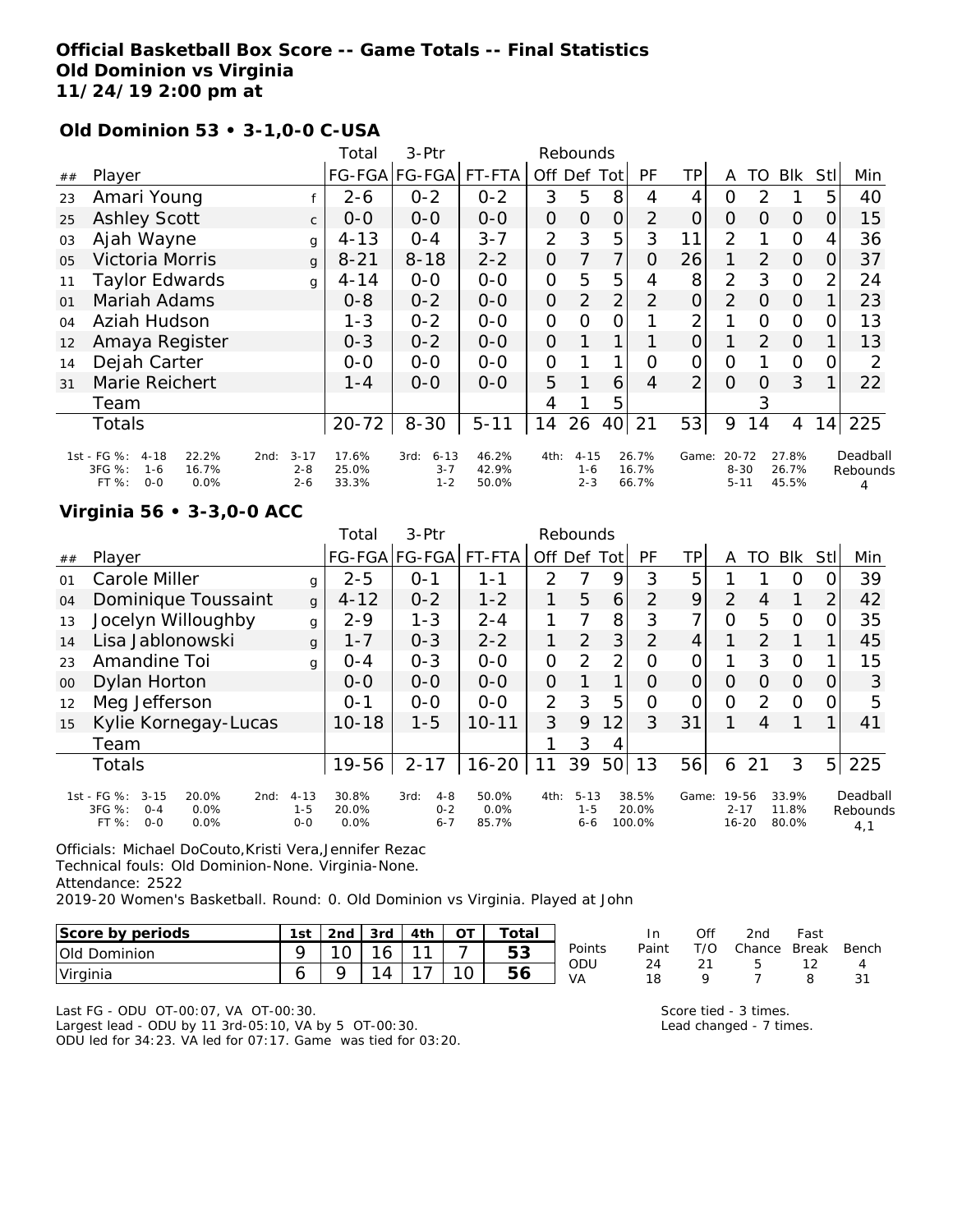# **Official Basketball Box Score -- Game Totals -- Final Statistics James Madison vs Virginia 11/30/19 2:00 pm at**

#### **James Madison 49 • 5-2,0-0 CAA**

|                |                                                                                                    |                                | Total                   | 3-Ptr                                  |                        |                | Rebounds                       |               |                         |                |                                   |               |                         |          |                             |
|----------------|----------------------------------------------------------------------------------------------------|--------------------------------|-------------------------|----------------------------------------|------------------------|----------------|--------------------------------|---------------|-------------------------|----------------|-----------------------------------|---------------|-------------------------|----------|-----------------------------|
| ##             | Player                                                                                             |                                |                         | FG-FGA FG-FGA FT-FTA                   |                        | Off            | Def Totl                       |               | <b>PF</b>               | ΤP             | A                                 | TO            | Blk                     | Stll     | Min                         |
| 31             | Kayla Cooper-William                                                                               | $\mathsf{C}$                   | $2 - 5$                 | $0-0$                                  | $0 - 1$                | $\overline{2}$ | 5                              | 7             | $\overline{2}$          | 4              |                                   | 3             | 4                       |          | 37                          |
| O <sub>3</sub> | <b>Kamiah Smalls</b>                                                                               | $\mathbf{q}$                   | $5 - 13$                | $3 - 5$                                | $3 - 4$                |                | $\overline{4}$                 | 5             | 5                       | 16             |                                   | 4             | $\overline{0}$          |          | 26                          |
| 04             | <b>Madison Green</b>                                                                               | g                              | $2 - 7$                 | $2 - 7$                                | 1-2                    | 0              | 3                              | 3             | 2                       | 7              | 2                                 | 4             | $\Omega$                |          | 36                          |
| 15             | Lexie Barrier                                                                                      | g                              | $2 - 7$                 | $2 - 6$                                | $0 - 0$                | 0              |                                | 1             | 2                       | 6              | $\overline{2}$                    |               | $\Omega$                |          | 18                          |
| 55             | Jackie Benitez                                                                                     | $\mathsf{q}$                   | $2 - 16$                | $0 - 8$                                | 3-4                    | 1              | 2                              | 3             | Ο                       | 7 <sub>1</sub> |                                   | $\Omega$      | $\overline{O}$          | O        | 26                          |
| 00             | Nikki Oppenheimer                                                                                  |                                | 1-1                     | 1-1                                    | $O-O$                  | 0              |                                |               |                         | 3 <sup>1</sup> | $\Omega$                          |               | $\Omega$                |          | 10                          |
| 02             | Jaylin Carodine                                                                                    |                                | $O-O$                   | $0 - 0$                                | $0 - 2$                | $\overline{2}$ | 2                              | 4             | 2                       | 0              | 0                                 |               | $\Omega$                |          | 5                           |
| 05             | <b>Breyenne Bellerand</b>                                                                          |                                | $O-O$                   | $O-O$                                  | $O-O$                  | 0              | 0                              | $\Omega$      |                         | $\Omega$       | 0                                 | $\Omega$      | $\Omega$                |          | $\overline{2}$              |
| 21             | Rayne Tucker                                                                                       |                                | $0 - 0$                 | $0 - 0$                                | $0-0$                  | 0              | 0                              | $\mathcal{O}$ | 0                       | $\Omega$       | $\mathcal{O}$                     | $\Omega$      | $\overline{O}$          | O        |                             |
| 30             | Kiki Jefferson                                                                                     |                                | $1 - 4$                 | $0 - 0$                                | $O-O$                  | 1              | $\overline{4}$                 | 5             | $\mathcal{P}$           | $\overline{2}$ | $\Omega$                          | $\mathcal{P}$ | $\Omega$                | $\Omega$ | 18                          |
| 42             | Devon Merritt                                                                                      |                                | $2 - 4$                 | $0 - 0$                                | $0 - 0$                | 0              | 3                              | 3             | $\Omega$                | 4              | $\Omega$                          | 2             | $\Omega$                |          | 21                          |
|                | Team                                                                                               |                                |                         |                                        |                        | 5              | $\Omega$                       | 5             |                         |                |                                   | 3             |                         |          |                             |
|                | Totals                                                                                             |                                | $17 - 57$               | $8 - 27$                               | $7 - 13$               | 12             | 25                             | 37            | 17                      | 49             | 7                                 | 21            | 4                       | 8        | 200                         |
|                | 1st - FG %:<br>$2 - 17$<br>11.8%<br>2nd:<br>3FG %:<br>$O - 7$<br>0.0%<br>FT %:<br>$3 - 6$<br>50.0% | $5 - 12$<br>$2 - 7$<br>$1 - 2$ | 41.7%<br>28.6%<br>50.0% | $7 - 13$<br>3rd:<br>$5 - 7$<br>$0 - 0$ | 53.8%<br>71.4%<br>0.0% | 4th:           | $3 - 15$<br>$1 - 6$<br>$3 - 5$ |               | 20.0%<br>16.7%<br>60.0% | Game:          | $17 - 57$<br>$8 - 27$<br>$7 - 13$ |               | 29.8%<br>29.6%<br>53.8% |          | Deadball<br>Rebounds<br>6.1 |

## **Virginia 55 • 4-3,0-0 ACC**

|    |                                                                                                     |                                | Total                 | 3-Ptr                                  |                          |                | Rebounds                       |     |                         |       |                                |               |                         |             |                             |
|----|-----------------------------------------------------------------------------------------------------|--------------------------------|-----------------------|----------------------------------------|--------------------------|----------------|--------------------------------|-----|-------------------------|-------|--------------------------------|---------------|-------------------------|-------------|-----------------------------|
| ## | Player                                                                                              |                                |                       | FG-FGA FG-FGA                          | FT-FTA                   | Off            | Def                            | Tot | PF                      | TP.   | A                              | TO            | <b>Blk</b>              | <b>Stll</b> | Min                         |
| 01 | Carole Miller                                                                                       | g                              | $1 - 7$               | $O - 1$                                | $0 - 0$                  | 3              | 4                              |     |                         | ⌒     | 0                              |               |                         |             | 35                          |
| 04 | Dominique Toussaint                                                                                 | $\mathbf{q}$                   | $4 - 10$              | $0 - 3$                                | $0 - 2$                  | 0              |                                |     | 3                       | 8     | $\overline{2}$                 | $\mathcal{P}$ | 2                       |             | 30                          |
| 13 | Jocelyn Willoughby                                                                                  | g                              | $9 - 19$              | $2 - 3$                                | $8 - 8$                  | $\mathcal{P}$  | 14                             | 16  | 4                       | 28    | 3                              | 6             | $\Omega$                |             | 39                          |
| 14 | Lisa Jablonowski                                                                                    | $\mathbf{q}$                   | $4-6$                 | $1 - 1$                                | $0-0$                    | $\overline{2}$ | 6                              | 8   | Ο                       | 9     | $\overline{2}$                 |               | $\overline{O}$          | 3           | 39                          |
| 23 | Amandine Toi                                                                                        | g                              | $0 - 2$               | $O - 1$                                | $0 - 0$                  | 0              |                                | 1   | 3                       | Ω     | Ω                              |               | 0                       | ∩           | 27                          |
| 00 | Dylan Horton                                                                                        |                                | $0 - 2$               | $0 - 2$                                | $1 - 2$                  | 0              | $\Omega$                       | O   | Ω                       | 1     | 0                              | $\Omega$      | $\Omega$                |             | 6                           |
| 12 | Meg Jefferson                                                                                       |                                | $0 - 0$               | $0 - 0$                                | $O - O$                  | 0              | Ω                              | 0   | ი                       |       | 0                              |               | 0                       |             | 2                           |
| 15 | Kylie Kornegay-Lucas                                                                                |                                | $1 - 6$               | $O - 1$                                | $5 - 6$                  | 3              | 1                              | 4   | 3                       | 7     | $\circ$                        | 4             | 1                       | 2           | 17                          |
| 21 | Dani Lawson                                                                                         |                                | $0 - 1$               | $0 - 0$                                | $0 - 2$                  | 0              | $\Omega$                       | Ω   | O                       | Ω     | O                              |               | $\Omega$                | O           | 5                           |
|    | Team                                                                                                |                                |                       |                                        |                          | O              | Ω                              | O   |                         |       |                                | $\mathcal{P}$ |                         |             |                             |
|    | <b>Totals</b>                                                                                       |                                | 19-53                 | $3 - 12$                               | $14 - 20$                | 10             | 27                             | 37  | 14                      | 55    | 7                              | 19            | 4                       | 9           | 200                         |
|    | 1st - FG %:<br>$8 - 16$<br>50.0%<br>2nd:<br>3FG %:<br>$2 - 4$<br>50.0%<br>$5 - 6$<br>FT %:<br>83.3% | $0 - 10$<br>$0 - 5$<br>$2 - 4$ | 0.0%<br>0.0%<br>50.0% | $5 - 10$<br>3rd:<br>$0 - 1$<br>$0 - 2$ | 50.0%<br>$0.0\%$<br>0.0% | 4th:           | $6 - 17$<br>$1 - 2$<br>$7 - 8$ |     | 35.3%<br>50.0%<br>87.5% | Game: | 19-53<br>$3 - 12$<br>$14 - 20$ |               | 35.8%<br>25.0%<br>70.0% |             | Deadball<br>Rebounds<br>4,1 |

Officials: Daryl Humphrey,Norma Jones,Joseph Vaszily Technical fouls: James Madison-None. Virginia-None. Attendance: 2913 2019-20 Women's Basketball. Round: 0. James Madison vs Virginia. Played at Joh

| Score by periods | 1st | 2nd | 3rd   4th | Total |
|------------------|-----|-----|-----------|-------|
| James Madison    |     |     |           |       |
| Virginia         |     |     |           |       |

Last FG - JMU 4th-00:07, VA 4th-00:37. Largest lead - JMU by 8 4th-08:31, VA by 18 1st-00:24. JMU led for 14:32. VA led for 24:34. Game was tied for 00:54.

|        | In In | Off | 2nd                    | Fast |   |
|--------|-------|-----|------------------------|------|---|
| Points | Paint |     | T/O Chance Break Bench |      |   |
| JMU    | 18.   |     | 11 11 1                |      | Q |
| VA     | 18    | 15. | 12                     | 8    | 8 |

Score tied - 2 times. Lead changed - 5 times.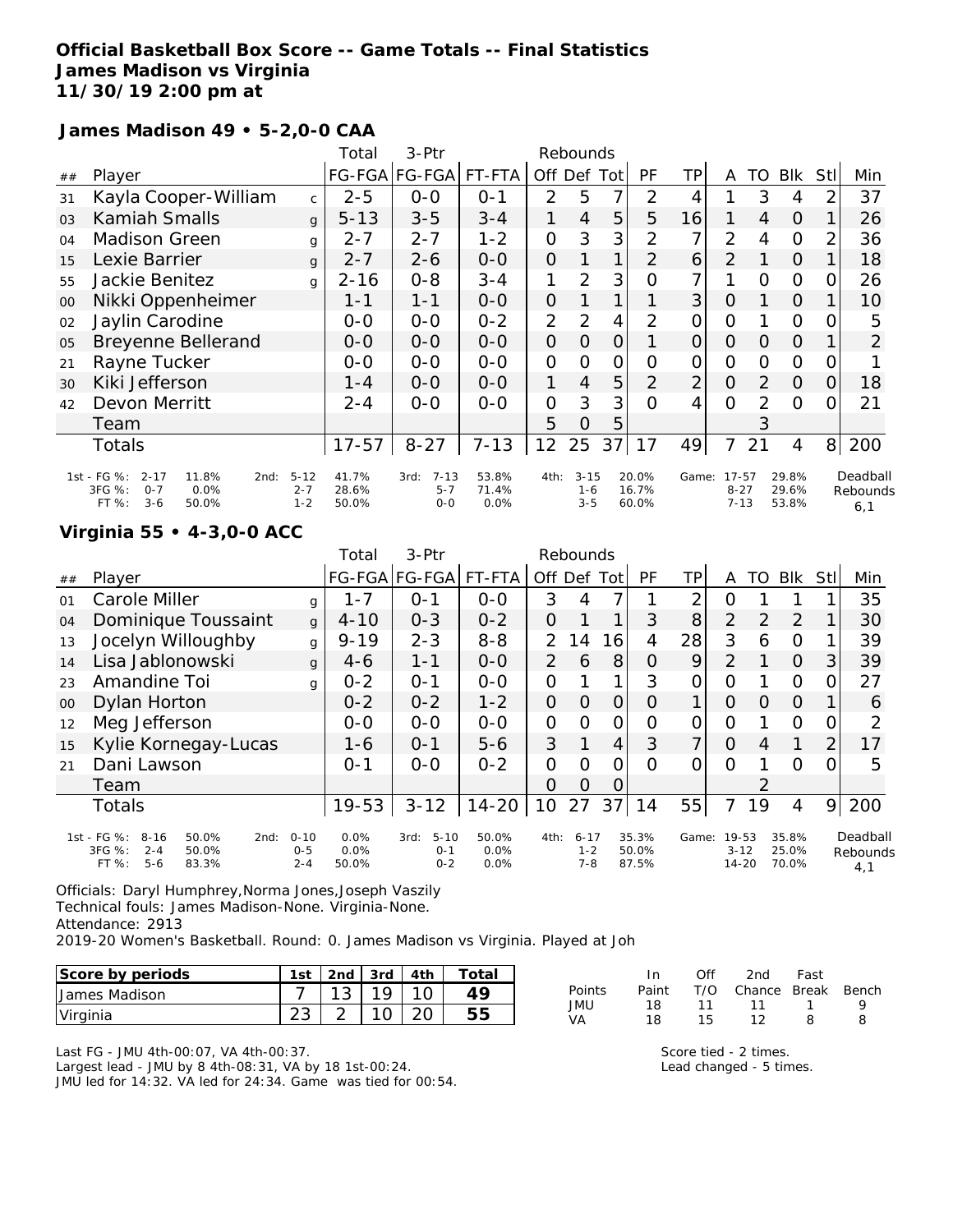#### **Official Basketball Box Score -- Game Totals -- Final Statistics UCLA vs Virginia 12/01/19 3:30 pm at**

#### **UCLA 73 • 7-0,0-0 Pac-12**

|                |                                                                                                    |                                | Total                   | 3-Ptr                                  |                        |                | Rebounds                       |                |                         |                |                                    |    |                         |                |                           |
|----------------|----------------------------------------------------------------------------------------------------|--------------------------------|-------------------------|----------------------------------------|------------------------|----------------|--------------------------------|----------------|-------------------------|----------------|------------------------------------|----|-------------------------|----------------|---------------------------|
| ##             | Player                                                                                             |                                |                         | FG-FGA FG-FGA                          | FT-FTA                 | Off            |                                | Def Tot        | <b>PF</b>               | TP             | A                                  | TO | <b>BIK</b>              | StII           | Min                       |
| 21             | Michaela Onyenwere                                                                                 |                                | $10 - 18$               | $1 - 3$                                | $6 - 7$                | 4              |                                | 11             | 3                       | 27             | 3                                  |    | 4                       |                | 37                        |
| 33             | Lauryn Miller                                                                                      |                                | $6 - 10$                | $0-0$                                  | $2 - 2$                | 4              | 6                              | 10             | 3                       | 14             | 0                                  | 4  |                         |                | 26                        |
| 04             | Lindsey Corsaro                                                                                    | g                              | $0 - 3$                 | $0 - 1$                                | $1 - 2$                | $\overline{O}$ | 0                              | 0              | O                       |                | 4                                  | 3  |                         | 0              | 22                        |
| 20             | Charisma Osborne                                                                                   | g                              | $2 - 9$                 | $2 - 7$                                | $6 - 6$                | $\overline{4}$ | 2                              | 6              | 4                       | 12             | 2                                  |    | 0                       | $\overline{2}$ | 24                        |
| 24             | Japreece Dean                                                                                      | g                              | $5 - 13$                | $0 - 5$                                | $1 - 4$                |                | 2                              | 3              | 5                       | 11             | 3                                  | 5  | $\Omega$                |                | 34                        |
| $00 \,$        | <b>Chantel Horvat</b>                                                                              |                                | $0 - 3$                 | $O - 1$                                | $0-0$                  | 2              | 2                              | $\overline{4}$ | 3                       | 0              | $\Omega$                           | 0  | $\Omega$                | 3              | 17                        |
| 0 <sub>3</sub> | Kiara Jefferson                                                                                    |                                | $0 - 3$                 | $0 - 2$                                | $0-0$                  |                | O                              |                | 2                       | 0              | 0                                  | O  | 0                       | 0              | 17                        |
| 13             | Jaden Owens                                                                                        |                                | $1 - 2$                 | $1 - 2$                                | $0 - 0$                | 1              | $\Omega$                       | 1              | Ο                       | 3              |                                    |    | $\Omega$                | O              | 6                         |
| 23             | Natalie Chou                                                                                       |                                | $2 - 6$                 | $1 - 3$                                | $0-0$                  | 1              | 2                              | 3              |                         | 5              | O                                  |    | $\Omega$                |                | 17                        |
| 35             | Camryn Brown                                                                                       |                                | $0 - 0$                 | $0 - 0$                                | $0 - 0$                | $\Omega$       | $\Omega$                       | $\Omega$       | $\Omega$                | $\overline{O}$ | $\Omega$                           | O  | $\Omega$                | $\Omega$       | $0+$                      |
|                | Team                                                                                               |                                |                         |                                        |                        |                | 2                              | $3^{\circ}$    |                         |                |                                    |    |                         |                |                           |
|                | <b>Totals</b>                                                                                      |                                | $26 - 67$               | $5 - 24$                               | $16 - 21$              | 19             | 23                             | 42             | 21                      | 73             | 13                                 | 16 | 6                       | 12             | 200                       |
|                | 1st - FG %:<br>42.9%<br>$6 - 14$<br>2nd:<br>3FG %:<br>25.0%<br>$1 - 4$<br>FT %:<br>$O - O$<br>0.0% | $8 - 18$<br>$2 - 6$<br>$4 - 5$ | 44.4%<br>33.3%<br>80.0% | $7 - 17$<br>3rd:<br>$O - 7$<br>$6 - 7$ | 41.2%<br>0.0%<br>85.7% | 4th:           | $5 - 18$<br>$2 - 7$<br>$6 - 9$ |                | 27.8%<br>28.6%<br>66.7% | Game:          | $26 - 67$<br>$5 - 24$<br>$16 - 21$ |    | 38.8%<br>20.8%<br>76.2% |                | Deadball<br>Rebounds<br>3 |

#### **Virginia 62 • 4-4,0-0 ACC**

|        |                                                                                                    |                                | Total                  | 3-Ptr                                  |                          |                | Rebounds                       |          |                        |       |                               |               |                         |                |                             |
|--------|----------------------------------------------------------------------------------------------------|--------------------------------|------------------------|----------------------------------------|--------------------------|----------------|--------------------------------|----------|------------------------|-------|-------------------------------|---------------|-------------------------|----------------|-----------------------------|
| ##     | Player                                                                                             |                                |                        | FG-FGA FG-FGA  FT-FTA                  |                          | Off Def        |                                | Totl     | PF                     | TР    | Α                             | TO            | <b>BIK</b>              | Stl            | Min                         |
| 01     | Carole Miller                                                                                      | g                              | $2 - 5$                | $O - O$                                | $3 - 4$                  | $\mathcal{P}$  | 2                              | 4        | 4                      |       |                               | 4             | 0                       |                | 32                          |
| 04     | Dominique Toussaint                                                                                | $\mathbf{q}$                   | $6 - 8$                | $2 - 3$                                | $2 - 5$                  | O              | 4                              | 4        | $\overline{2}$         | 16    | 3                             |               | $\Omega$                |                | 35                          |
| 13     | Jocelyn Willoughby                                                                                 | g                              | $7 - 15$               | $O - 1$                                | $8 - 10$                 | $\overline{2}$ | 8                              | 10       | 2                      | 22    | 1                             | $\mathcal{P}$ | $\Omega$                | 2              | 38                          |
| 14     | Lisa Jablonowski                                                                                   | $\mathbf{q}$                   | $3 - 4$                | $1 - 1$                                | $2 - 2$                  | $\overline{2}$ | 0                              | 2        | 3                      | 9     |                               |               | $\Omega$                | Ω              | 40                          |
| 23     | Amandine Toi                                                                                       | g                              | $0 - 2$                | $O - 1$                                | $O - O$                  | 0              |                                | ◀        |                        |       | 0                             | $\mathcal{P}$ | $\circ$                 |                | 19                          |
| $00\,$ | Dylan Horton                                                                                       |                                | $0 - 2$                | $0 - 1$                                | $0 - 0$                  | $\Omega$       | $\Omega$                       | $\Omega$ | $\Omega$               | 0     | $\circ$                       | $\Omega$      | $\Omega$                | 0              | 2                           |
| 15     | Kylie Kornegay-Lucas                                                                               |                                | $4 - 14$               | $O - 1$                                | $O - O$                  | 0              | 6                              | 6        | 4                      | 8     | 4                             | 4             |                         | 3              | 32                          |
| 21     | Dani Lawson                                                                                        |                                | $O - 1$                | $0 - 0$                                | $O-O$                    | 0              | $\Omega$                       | O        | $\Omega$               | Ο     | $\Omega$                      | $\Omega$      | $\Omega$                | 0              | 2                           |
|        | Team                                                                                               |                                |                        |                                        |                          | 3              | 2                              | 5        |                        |       |                               |               |                         |                |                             |
|        | <b>Totals</b>                                                                                      |                                | $22 - 51$              | $3 - 8$                                | $15 - 21$                | 9              | 23                             | 32       | 16                     | 62    | 10                            | 21            |                         | 5 <sup>1</sup> | 200                         |
|        | 1st - FG %:<br>$8 - 16$<br>50.0%<br>2nd:<br>3FG %:<br>$1 - 3$<br>33.3%<br>FT %:<br>$O - 1$<br>0.0% | $4 - 10$<br>$0 - 2$<br>$5 - 6$ | 40.0%<br>0.0%<br>83.3% | $7 - 14$<br>3rd:<br>$2 - 2$<br>$6 - 8$ | 50.0%<br>100.0%<br>75.0% | 4th:           | $3 - 11$<br>$0 - 1$<br>$4 - 6$ |          | 27.3%<br>0.0%<br>66.7% | Game: | 22-51<br>$3 - 8$<br>$15 - 21$ |               | 43.1%<br>37.5%<br>71.4% |                | Deadball<br>Rebounds<br>3.1 |

Officials: John Capolino,Katie Lukanich,Joseph Vaszily Technical fouls: UCLA-Michaela Onyenwere. Virginia-None. Attendance: 2621 2019-20 Women's Basketball. Round: 0. UCLA vs Virginia. Played at John Paul Jo

**Score by periods 1st 2nd 3rd 4th Total**

| Score by periods | 1st        | 2nd | l 3rd | 4th | Totai |
|------------------|------------|-----|-------|-----|-------|
| <b>IUCLA</b>     | 1 ຕ<br>ں ا | າາ  |       |     |       |
| Virginia         |            | J   |       |     |       |

|        | In.   | Off | 2nd Fast               |    |    |
|--------|-------|-----|------------------------|----|----|
| Points | Paint |     | T/O Chance Break Bench |    |    |
| UCLA   | 34    | 22  | - 26 - 13              |    | -8 |
| VA     | 24    | 15. | $\mathbf{1}$           | 12 | Я  |

Last FG - UCLA 4th-05:53, VA 4th-01:17. Largest lead - UCLA by 15 4th-05:21, VA by 6 1st-01:25. UCLA led for 31:50. VA led for 03:40. Game was tied for 04:30. Score tied - 4 times. Lead changed - 3 times.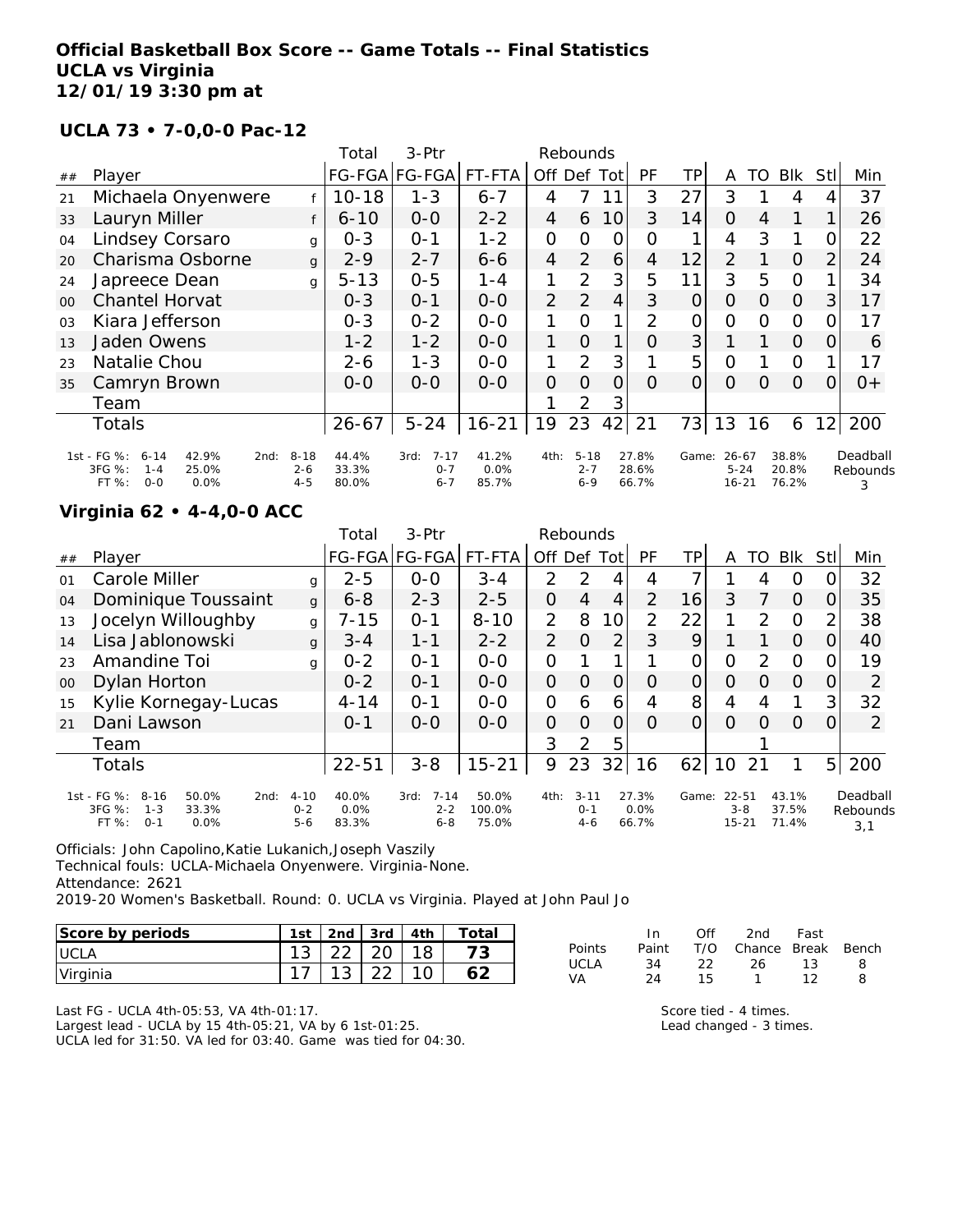### **Official Basketball Box Score -- Game Totals -- Final Statistics Virginia vs Rutgers 12/05/19 6:00 pm at**

# **Virginia 63 • 4-5,0-0 ACC**

|        |                                                                                                      |                                | Total                   | $3-Ptr$                                |                          |                | Rebounds                       |                |                         |                |                                    |                |                         |                |                           |
|--------|------------------------------------------------------------------------------------------------------|--------------------------------|-------------------------|----------------------------------------|--------------------------|----------------|--------------------------------|----------------|-------------------------|----------------|------------------------------------|----------------|-------------------------|----------------|---------------------------|
| ##     | Player                                                                                               |                                |                         | FG-FGA FG-FGA                          | FT-FTA                   | Off            | Def                            | Tot            | PF                      | TP             | A                                  | TO             | <b>BIK</b>              | Stll           | Min                       |
| 01     | Carole Miller                                                                                        | g                              | 1 - 1                   | $0 - 0$                                | $1 - 2$                  |                |                                | 2              | 2                       | 3              |                                    | O              | O                       |                | 21                        |
| 04     | Dominique Toussaint                                                                                  | g                              | $3 - 12$                | $O - 1$                                | $1 - 2$                  | 1              | 3                              | $\overline{4}$ | 4                       | $\overline{7}$ | 4                                  | 3              | $\Omega$                | $\Omega$       | 34                        |
| 13     | Jocelyn Willoughby                                                                                   | g                              | $8 - 17$                | $4 - 6$                                | $7 - 8$                  | $\overline{O}$ | 6                              | 6              | 3                       | 27             |                                    | 3              | O                       | $\Omega$       | 40                        |
| 14     | Lisa Jablonowski                                                                                     | g                              | 1 - 4                   | $1 - 2$                                | $0 - 0$                  | $\overline{2}$ | $\overline{4}$                 | 6              | 5                       | 3              | $\circ$                            | $\overline{2}$ | $\Omega$                |                | 32                        |
| 23     | Amandine Toi                                                                                         | g                              | 1-1                     | 1-1                                    | $0-0$                    | 1              | $\Omega$                       |                | Ω                       | 3              | $\Omega$                           |                | O                       | 0              | 9                         |
| $00\,$ | Dylan Horton                                                                                         |                                | $0 - 2$                 | $O - 1$                                | $0 - 0$                  | 0              | $\Omega$                       | $\Omega$       | O                       | $\overline{O}$ | O                                  |                | $\Omega$                | O              | 3                         |
| 10     | <b>Shemera Williams</b>                                                                              |                                | $4 - 10$                | $O - 1$                                | $6 - 11$                 | 1              | 2                              | 3              | 4                       | 14             | 3                                  |                | $\circ$                 | $\overline{2}$ | 26                        |
| 15     | Kylie Kornegay-Lucas                                                                                 |                                | $2 - 7$                 | $2 - 2$                                | $0 - 0$                  | 1              | 3                              | $\overline{4}$ | $\Omega$                | 6              |                                    | 2              | $\Omega$                |                | 20                        |
| 21     | Dani Lawson                                                                                          |                                | $0 - 0$                 | $0 - 0$                                | $0 - 0$                  | O              |                                |                | 2                       | 0              | O                                  |                |                         | O              | 15                        |
|        | Team                                                                                                 |                                |                         |                                        |                          | 3              | $\mathcal{P}$                  | 5              |                         |                |                                    |                |                         |                |                           |
|        | <b>Totals</b>                                                                                        |                                | $20 - 54$               | $8 - 14$                               | $15 - 23$                | 10             | 22                             | 32             | 20                      | 63             | 10                                 | 15             | 1                       | 5 <sub>l</sub> | 200                       |
|        | 1st - FG %:<br>$3 - 11$<br>27.3%<br>2nd:<br>3FG %:<br>50.0%<br>$1 - 2$<br>$2 - 2$<br>100.0%<br>FT %: | $7 - 14$<br>$2 - 4$<br>$6 - 9$ | 50.0%<br>50.0%<br>66.7% | $6 - 14$<br>3rd:<br>$3 - 3$<br>$2 - 4$ | 42.9%<br>100.0%<br>50.0% | 4th:           | $4 - 15$<br>$2 - 5$<br>$5 - 8$ |                | 26.7%<br>40.0%<br>62.5% | Game:          | $20 - 54$<br>$8 - 14$<br>$15 - 23$ |                | 37.0%<br>57.1%<br>65.2% |                | Deadball<br>Rebounds<br>5 |

# **Rutgers 73 • 7-1,0-0 Big Ten**

|    |                                                                                                    |                                | Total                    | $3-Ptr$                                |                         |                | Rebounds                        |                 |                        |          |                                    |               |                         |     |                           |
|----|----------------------------------------------------------------------------------------------------|--------------------------------|--------------------------|----------------------------------------|-------------------------|----------------|---------------------------------|-----------------|------------------------|----------|------------------------------------|---------------|-------------------------|-----|---------------------------|
| ## | Player                                                                                             |                                |                          | FG-FGA FG-FGA                          | FT-FTA                  | Off            | Def                             | Tot             | <b>PF</b>              | TР       | A                                  | TO            | <b>Blk</b>              | Stl | Min                       |
| 13 | <b>Mael Gilles</b>                                                                                 |                                | 1-4                      | $0 - 2$                                | $0-0$                   |                |                                 | 2               | 2                      | 2        | 0                                  | 3             | 0                       |     | 19                        |
| 44 | Jordan Wallace                                                                                     | $\mathsf{C}$                   | $6 - 7$                  | $0 - 0$                                | $1 - 2$                 | $\overline{2}$ | 5                               | 7               | 4                      | 13       | O                                  | 3             | 1                       |     | 30                        |
| 12 | Khadaizha Sanders                                                                                  | g                              | $4 - 7$                  | $1 - 2$                                | $5 - 6$                 | $\mathcal{O}$  | $\overline{2}$                  | 2               | 2                      | 14       | 5                                  |               | $\Omega$                | 3   | 40                        |
| 24 | <b>Arella Guirantes</b>                                                                            | g                              | $5 - 12$                 | $1 - 2$                                | $9 - 13$                | 1              | 5                               | 6               | 2                      | 20       | 4                                  | 3             | $\Omega$                |     | 39                        |
| 31 | Tekia Mack                                                                                         | g                              | $5 - 11$                 | $0 - 4$                                | $5 - 5$                 | $\overline{2}$ | 8                               | 10 <sup>1</sup> | 2                      | 15       | $\overline{2}$                     | 2             | $\Omega$                |     | 36                        |
| 01 | Zipporah Broughton                                                                                 |                                | $2 - 3$                  | $2 - 2$                                | $0 - 0$                 | $\overline{O}$ |                                 |                 | 3                      | 6        |                                    | $\Omega$      | $\Omega$                |     | 12                        |
| 02 | Noga Peleg Pelc                                                                                    |                                | $1 - 3$                  | $1 - 2$                                | $0-0$                   | $\mathcal{O}$  | $\Omega$                        | 0               | 2                      | 3        | Ο                                  | O             | $\Omega$                | O   | 10                        |
| 15 | Maori Davenport                                                                                    |                                | $0 - 2$                  | $0 - 0$                                | $0 - 0$                 | $\Omega$       | $\overline{2}$                  | $\overline{2}$  | $\overline{2}$         | $\Omega$ | 0                                  |               | 2                       | Ω   | 10                        |
| 20 | Joiya Maddox                                                                                       |                                | $0 - 0$                  | $0 - 0$                                | $0-0$                   | $\Omega$       | $\Omega$                        | 0               | Ω                      | Ω        |                                    | ∩             | $\Omega$                |     | 4                         |
|    | Team                                                                                               |                                |                          |                                        |                         | 0              | 3                               | 3               |                        |          |                                    | $\mathcal{L}$ |                         |     |                           |
|    | <b>Totals</b>                                                                                      |                                | $24 - 49$                | $5 - 14$                               | $20 - 26$               | 6              | 27                              | 33              | 19                     | 73       | 13                                 | 15            | 3                       | 6   | 200                       |
|    | 1st - FG %:<br>$9 - 17$<br>52.9%<br>2nd:<br>3FG %:<br>25.0%<br>$1 - 4$<br>$2 - 2$<br>100.0%<br>FT% | $6 - 13$<br>$3 - 6$<br>$1 - 1$ | 46.2%<br>50.0%<br>100.0% | 3rd:<br>$6 - 11$<br>$1 - 3$<br>$3 - 4$ | 54.5%<br>33.3%<br>75.0% | 4th:           | $3 - 8$<br>$0 - 1$<br>$14 - 19$ |                 | 37.5%<br>0.0%<br>73.7% | Game:    | $24 - 49$<br>$5 - 14$<br>$20 - 26$ |               | 49.0%<br>35.7%<br>76.9% |     | Deadball<br>Rebounds<br>3 |

Officials: Bruce Morris,Bryan Enterline,Felicia Grinter Technical fouls: Virginia-None. Rutgers-None. Attendance: 1597 2019-20 Women's Basketball. Round: 0. Rutgers vs Virginia. Played at Rutgers A

| Score by periods | 1st    | 2 <sub>nd</sub> | 3rd | 4th | ⊤otai |
|------------------|--------|-----------------|-----|-----|-------|
| Virginia         |        |                 |     |     |       |
| Rutgers          | $\sim$ |                 | 16  |     |       |

|        | -In   | Off | 2nd                    | Fast |     |
|--------|-------|-----|------------------------|------|-----|
| Points | Paint |     | T/O Chance Break Bench |      |     |
| VA     | 20    | 14  | $\sim$ 3               | 16   | -20 |
| RU     | 26.   | 17  | $\mathcal{D}$          | 1 Q  | Q   |

Last FG - VA 4th-00:45, RU 4th-03:24. Largest lead - VA None, RU by 14 1st-02:00. VA led for 00:00. RU led for 38:00. Game was tied for 02:00. Score tied - 0 times. Lead changed - 0 times.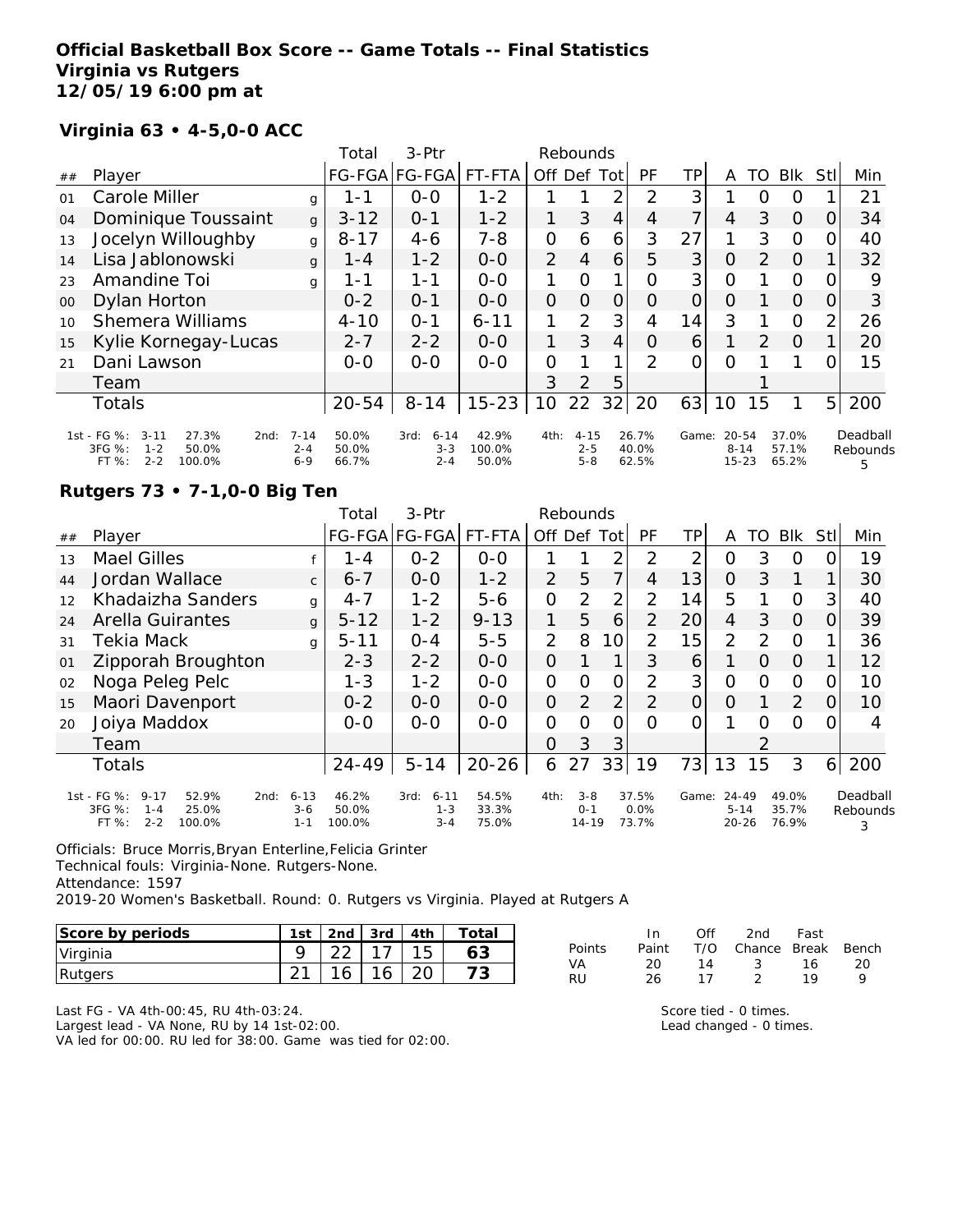### **Official Basketball Box Score -- Game Totals -- Final Statistics Virginia vs UNLV 12/20/19 2:00 pm at**

## **Virginia 63 • 5-5,0-0 ACC**

|        |                                                                                                   |                            | Total                     | $3-Ptr$                                |                         |                | Rebounds                        |                |                         |                |                                    |               |                         |                |                      |
|--------|---------------------------------------------------------------------------------------------------|----------------------------|---------------------------|----------------------------------------|-------------------------|----------------|---------------------------------|----------------|-------------------------|----------------|------------------------------------|---------------|-------------------------|----------------|----------------------|
| ##     | Player                                                                                            |                            |                           | FG-FGA FG-FGA                          | FT-FTA                  | Off            | Def                             | Tot            | PF                      | TP             | A                                  | TO            | <b>BIK</b>              | Stll           | Min                  |
| 01     | Carole Miller                                                                                     | g                          | $2 - 5$                   | $O-O$                                  | $3 - 6$                 |                |                                 | 8              |                         | 7              | Ő                                  |               | O                       |                | 27                   |
| 04     | Dominique Toussaint                                                                               | g                          | $4 - 8$                   | $1 - 1$                                | $0 - 0$                 | 0              | 5                               | 5              | 2                       | 9              | 5                                  | $\mathcal{P}$ | $\Omega$                |                | 27                   |
| 13     | Jocelyn Willoughby                                                                                | g                          | $5 - 9$                   | $1 - 2$                                | $6 - 6$                 | 1              | 9                               | 10             |                         | 17             | 3                                  | 6             | $\Omega$                | 4              | 37                   |
| 14     | Lisa Jablonowski                                                                                  | g                          | $3 - 10$                  | $O - 1$                                | $4 - 6$                 | $\overline{4}$ | 3                               | 7              | 3                       | 10             | $\overline{2}$                     |               | $\Omega$                | $\overline{2}$ | 28                   |
| 23     | Amandine Toi                                                                                      | g                          | $O - 1$                   | $0 - 1$                                | $0-0$                   | 0              |                                 |                | 2                       | O              |                                    |               | $\Omega$                | 0              | 25                   |
| $00\,$ | Dylan Horton                                                                                      |                            | $0 - 2$                   | $0 - 2$                                | $0 - 0$                 | 0              | $\Omega$                        | $\overline{O}$ | 2                       | $\overline{O}$ | O                                  | $\Omega$      | $\Omega$                | O              | 11                   |
| 10     | <b>Shemera Williams</b>                                                                           |                            | $4 - 6$                   | $2 - 3$                                | $3 - 4$                 | 1              | 2                               | 3              | 3                       | 13             | 3                                  | 4             | $\Omega$                |                | 25                   |
| 12     | Meg Jefferson                                                                                     |                            | $0 - 0$                   | $0 - 0$                                | $0 - 0$                 | 1              | $\Omega$                        |                |                         | $\Omega$       | O                                  | 2             | $\Omega$                | $\Omega$       | 4                    |
| 21     | Dani Lawson                                                                                       |                            | $2 - 4$                   | $0 - 0$                                | $3 - 4$                 |                |                                 | 2              | 2                       | ᄀ              | 0                                  | Ω             |                         | 0              | 16                   |
|        | Team                                                                                              |                            |                           |                                        |                         | 3              |                                 | 4              |                         |                |                                    |               |                         |                |                      |
|        | <b>Totals</b>                                                                                     |                            | $20 - 45$                 | $4 - 10$                               | $19 - 26$               | 12             | 29                              | 41             | 17                      | 63             | 14                                 | 24            | 1                       | 8 <sup>1</sup> | 200                  |
|        | 1st - FG %:<br>22.2%<br>$2 - 9$<br>2nd:<br>3FG %:<br>0.0%<br>$0 - 1$<br>$1 - 2$<br>FT %:<br>50.0% | $7 - 12$<br>$1 - 1$<br>6-6 | 58.3%<br>100.0%<br>100.0% | $7 - 14$<br>3rd:<br>$1 - 4$<br>$5 - 8$ | 50.0%<br>25.0%<br>62.5% | 4th:           | $4 - 10$<br>$2 - 4$<br>$7 - 10$ |                | 40.0%<br>50.0%<br>70.0% | Game:          | $20 - 45$<br>$4 - 10$<br>$19 - 26$ |               | 44.4%<br>40.0%<br>73.1% |                | Deadball<br>Rebounds |

#### **UNLV 55 • 3-8,0-1 Mountain**

|        |                                                                                             |                                        | Total                  | 3-Ptr                                   |                        |                     | Rebounds                         |                |                         |          |                                |                |                         |                |                           |
|--------|---------------------------------------------------------------------------------------------|----------------------------------------|------------------------|-----------------------------------------|------------------------|---------------------|----------------------------------|----------------|-------------------------|----------|--------------------------------|----------------|-------------------------|----------------|---------------------------|
| ##     | Player                                                                                      |                                        |                        | FG-FGA FG-FGA                           | FT-FTA                 | Off Def Tot         |                                  |                | PF                      | TP       | A                              | TO             | <b>BIK</b>              | Stll           | Min                       |
| 24     | Rodjanae Wade                                                                               | C.                                     | $0 - 2$                | $0 - 0$                                 | $7 - 8$                | 4                   | 2                                | 6              | 3                       | 7        | 0                              | 6              | 0                       | 0              | 20                        |
| 43     | Haley Rydalch                                                                               | $\mathsf{C}$                           | $4 - 8$                | $2 - 3$                                 | $0-0$                  | 1                   | $\overline{4}$                   | 5              | 3                       | 10       | $\overline{O}$                 | $\overline{O}$ | $\mathcal{O}$           | O              | 14                        |
| $00\,$ | Latecia Smith                                                                               | g                                      | $2 - 15$               | $0 - 4$                                 | $0-0$                  | 2                   |                                  | 3              | 3                       | 4        | 3                              | 3              | $\Omega$                | 4              | 27                        |
| 03     | Melanie Isbell                                                                              | g                                      | 1 - 4                  | $1 - 4$                                 | $1 - 2$                | 0                   | $\overline{O}$                   | $\mathbf 0$    | 4                       | 4        |                                |                | $\overline{O}$          | $\overline{2}$ | 16                        |
| 14     | <b>Bailey Thomas</b>                                                                        | g                                      | $0 - 4$                | $0 - 4$                                 | $3 - 4$                | 4                   | $\overline{0}$                   | 4              | Ο                       | 3        | 4                              | $\mathcal{O}$  | $\Omega$                | 3              | 38                        |
| 02     | Kambrayia Elzy                                                                              |                                        | $1 - 3$                | $1 - 3$                                 | $0-0$                  | $\mathsf{O}\xspace$ |                                  | 1              | 0                       | 3        |                                | $\overline{2}$ | $\overline{O}$          | 0              | 5                         |
| 10     | Jacinta Buckley                                                                             |                                        | $3 - 8$                | $2 - 6$                                 | $0-0$                  | $\mathbf 0$         |                                  |                |                         | 8        |                                | 0              | $\Omega$                | 0              | 16                        |
| 11     | Justice Ethridge                                                                            |                                        | $3 - 12$               | $2 - 10$                                | $0-0$                  | 3                   |                                  | $\overline{4}$ | O                       | 8        | $\overline{2}$                 | $\overline{O}$ | $\Omega$                |                | 18                        |
| 12     | Anna Blount                                                                                 |                                        | $2 - 4$                | $0-0$                                   | $0-0$                  | $\overline{O}$      | $\overline{0}$                   | $\overline{O}$ | 4                       | 4        | $\overline{O}$                 | $\overline{2}$ | $\Omega$                | 0              | 12                        |
| 15     | Keyana Wilfred                                                                              |                                        | $0 - 1$                | $0-0$                                   | $0-0$                  | 0                   | 0                                | $\mathbf 0$    | O                       | $\Omega$ | $\Omega$                       |                | $\overline{O}$          | 0              |                           |
| 23     | Isis Beh                                                                                    |                                        | $2 - 4$                | $0-0$                                   | $0 - 2$                | 5                   |                                  | 6              | 5                       | 4        | 2                              |                | $\Omega$                |                | 30                        |
| 25     | Krista Jackman                                                                              |                                        | $O-O$                  | $0 - 0$                                 | $0 - 0$                | 0                   |                                  |                | 0                       | 0        | $\Omega$                       | Ω              | $\Omega$                | 0              | 3                         |
|        | Team                                                                                        |                                        |                        |                                         |                        | 0                   | 4                                |                |                         |          |                                |                |                         |                |                           |
|        | Totals                                                                                      |                                        | $18 - 65$              | $8 - 34$                                | $11 - 16$              | 19                  | 16                               |                | $35$   23               | 55       | 14                             | 16             | $\mathbf{O}$            | 11             | 200                       |
|        | 1st - FG %:<br>$3 - 13$<br>23.1%<br>3FG %:<br>$2 - 6$<br>33.3%<br>FT %:<br>75.0%<br>$3 - 4$ | $5 - 18$<br>2nd:<br>$2 - 7$<br>$0 - 0$ | 27.8%<br>28.6%<br>0.0% | $3 - 14$<br>3rd:<br>$2 - 11$<br>$0 - 2$ | 21.4%<br>18.2%<br>0.0% | 4th:                | $7 - 20$<br>$2 - 10$<br>$8 - 10$ |                | 35.0%<br>20.0%<br>80.0% | Game:    | 18-65<br>$8 - 34$<br>$11 - 16$ |                | 27.7%<br>23.5%<br>68.8% |                | Deadball<br>Rebounds<br>4 |

Officials: Paulani Spurlock,Bryan Enterline,Bryan Burnette Technical fouls: Virginia-None. UNLV-None. Attendance: 655

2019-20 Women's Basketball. Round: 0. UNLV vs Virginia. Played at Cox Pavilion

| Score by periods | 1st    | 2nd    | 3rd | 4 <sup>th</sup> | Total |
|------------------|--------|--------|-----|-----------------|-------|
| Virginia         |        | $\sim$ |     |                 |       |
| UNLV             | $\sim$ |        |     |                 |       |

|               | In.   | ∩ff | 2nd                    | Fast |    |
|---------------|-------|-----|------------------------|------|----|
| <b>Points</b> | Paint |     | T/O Chance Break Bench |      |    |
| VA            | 14    | 18. | 11                     | 18.  | 20 |
| LINI V        | 16    | 23. | 13.                    | 13   | フフ |

Last FG - VA 4th-02:51, UNLV 4th-00:16.

Largest lead - VA by 17 3rd-04:48, UNLV by 6 1st-00:45.

VA led for 27:38. UNLV led for 08:50. Game was tied for 03:32.

Score tied - 1 time. Lead changed - 1 time.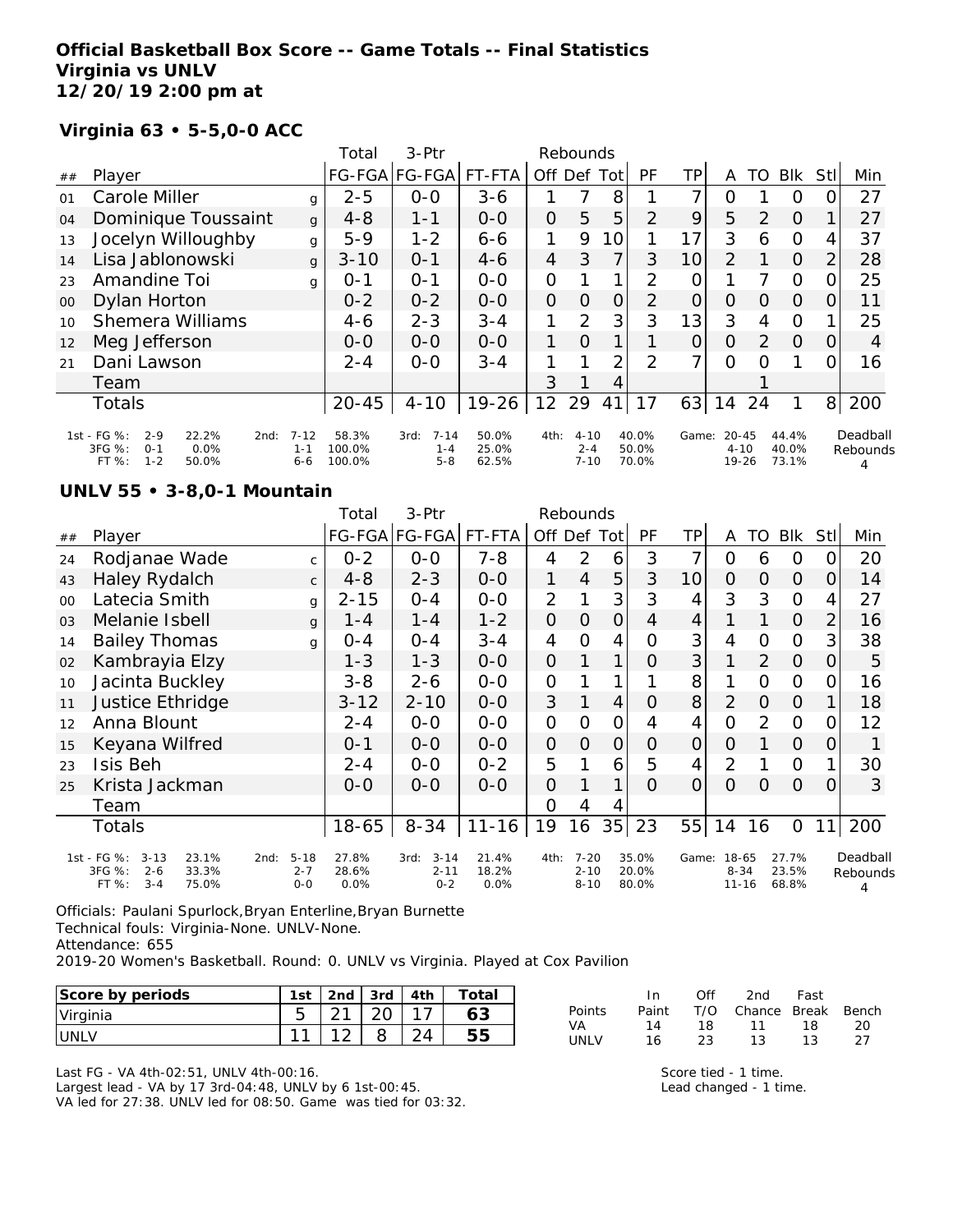# **Official Basketball Box Score -- Game Totals -- Final Statistics Mississippi St. vs Virginia 12/21/19 2:30 pm at**

# **Mississippi St. 72 • 11-2,0-0 SEC**

|                |                                                                                                      |                                | Total                  | 3-Ptr                                  |                         |                | Rebounds                       |                |                        |                 |                                    |                |                         |                |                           |
|----------------|------------------------------------------------------------------------------------------------------|--------------------------------|------------------------|----------------------------------------|-------------------------|----------------|--------------------------------|----------------|------------------------|-----------------|------------------------------------|----------------|-------------------------|----------------|---------------------------|
| ##             | Player                                                                                               |                                |                        | FG-FGA FG-FGA                          | FT-FTA                  |                | Off Def                        | Tot            | <b>PF</b>              | ΤP              | A                                  | TO             | <b>Blk</b>              | Stll           | Min                       |
| 04             | Jessika Carter                                                                                       |                                | $5 - 11$               | $0-0$                                  | $3 - 4$                 | 8              | 7                              | 15             | 4                      | 13              | $\overline{2}$                     | 3              | 2                       | 0              | 31                        |
| O <sub>5</sub> | Rickea Jackson                                                                                       |                                | $7 - 15$               | $1 - 3$                                | $2 - 2$                 | 3              | $\overline{2}$                 | 5              | 1                      | 17              | $\overline{O}$                     | $\overline{2}$ | $\Omega$                | O.             | 28                        |
| 55             | Chloe Bibby                                                                                          |                                | 3-11                   | $1 - 8$                                | 1-1                     | 1              | 5                              | 6              |                        | 8               | 3                                  |                | $\circ$                 |                | 32                        |
| 01             | Myah Taylor                                                                                          | $\mathbf{q}$                   | 2-5                    | $0 - 1$                                | $1 - 3$                 | $\overline{O}$ | $\Omega$                       | $\overline{O}$ | 0                      | 5               | 8                                  | 0              | $\Omega$                | $\overline{2}$ | 33                        |
| 24             | Jordan Danberry                                                                                      | g                              | $5 - 8$                | $O-O$                                  | $O-O$                   | $\mathcal{O}$  | 4                              | $\overline{4}$ | 4                      | 10 <sup>1</sup> | $\overline{2}$                     | $\overline{4}$ | $\overline{O}$          |                | 23                        |
| 00             | Jayla Hemingway                                                                                      |                                | 0-0                    | $0-0$                                  | $0-0$                   | $\Omega$       |                                |                |                        | 0               | $\Omega$                           | 0              | $\Omega$                | 0              | 2                         |
| 02             | Andra Espinoza-Hunte                                                                                 |                                | $0-0$                  | $0 - 0$                                | $1 - 2$                 | $\mathbf{O}$   | O                              | $\mathcal{O}$  | $\Omega$               |                 | $\overline{O}$                     | 0              | $\Omega$                | 0              | 8                         |
| 03             | Aliyah Matharu                                                                                       |                                | $1 - 3$                | $O-O$                                  | $O-O$                   | $\overline{O}$ | $\Omega$                       | $\overline{O}$ | $\overline{2}$         | $\overline{2}$  | $\overline{O}$                     | 2              | $\Omega$                | 0              | 5                         |
| 10             | JaMya Mingo-Young                                                                                    |                                | $2 - 2$                | $2 - 2$                                | $4 - 5$                 | $\mathcal{O}$  |                                | $\mathbf{1}$   |                        | 10              | 1                                  | 3              | 1                       | 0              | 12                        |
| 11             | Xaria Wiggins                                                                                        |                                | $2 - 6$                | $2 - 5$                                | $0 - 0$                 | $\overline{O}$ | $\overline{2}$                 | 2              | 2                      | 6               | 1                                  | 2              | 1                       | 0              | 18                        |
| 20             | Yemiyah Morris                                                                                       |                                | $0 - 1$                | $0 - 0$                                | $0-0$                   | 1              |                                | $\overline{2}$ | $\mathfrak{D}$         | 0               |                                    | Ω              |                         | 0              | 8                         |
|                | Team                                                                                                 |                                |                        |                                        |                         |                | $\mathcal{P}$                  | 3              |                        |                 |                                    |                |                         |                |                           |
|                | Totals                                                                                               |                                | $27 - 62$              | $6 - 19$                               | $12 - 17$               | 14             | 25                             | 39             | 18                     | 72              | 18                                 | 17             | 5                       | $\overline{4}$ | 200                       |
|                | 1st - FG %:<br>35.3%<br>$6 - 17$<br>2nd:<br>3FG %:<br>$5 - 9$<br>55.6%<br>100.0%<br>FT %:<br>$3 - 3$ | $8 - 16$<br>$O - 1$<br>$4 - 7$ | 50.0%<br>0.0%<br>57.1% | $8 - 16$<br>3rd:<br>$1 - 6$<br>$2 - 3$ | 50.0%<br>16.7%<br>66.7% | 4th:           | $5 - 13$<br>$0 - 3$<br>$3 - 4$ |                | 38.5%<br>0.0%<br>75.0% | Game:           | $27 - 62$<br>$6 - 19$<br>$12 - 17$ |                | 43.5%<br>31.6%<br>70.6% |                | Deadball<br>Rebounds<br>2 |

## **Virginia 59 • 5-6,0-0 ACC**

|                                                                                                      |                    | Total                   | $3-Ptr$                                |                       |                |          |                 |                                             |                        |                |                  |                                    |                         |                      |
|------------------------------------------------------------------------------------------------------|--------------------|-------------------------|----------------------------------------|-----------------------|----------------|----------|-----------------|---------------------------------------------|------------------------|----------------|------------------|------------------------------------|-------------------------|----------------------|
| Player                                                                                               |                    |                         |                                        | FT-FTA                |                |          | Tot             | PF                                          | TPI                    | A              | TO               | <b>BIK</b>                         | <b>StI</b>              | Min                  |
| Carole Miller                                                                                        | g                  | $0 - 1$                 | $0 - 0$                                | $0 - 2$               | $\Omega$       | $\Omega$ | 0               | $\Omega$                                    | 0                      | O              | $\left( \right)$ | $\Omega$                           | 0                       | 20                   |
| Dominique Toussaint                                                                                  | $\mathbf{q}$       | $3 - 8$                 | $1 - 1$                                | $4 - 4$               | $\overline{O}$ | 2        | $\overline{2}$  | 3                                           | 11                     | 3              | 3                | $\Omega$                           |                         | 31                   |
| Jocelyn Willoughby                                                                                   | g                  | $8 - 20$                | $2 - 7$                                | $3 - 3$               | 2              | 4        | 6               | 4                                           | 21                     | 2              | 4                | $\Omega$                           | 3                       | 37                   |
| Lisa Jablonowski                                                                                     | g                  | $3 - 4$                 | $0 - 0$                                | $4 - 4$               |                | 2        | 3               |                                             | 10                     | $\Omega$       | 3                |                                    | O                       | 35                   |
| Amandine Toi                                                                                         | g                  | $3 - 6$                 | $1 - 3$                                | $O-O$                 | 0              | O        | 0               | 2                                           | 7                      | 4              | $\mathcal{P}$    | $\circ$                            | 0                       | 22                   |
| <b>Shemera Williams</b>                                                                              |                    | $1 - 2$                 | $O - 1$                                | $0 - 0$               | $\Omega$       |          | $\mathbf 1$     | 2                                           | $\overline{2}$         | O              |                  | $\Omega$                           | 0                       | 11                   |
| Kylie Kornegay-Lucas                                                                                 |                    | $2 - 9$                 | $O - 1$                                | $2 - 3$               | 3              | 4        | 7               | 3                                           | 6                      | $\overline{2}$ |                  |                                    |                         | 26                   |
| Dani Lawson                                                                                          |                    | $1 - 4$                 | $0-0$                                  | $O-O$                 | $\Omega$       | 4        | 4               | 3                                           | $\overline{2}$         |                | $\mathcal{P}$    | $\Omega$                           | 0                       | 18                   |
| Team                                                                                                 |                    |                         |                                        |                       | 3              |          | 10              |                                             |                        |                |                  |                                    |                         |                      |
| <b>Totals</b>                                                                                        |                    | $21 - 54$               | $4 - 13$                               | $13 - 16$             | 9              | 24       | 33              | 18                                          | 59                     | 12             | 16               | $\overline{2}$                     | 5 <sub>l</sub>          | 200                  |
| 1st - FG %:<br>$4 - 12$<br>33.3%<br>2nd:<br>3FG %:<br>$2 - 5$<br>40.0%<br>$2 - 2$<br>FT %:<br>100.0% | $2 - 5$<br>$2 - 4$ | 53.8%<br>40.0%<br>50.0% | $5 - 12$<br>3rd:<br>$0 - 0$<br>$0 - 0$ | 41.7%<br>0.0%<br>0.0% |                |          |                 |                                             |                        |                |                  |                                    |                         | Deadball<br>Rebounds |
|                                                                                                      |                    | $7 - 13$                |                                        |                       | FG-FGA FG-FGA  |          | Off Def<br>4th: | Rebounds<br>$5 - 17$<br>$0 - 3$<br>$9 - 10$ | 29.4%<br>0.0%<br>90.0% |                | Game:            | $21 - 54$<br>$4 - 13$<br>$13 - 16$ | 38.9%<br>30.8%<br>81.3% |                      |

Officials: Saif Esho,Bryan Burnette,Cameron Inouye Technical fouls: Mississippi St.-None. Virginia-None. Attendance: 850

2019-20 Women's Basketball. Round: 0. Mississippi St. vs Virginia. Played at C

| Score by periods | 1st |    | 2nd $3rd$ $4th$ |     | Total |
|------------------|-----|----|-----------------|-----|-------|
| Mississippi St.  |     | 20 | 19              |     |       |
| Virginia         |     | 18 |                 | 1 Q |       |

Last FG - MSU 4th-01:20, VA 4th-02:39. Largest lead - MSU by 23 3rd-02:35, VA by 3 1st-09:15. MSU led for 35:17. VA led for 02:14. Game was tied for 02:29.

|        | In.   | ∩ff | 2nd                    | Fast |    |
|--------|-------|-----|------------------------|------|----|
| Points | Paint |     | T/O Chance Break Bench |      |    |
| MSU    | 30.   | 15. | 10.                    | 6    | 19 |
| VA     | 26    | o   | Q                      | 14   | 10 |

Score tied - 3 times. Lead changed - 3 times.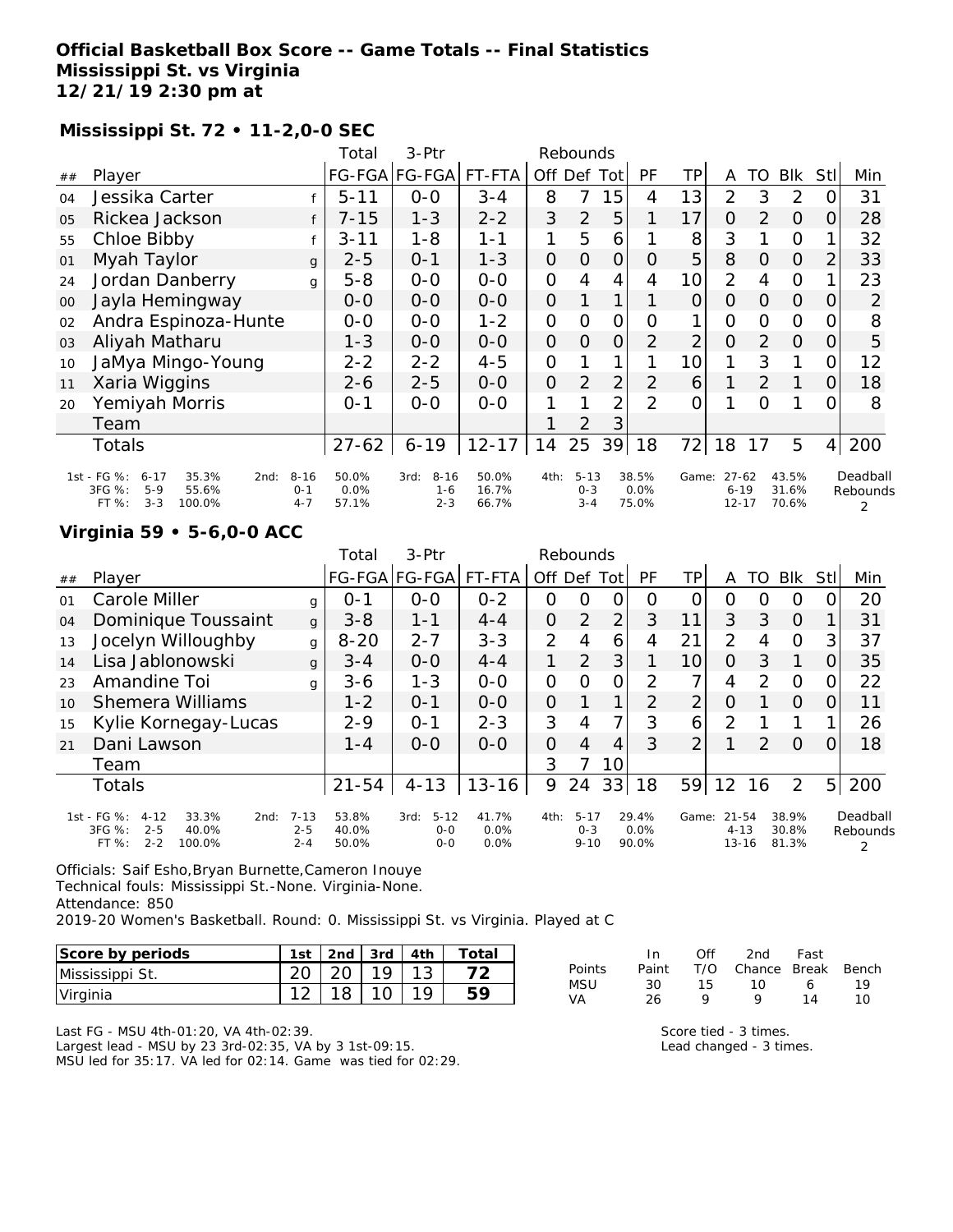## **Official Basketball Box Score -- Game Totals -- Final Statistics Virginia vs Georgia Tech 12/29/19 2:00 pm at**

## **Virginia 51 • 5-7,0-1 ACC**

|    |                                                                                                 |                                | Total                    | $3-Ptr$                              |                         |                | Rebounds                       |                 |                         |                |                                  |               |                         |                |                           |
|----|-------------------------------------------------------------------------------------------------|--------------------------------|--------------------------|--------------------------------------|-------------------------|----------------|--------------------------------|-----------------|-------------------------|----------------|----------------------------------|---------------|-------------------------|----------------|---------------------------|
| ## | Player                                                                                          |                                |                          | FG-FGA FG-FGA                        | FT-FTA                  | Off            | Def                            | Tot             | PF                      | TP             | Α                                | TO            | <b>BIK</b>              | Stll           | Min                       |
| 01 | Carole Miller                                                                                   | g                              | $2 - 7$                  | $0-0$                                | $0 - 0$                 | 0              | 5                              | 5               |                         | 4              |                                  |               | Ő                       |                | 24                        |
| 04 | Dominique Toussaint                                                                             | g                              | $1 - 8$                  | $0 - 1$                              | $2 - 2$                 | 0              | 3                              | 3               | 4                       | 4              | 4                                | 3             | 0                       | O              | 27                        |
| 13 | Jocelyn Willoughby                                                                              | g                              | $6 - 17$                 | $3 - 5$                              | $4 - 6$                 | 3              | 7                              | 10 <sub>1</sub> | 2                       | 19             | 4                                | 4             | 1                       | 0              | 39                        |
| 14 | Lisa Jablonowski                                                                                | g                              | $5 - 7$                  | $O - 1$                              | $O - 1$                 | 3              | 5                              | 8               | $\overline{2}$          | 10             | 4                                |               | $\Omega$                | 2              | 37                        |
| 23 | Amandine Toi                                                                                    | g                              | $1 - 3$                  | $0-0$                                | $0-0$                   | 0              |                                |                 |                         | 2              | $\overline{O}$                   |               | $\circ$                 | 0              | 14                        |
| 05 | Tihana Stojsavljevic                                                                            |                                | $0-0$                    | $0 - 0$                              | $0 - 0$                 |                | 2                              | 3               |                         | 0              | $\Omega$                         |               | $\Omega$                | O              | 8                         |
| 10 | <b>Shemera Williams</b>                                                                         |                                | $4 - 7$                  | $2 - 3$                              | $0 - 0$                 | $\overline{O}$ |                                |                 | 3                       | 10             |                                  | $\mathcal{P}$ | $\Omega$                | 0              | 25                        |
| 15 | Kylie Kornegay-Lucas                                                                            |                                | $0 - 2$                  | $0 - 0$                              | $0 - 0$                 | 0              |                                |                 |                         | 0              | O                                | $\mathcal{P}$ | $\Omega$                | 0              | 17                        |
| 21 | Dani Lawson                                                                                     |                                | $1 - 1$                  | $0 - 0$                              | $0 - 0$                 | 0              | $\Omega$                       | 0               | $\Omega$                | $\overline{2}$ | O                                | Ω             | $\Omega$                |                | 9                         |
|    | Team                                                                                            |                                |                          |                                      |                         | 4              | $\Omega$                       | 4               |                         |                |                                  |               |                         |                |                           |
|    | <b>Totals</b>                                                                                   |                                | $20 - 52$                | $5 - 10$                             | $6 - 9$                 | 11             | 25                             | 36              | 15                      | 51             | 14                               | 15            |                         | $\overline{2}$ | 200                       |
|    | 1st - FG %:<br>$6 - 13$<br>46.2%<br>2nd:<br>3FG %:<br>0.0%<br>$0 - 2$<br>FT%<br>$0 - 0$<br>0.0% | $4 - 14$<br>$2 - 2$<br>$5 - 7$ | 28.6%<br>100.0%<br>71.4% | $4 - 12$<br>3rd:<br>$1 - 1$<br>$O-O$ | 33.3%<br>100.0%<br>0.0% | 4th:           | $6 - 13$<br>$2 - 5$<br>$1 - 2$ |                 | 46.2%<br>40.0%<br>50.0% | Game:          | $20 - 52$<br>$5 - 10$<br>$6 - 9$ |               | 38.5%<br>50.0%<br>66.7% |                | Deadball<br>Rebounds<br>Ω |

# **Georgia Tech 61 • 10-2,1-0 ACC**

|                |                                                                                                    |                                | Total                  | $3-$ Ptr                               |                         |                | Rebounds                       |                 |                        |                 |                               |          |                         |                  |                             |
|----------------|----------------------------------------------------------------------------------------------------|--------------------------------|------------------------|----------------------------------------|-------------------------|----------------|--------------------------------|-----------------|------------------------|-----------------|-------------------------------|----------|-------------------------|------------------|-----------------------------|
| ##             | Player                                                                                             |                                |                        | FG-FGA FG-FGA                          | FT-FTA                  | Off Def        |                                | Totl            | PF                     | ΤP              | A                             | TO       | <b>BIK</b>              | Stll             | Min                         |
| 13             | Lorela Cubaj                                                                                       |                                | $8 - 11$               | $2 - 4$                                | $0 - 0$                 | Ο              |                                | 7               | $\mathcal{P}$          | 18              | 3                             |          | 2                       |                  | 37                          |
| 20             | Nerea Hermosa                                                                                      | $\mathsf{C}$                   | $0 - 3$                | $0 - 0$                                | $0 - 0$                 |                | $\Omega$                       | 1               | O                      | 0               | Ο                             |          | $\Omega$                |                  | 10                          |
| 31             | Lotta-Maj Lahtinen                                                                                 | g                              | $5 - 10$               | $1 - 4$                                | $2 - 5$                 |                | 3                              | $\overline{4}$  | 3                      | 13              | 4                             |          | 2                       |                  | 40                          |
| 33             | Francesca Pan                                                                                      | g                              | $3 - 9$                | $0 - 3$                                | $1 - 2$                 | 0              | 0                              | 0               | 4                      |                 | 4                             | O        | O                       | 2                | 35                          |
| 41             | Kierra Fletcher                                                                                    | g                              | $4 - 10$               | $0 - 2$                                | $3 - 4$                 | 3              | 5                              | 8               | 2                      | 11              |                               |          | $\Omega$                |                  | 35                          |
| 02             | Jasmine Carson                                                                                     |                                | $4 - 11$               | $2 - 8$                                | $0 - 0$                 |                | 6                              | 7               | 2                      | 10 <sup>1</sup> | $\overline{2}$                | O        | $\Omega$                |                  | 26                          |
| 0 <sub>3</sub> | Sarah Bates                                                                                        |                                | $0 - 0$                | $0 - 0$                                | $0 - 0$                 | $\overline{O}$ | $\Omega$                       | 0               | Ω                      | 0               | Ω                             | Ω        | O                       |                  | 3                           |
| 04             | Anne Francoise Diouf                                                                               |                                | $1 - 3$                | $O-O$                                  | $O-O$                   |                | $\Omega$                       | 1.              |                        | $\overline{2}$  |                               | $\Omega$ | $\Omega$                | $\left( \right)$ | 14                          |
|                | Team                                                                                               |                                |                        |                                        |                         |                |                                | 2               |                        |                 |                               |          |                         |                  |                             |
|                | Totals                                                                                             |                                | $25 - 57$              | $5 - 21$                               | $6 - 11$                | 8              | 22                             | 30 <sup>l</sup> | 14                     | 61              | 15                            |          | 4                       |                  | 200                         |
|                | 1st - FG %:<br>$7 - 14$<br>50.0%<br>2nd:<br>3FG %:<br>$0.0\%$<br>$O - 4$<br>FT%<br>$0 - 1$<br>0.0% | $6 - 15$<br>$0 - 3$<br>$2 - 4$ | 40.0%<br>0.0%<br>50.0% | $5 - 15$<br>3rd:<br>$2 - 9$<br>$4 - 6$ | 33.3%<br>22.2%<br>66.7% | 4th:           | $7 - 13$<br>$3 - 5$<br>$0 - 0$ |                 | 53.8%<br>60.0%<br>0.0% | Game:           | 25-57<br>$5 - 21$<br>$6 - 11$ |          | 43.9%<br>23.8%<br>54.5% |                  | Deadball<br>Rebounds<br>4,2 |

Officials: Fatou Cissoko-Stephens,Angelica Suffren,Maj Forsberg Technical fouls: Virginia-None. Georgia Tech-None.

Attendance: 1422

2019-20 Women's Basketball. Round: 0. Georgia Tech vs Virginia. Played at McCa

| Score by periods | 1st | 2nd | $\vert$ 3rd | 4th | ™otai |
|------------------|-----|-----|-------------|-----|-------|
| Virginia         |     |     |             |     |       |
| Georgia Tech     |     |     |             |     |       |

|        | In.   | Off   | 2nd                          | Fast      |    |
|--------|-------|-------|------------------------------|-----------|----|
| Points | Paint |       | - T/O - Chance Break - Bench |           |    |
| VA     | -22.  | - 5 - | 12                           | $\sim$ 6  | 12 |
| GT     | 28    | 11    | 13                           | $\Lambda$ | 12 |

Last FG - VA 4th-01:12, GT 4th-02:18.

Largest lead - VA by 4 2nd-02:42, GT by 16 4th-02:18. VA led for 05:16. GT led for 32:03. Game was tied for 02:41. Score tied - 4 times.

Lead changed - 6 times.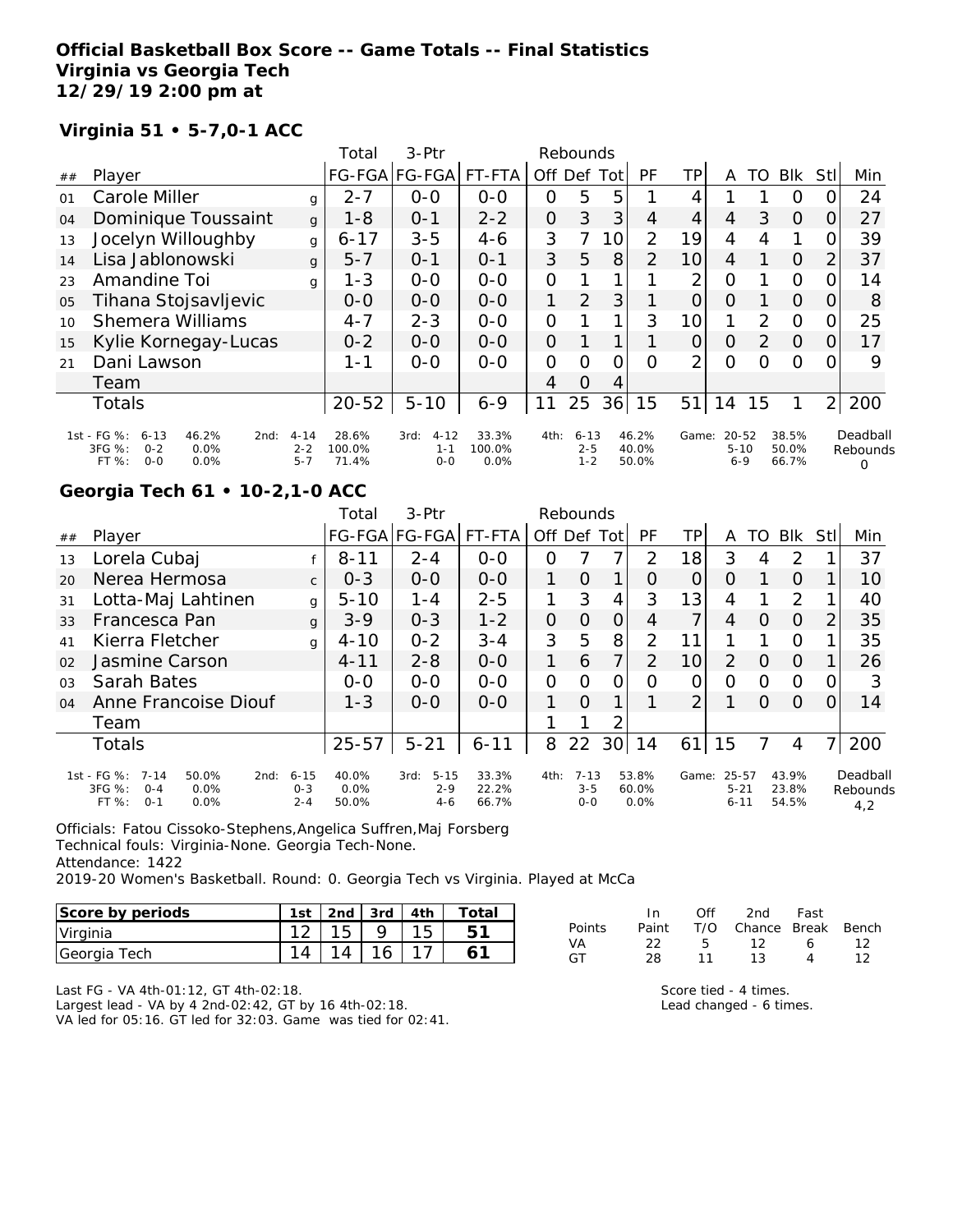## **Official Basketball Box Score -- Game Totals -- Final Statistics North Carolina vs Virginia 01/02/20 7:00 pm at**

# **North Carolina 65 • 11-2,2-0 ACC**

|                |                                                                                                    |                                 | Total                   | 3-Ptr                                  |                           |                | Rebounds                       |                |                         |                |                                  |          |                         |                 |                           |
|----------------|----------------------------------------------------------------------------------------------------|---------------------------------|-------------------------|----------------------------------------|---------------------------|----------------|--------------------------------|----------------|-------------------------|----------------|----------------------------------|----------|-------------------------|-----------------|---------------------------|
| ##             | Player                                                                                             |                                 |                         | FG-FGA FG-FGA                          | FT-FTA                    | Off Def        |                                | Totl           | <b>PF</b>               | ТP             | A                                | TO       | Blk                     | Stll            | Min                       |
| 21             | Malu Tshitenge                                                                                     |                                 | $5 - 7$                 | $O-O$                                  | $0-0$                     | 3              | 3                              | 6              | 3                       | 10             |                                  | 2        | O                       | 0               | 21                        |
| 30             | Janelle Bailey                                                                                     | $\mathsf{C}$                    | $7 - 12$                | $0-0$                                  | $2 - 3$                   | 1              | $\overline{4}$                 | 5              | 2                       | 16             |                                  | 3        | 1                       | 3               | 38                        |
| 01             | Taylor Koenen                                                                                      | $\mathbf{q}$                    | $4 - 10$                | $2 - 4$                                | $0 - 2$                   | 1              | 6                              | $\overline{7}$ |                         | 10             | 6                                | 2        |                         | 3 <sub>l</sub>  | 37                        |
| 0 <sub>3</sub> | Madinah Muhammad                                                                                   | $\mathbf{q}$                    | $4 - 11$                | $3 - 9$                                | $0 - 0$                   | $\mathcal{O}$  | 5                              | 5              | 2                       | 11             | 4                                | 4        | O                       | 2               | 30                        |
| 22             | Shayla Bennett                                                                                     | $\mathbf{q}$                    | $4 - 11$                | $1 - 5$                                | $1 - 2$                   | 1              | 6                              | 7              | $\Omega$                | 10             | 5                                | 3        | 1                       | 3               | 39                        |
| 04             | Kennady Tucker                                                                                     |                                 | $0 - 3$                 | $O - 1$                                | $0 - 0$                   | $\mathcal{O}$  |                                |                |                         | 0              | 0                                | 0        | O                       |                 |                           |
| 14             | Liz Roberts                                                                                        |                                 | $0 - 0$                 | $0 - 0$                                | $0 - 0$                   | O              | 0                              | 0              | Ω                       | 0              | O                                | 0        | $\Omega$                | O               |                           |
| 20             | Leah Church                                                                                        |                                 | $2 - 5$                 | $2 - 5$                                | $0 - 0$                   | $\overline{O}$ | $\Omega$                       | 0              | O                       | 6              | $\Omega$                         | 0        | $\Omega$                | 0               | 16                        |
| 32             | Nia Daniel                                                                                         |                                 | $1 - 2$                 | $0-0$                                  | $0-0$                     | $\Omega$       |                                | 1              | Ω                       | $\overline{2}$ | $\overline{O}$                   | Ω        |                         | 0               | 9                         |
| 33             | Lexi Duckett                                                                                       |                                 | $0 - 0$                 | $0 - 0$                                | $0-0$                     | $\Omega$       | $\Omega$                       | 0              | $\Omega$                | 0              | $\Omega$                         | $\Omega$ | $\Omega$                | O               | 2                         |
|                | Team                                                                                               |                                 |                         |                                        |                           |                |                                | 2              |                         |                |                                  |          |                         |                 |                           |
|                | <b>Totals</b>                                                                                      |                                 | $27 - 61$               | $8 - 24$                               | $3 - 7$                   | 7              | 27                             | 34             | 9                       | 65             | 17                               | 14       | 4                       | 12 <sub>1</sub> | 200                       |
|                | 1st - FG %:<br>$5 - 15$<br>33.3%<br>2nd:<br>3FG %:<br>$1 - 5$<br>20.0%<br>FT %:<br>$0 - 2$<br>0.0% | $9 - 19$<br>$6 - 11$<br>$1 - 3$ | 47.4%<br>54.5%<br>33.3% | $8 - 12$<br>3rd:<br>$1 - 3$<br>$O - O$ | 66.7%<br>33.3%<br>$0.0\%$ | 4th:           | $5 - 15$<br>$0 - 5$<br>$2 - 2$ |                | 33.3%<br>0.0%<br>100.0% | Game:          | $27 - 61$<br>$8 - 24$<br>$3 - 7$ |          | 44.3%<br>33.3%<br>42.9% |                 | Deadball<br>Rebounds<br>2 |

#### **Virginia 47 • 5-8,0-2 ACC**

|    |                                                                                                     |                                | Total                 | 3-Ptr                                  |                        |         | Rebounds                       |                |                        |       |                                  |                |                         |                |                      |
|----|-----------------------------------------------------------------------------------------------------|--------------------------------|-----------------------|----------------------------------------|------------------------|---------|--------------------------------|----------------|------------------------|-------|----------------------------------|----------------|-------------------------|----------------|----------------------|
| ## | Player                                                                                              |                                |                       | FG-FGA FG-FGA FT-FTA                   |                        | Off Def |                                | <b>Tot</b>     | PF                     | ΤP    | Α                                | TO             | <b>Blk</b>              | Stll           | Min                  |
| 01 | Carole Miller                                                                                       | g                              | 1-9                   | $0 - 1$                                | $0 - 0$                | 0       | 3                              | 3              |                        | ⌒     |                                  | $\overline{2}$ | 0                       |                | 21                   |
| 04 | Dominique Toussaint                                                                                 | $\mathbf{q}$                   | $4 - 10$              | $0 - 2$                                | $1 - 2$                | 0       | 5                              | 5              |                        | 9     | 3                                | 7              | $\Omega$                | Ο              | 36                   |
| 10 | <b>Shemera Williams</b>                                                                             | $\mathbf{q}$                   | $5 - 8$               | $2 - 5$                                | $0-0$                  | 1       | 4                              | 5              | 3                      | 12    | 5                                | 5              | $\Omega$                | $\overline{2}$ | 35                   |
| 13 | Jocelyn Willoughby                                                                                  | g                              | $5 - 12$              | $1 - 3$                                | $1 - 2$                | 2       | $\overline{4}$                 | 6              | 3                      | 12    | 1                                | $\mathcal{P}$  | $\Omega$                | 0              | 34                   |
| 14 | Lisa Jablonowski                                                                                    | g                              | $6 - 11$              | $O-O$                                  | $0 - 0$                | 4       | Ω                              | 4              |                        | 12    | 1                                |                | 0                       | 3              | 36                   |
| 00 | Dylan Horton                                                                                        |                                | $0 - 3$               | $0 - 1$                                | $0 - 0$                | 1       | $\overline{2}$                 | 3              | 0                      | 0     | 0                                | $\Omega$       | $\Omega$                | 0              | 4                    |
| 05 | Tihana Stojsavljevic                                                                                |                                | $0 - 1$               | $0 - 0$                                | $0 - 0$                | 0       | $\Omega$                       | 0              | ი                      | 0     | 0                                |                | $\overline{O}$          |                | $\overline{2}$       |
| 15 | Kylie Kornegay-Lucas                                                                                |                                | $0 - 3$               | $0 - 1$                                | $0 - 0$                | 1       | $\overline{4}$                 | 5              |                        | 0     | $\overline{2}$                   | O              | $\Omega$                | 0              | 14                   |
| 21 | Dani Lawson                                                                                         |                                | $O-O$                 | $O-O$                                  | $0 - 0$                | 0       | $\overline{2}$                 | $\overline{2}$ | Ω                      | 0     | Ω                                | $\Omega$       | $\Omega$                | O              | 8                    |
| 23 | Amandine Toi                                                                                        |                                | $0 - 1$               | $0 - 1$                                | $0 - 0$                | 1       | 3                              | $\overline{4}$ |                        | 0     | 1                                | 2              | $\Omega$                | Ω              | 10                   |
|    | Team                                                                                                |                                |                       |                                        |                        |         | 2                              | 3              |                        |       |                                  |                |                         |                |                      |
|    | Totals                                                                                              |                                | $21 - 58$             | $3 - 14$                               | $2 - 4$                | 11      | 29                             | 40             | 11                     | 47    | 14                               | 21             | $\Omega$                | 6              | 200                  |
|    | 1st - FG %:<br>$7 - 14$<br>50.0%<br>2nd:<br>3FG %:<br>$1 - 3$<br>33.3%<br>FT %:<br>$1 - 2$<br>50.0% | $3 - 13$<br>$0 - 3$<br>$0 - 0$ | 23.1%<br>0.0%<br>0.0% | $5 - 15$<br>3rd:<br>$2 - 4$<br>$0 - 0$ | 33.3%<br>50.0%<br>0.0% | 4th:    | $6 - 16$<br>$0 - 4$<br>$1 - 2$ |                | 37.5%<br>0.0%<br>50.0% | Game: | $21 - 58$<br>$3 - 14$<br>$2 - 4$ |                | 36.2%<br>21.4%<br>50.0% |                | Deadball<br>Rebounds |

Officials: Bobby Ray,Talisa Green,Bruce Morris

Technical fouls: North Carolina-None. Virginia-None.

Attendance: 2757

2019-20 Women's Basketball. Round: 0. North Carolina vs Virginia. Played at Jo

| Score by periods | 1st |                 | 2nd $3rd$ $4th$ | Total |
|------------------|-----|-----------------|-----------------|-------|
| North Carolina   |     | $125$   17   12 |                 | 65    |
| Virginia         | 16  |                 |                 |       |

Last FG - UNC 4th-02:27, VA 4th-01:54. Largest lead - UNC by 22 3rd-02:16, VA by 5 1st-00:39. UNC led for 29:17. VA led for 07:51. Game was tied for 02:52.

|        | In In | Off | 2nd                    | Fast |    |
|--------|-------|-----|------------------------|------|----|
| Points | Paint |     | T/O Chance Break Bench |      |    |
| UNC-   | 34    | -20 | - 12                   | 11   | -8 |
| VA     | 34    |     | $\overline{4}$         | 11   | O  |

Score tied - 1 time. Lead changed - 3 times.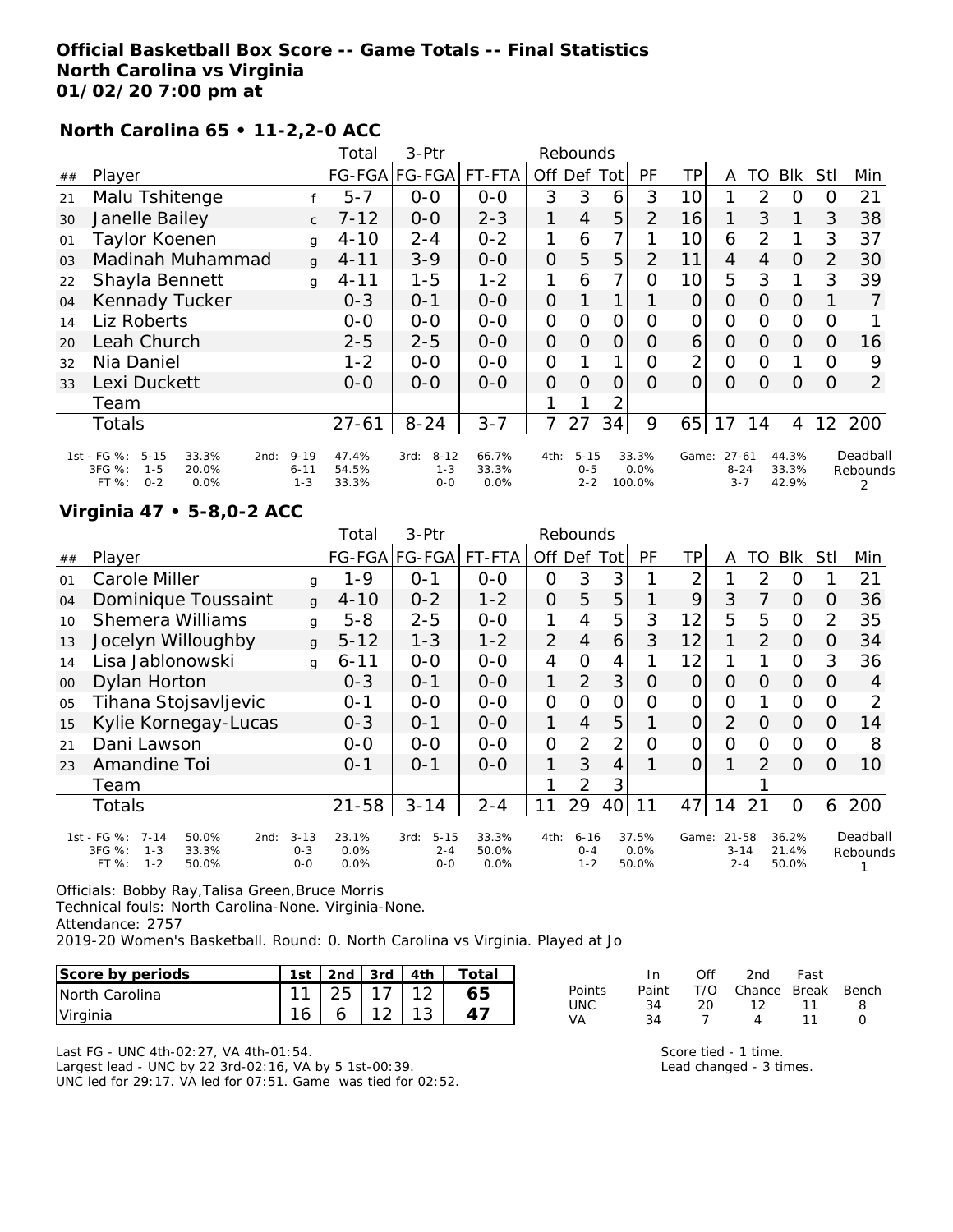#### **Official Basketball Box Score -- Game Totals -- Final Statistics Virginia vs NC State 01/05/20 12:00 pm at**

## **Virginia 60 • 5-9,0-3 ACC**

|    |                                                                                                      |                                | Total                    | 3-Ptr                                  |                         |                | Rebounds                       |                |                         |       |                                    |                |                         |                |                      |
|----|------------------------------------------------------------------------------------------------------|--------------------------------|--------------------------|----------------------------------------|-------------------------|----------------|--------------------------------|----------------|-------------------------|-------|------------------------------------|----------------|-------------------------|----------------|----------------------|
| ## | Player                                                                                               |                                |                          | FG-FGA FG-FGA                          | FT-FTA                  | Off            | Def                            | Tot            | <b>PF</b>               | TР    | Α                                  | TO             | <b>BIK</b>              | Stll           | Min                  |
| 01 | Carole Miller                                                                                        | g                              | 1 - 1                    | $0-0$                                  | $0-0$                   | 0              |                                |                | 2                       | 2     | Ο                                  |                | 0                       | Ο              | 15                   |
| 04 | Dominique Toussaint                                                                                  | g                              | $5 - 13$                 | $2 - 3$                                | $2 - 2$                 | $\Omega$       | 2                              | $\overline{2}$ |                         | 14    | 3                                  | 0              | $\Omega$                | 0              | 34                   |
| 10 | <b>Shemera Williams</b>                                                                              | g                              | $2 - 7$                  | $1 - 3$                                | $1 - 4$                 |                | $\overline{2}$                 | 3              | 2                       | 6     |                                    | $\overline{2}$ | $\Omega$                | 2              | 19                   |
| 13 | Jocelyn Willoughby                                                                                   | g                              | $7 - 15$                 | $1 - 5$                                | $10 - 10$               | $\overline{2}$ | 3                              | 5              | $\overline{2}$          | 25    |                                    | 3              | $\Omega$                | O              | 39                   |
| 14 | Lisa Jablonowski                                                                                     | g                              | $1 - 3$                  | $O - 1$                                | $0-0$                   | $\mathcal{O}$  | 3                              | 3              | $\overline{2}$          | 2     | $\overline{O}$                     |                | $\circ$                 | 3              | 36                   |
| 05 | Tihana Stojsavljevic                                                                                 |                                | $O-O$                    | $0 - 0$                                | $0-0$                   | $\overline{O}$ | $\Omega$                       | 0              |                         | 0     | $\Omega$                           | O              | $\Omega$                | O              |                      |
| 12 | Meg Jefferson                                                                                        |                                | $0-0$                    | $0-0$                                  | $0 - 0$                 | $\mathbf{O}$   | O                              | $\mathcal{O}$  | Ω                       | 0     | O                                  | 0              | $\circ$                 | 0              |                      |
| 15 | Kylie Kornegay-Lucas                                                                                 |                                | $3 - 4$                  | $0 - 1$                                | $0-0$                   | $\overline{2}$ | 3                              | 5              |                         | 6     | 4                                  |                | $\Omega$                | $\overline{2}$ | 21                   |
| 21 | Dani Lawson                                                                                          |                                | $1 - 3$                  | $0-0$                                  | $0-0$                   | $\mathcal{O}$  | 3                              | 3              | 3                       | 2     | $\overline{O}$                     | 2              | $\Omega$                | 0              | 12                   |
| 23 | Amandine Toi                                                                                         |                                | $1 - 5$                  | $1 - 5$                                | $0-0$                   | $\Omega$       | $\Omega$                       | $\Omega$       | $\Omega$                | 3     | 2                                  | $\mathcal{P}$  | $\Omega$                | 0              | 22                   |
|    | Team                                                                                                 |                                |                          |                                        |                         |                | 2                              | 3              |                         |       |                                    |                |                         |                |                      |
|    | <b>Totals</b>                                                                                        |                                | $21 - 51$                | $5 - 18$                               | $13 - 16$               | 6              | 19                             | 25             | 14                      | 60    | 11                                 | 12             | O                       | $\overline{7}$ | 200                  |
|    | 1st - FG %:<br>40.0%<br>$6 - 15$<br>2nd:<br>3FG %:<br>$3 - 5$<br>60.0%<br>$2 - 2$<br>FT %:<br>100.0% | $3 - 10$<br>$1 - 7$<br>$4 - 4$ | 30.0%<br>14.3%<br>100.0% | $6 - 13$<br>3rd:<br>$1 - 4$<br>$1 - 4$ | 46.2%<br>25.0%<br>25.0% | 4th:           | $6 - 13$<br>$0 - 2$<br>$6 - 6$ |                | 46.2%<br>0.0%<br>100.0% | Game: | $21 - 51$<br>$5 - 18$<br>$13 - 16$ |                | 41.2%<br>27.8%<br>81.3% |                | Deadball<br>Rebounds |

#### **NC State 80 • 14-0,3-0 ACC**

|    |                                                                                                     |                                | Total                    | $3-Ptr$                                 |                         |                 | Rebounds                      |                |                          |                 |                                 |          |                         |             |                      |
|----|-----------------------------------------------------------------------------------------------------|--------------------------------|--------------------------|-----------------------------------------|-------------------------|-----------------|-------------------------------|----------------|--------------------------|-----------------|---------------------------------|----------|-------------------------|-------------|----------------------|
| ## | Player                                                                                              |                                |                          | FG-FGA FG-FGA                           | FT-FTA                  | Off             | Def                           | Totl           | <b>PF</b>                | TР              | A                               | TO       | <b>BIK</b>              | <b>Stll</b> | Min                  |
| 25 | Kayla Jones                                                                                         |                                | $4 - 8$                  | $1 - 4$                                 | $0 - 0$                 |                 | 5                             | 6              |                          | 9               | 4                               | 2        | O                       | Ω           | 23                   |
| 33 | Elissa Cunane                                                                                       | $\mathsf{C}$                   | $8 - 11$                 | $0 - 0$                                 | $10 - 10$               | 2               | 8                             | 10             | 2                        | 26              | 3                               | 5        | 1                       | 2           | 24                   |
| 01 | Aislinn Konig                                                                                       | g                              | $3 - 9$                  | $3 - 9$                                 | $0-0$                   | $\overline{O}$  |                               | 1              | Ω                        | 9               | 5                               | O        | $\Omega$                | Ω           | 32                   |
| 03 | Kai Crutchfield                                                                                     | $\mathbf{q}$                   | $2 - 4$                  | $1 - 3$                                 | $0 - 0$                 | $\overline{O}$  | 4                             | 4              | 3                        | 5               | 6                               | 2        | $\Omega$                |             | 29                   |
| 11 | Jakia Brown-Turner                                                                                  | q                              | $5 - 9$                  | $3 - 6$                                 | $O-O$                   | 1               | 3                             | 4              | $\overline{2}$           | 13              | 4                               | 2        | $\Omega$                |             | 35                   |
| 05 | Jada Boyd                                                                                           |                                | $3 - 5$                  | $1 - 2$                                 | $0 - 0$                 | 2               |                               | 3              | 3                        | 7               | 0                               |          | $\Omega$                | O           | 16                   |
| 15 | Kendal Moore                                                                                        |                                | $0-0$                    | $0-0$                                   | $1 - 2$                 | O               | O                             | $\mathcal{O}$  | Ο                        |                 |                                 | O        | 0                       |             | 6                    |
| 23 | <b>Grace Hunter</b>                                                                                 |                                | $3 - 7$                  | $2 - 5$                                 | $2 - 2$                 | $\overline{O}$  | 0                             | 0              |                          | 10 <sup>1</sup> | $\Omega$                        | 1        | $\Omega$                |             | 18                   |
| 24 | Erika Cassell                                                                                       |                                | $0 - 3$                  | $0 - 1$                                 | $0 - 2$                 | 4               | 2                             | 6              |                          | 0               |                                 |          | $\Omega$                | O           | 9                    |
| 40 | Katie Wadsworth                                                                                     |                                | $0 - 0$                  | $0 - 0$                                 | $0 - 0$                 | $\overline{O}$  | 0                             | $\overline{O}$ | O                        | $\Omega$        | O                               | $\Omega$ | $\overline{O}$          | 0           |                      |
| 41 | Camille Hobby                                                                                       |                                | $0 - 1$                  | $O-O$                                   | $O-O$                   | 0               | Ω                             | 0              |                          | 0               | $\Omega$                        |          |                         |             |                      |
|    | Team                                                                                                |                                |                          |                                         |                         | 2               | 2                             | 4              |                          |                 |                                 |          |                         |             |                      |
|    | Totals                                                                                              |                                | $28 - 57$                | $11 - 30$                               | $13 - 16$               | 12 <sup>2</sup> | 26                            | 38             | 14                       | 80              | 24                              | 16       | $\overline{2}$          | 7           | 200                  |
|    | 1st - FG %:<br>$8 - 15$<br>53.3%<br>2nd:<br>3FG %:<br>$5 - 10$<br>50.0%<br>FT%<br>$2 - 2$<br>100.0% | $6 - 14$<br>$2 - 8$<br>$1 - 1$ | 42.9%<br>25.0%<br>100.0% | $8 - 19$<br>3rd:<br>$2 - 10$<br>$6 - 8$ | 42.1%<br>20.0%<br>75.0% | 4th:            | $6 - 9$<br>$2 - 2$<br>$4 - 5$ |                | 66.7%<br>100.0%<br>80.0% | Game:           | 28-57<br>$11 - 30$<br>$13 - 16$ |          | 49.1%<br>36.7%<br>81.3% |             | Deadball<br>Rebounds |

Officials: Tiara Cruse,Luis Gonzalez,Carla Fountain Technical fouls: Virginia-None. NC State-None. Attendance: 4487

2019-20 Women's Basketball. Round: 0. NC State vs Virginia. Played at Reynolds

| Score by periods | 1st |    | 2nd $\sqrt{3}$ 3rd $\sqrt{4}$ 4th | Total |
|------------------|-----|----|-----------------------------------|-------|
| Virginia         |     | 11 | 14                                |       |
| <b>INC State</b> |     |    |                                   |       |

|               | In.   | ∩ff | 2nd                    | Fast |    |
|---------------|-------|-----|------------------------|------|----|
| <b>Points</b> | Paint |     | T/O Chance Break Bench |      |    |
| VA.           | 18    | 18. | 10.                    | o    | 11 |
| <b>NCSU</b>   | 30.   | 14  | Q                      | ь.   | 18 |

Last FG - VA 4th-00:22, NCSU 4th-02:24.

Largest lead - VA None, NCSU by 26 3rd-03:16.

VA led for 00:00. NCSU led for 38:51. Game was tied for 01:09.

Score tied - 1 time. Lead changed - 0 times.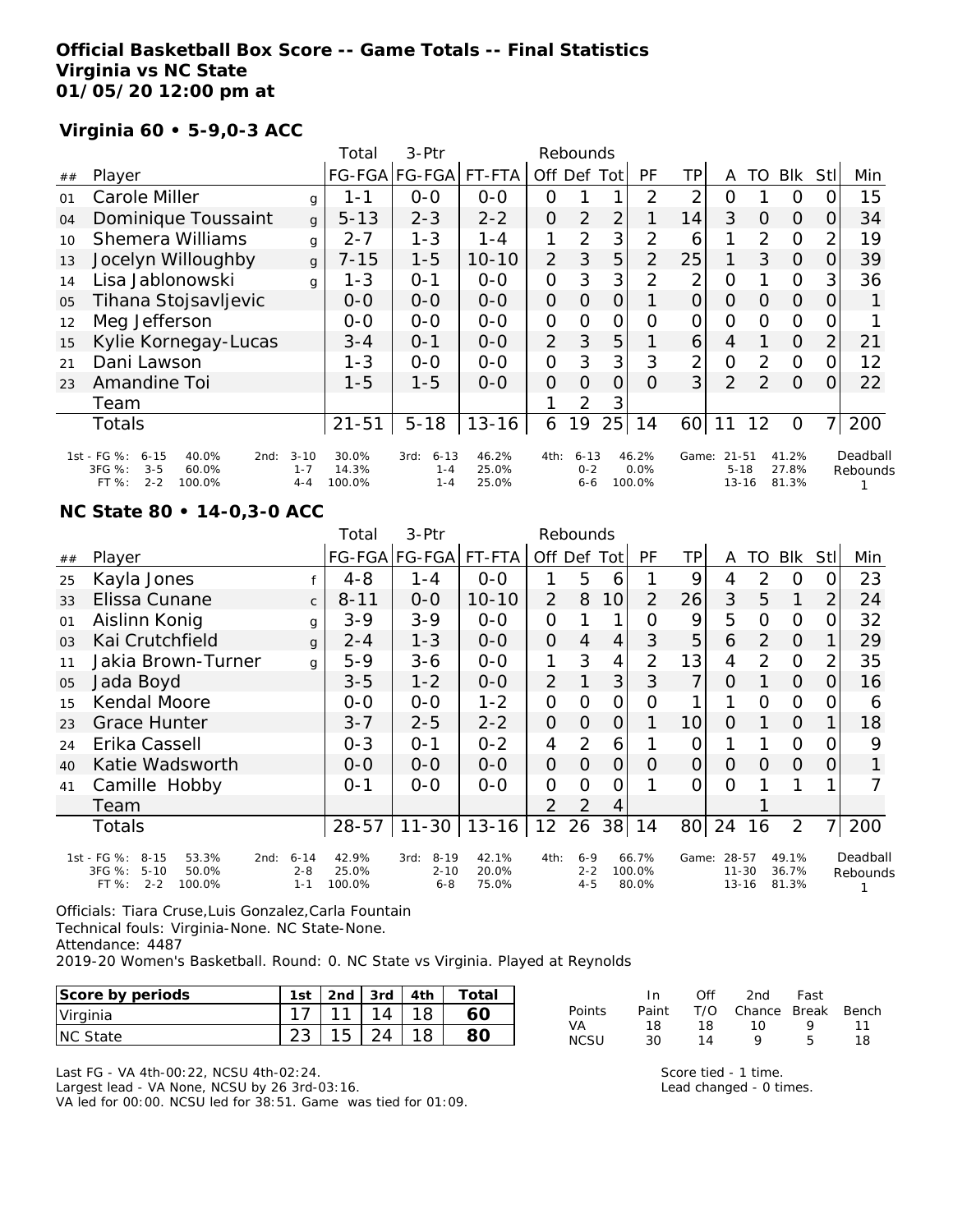## **Official Basketball Box Score -- Game Totals -- Final Statistics Duke vs Virginia 01/09/20 6:30 pm at**

#### **Duke 63 • 7-8,1-3 ACC**

|                |                                                                                           |                                       | Total                   | $3-$ Ptr                               |                          |                | Rebounds                       |                |                         |       |                                    |               |                         |      |                           |
|----------------|-------------------------------------------------------------------------------------------|---------------------------------------|-------------------------|----------------------------------------|--------------------------|----------------|--------------------------------|----------------|-------------------------|-------|------------------------------------|---------------|-------------------------|------|---------------------------|
| ##             | Player                                                                                    |                                       |                         | FG-FGA FG-FGA                          | FT-FTA                   | Off            | Def                            | Tot            | PF                      | TP    | A                                  | TO            | <b>BIK</b>              | Stll | Min                       |
| 11             | Azana Baines                                                                              |                                       | 1-6                     | $1 - 3$                                | $2 - 2$                  | O              |                                |                | 3                       | 5     | Ο                                  | 4             | O                       |      | 21                        |
| 24             | O. Akinbode-James                                                                         | f                                     | $1 - 4$                 | $0 - 0$                                | $0 - 0$                  | 3              | $\overline{4}$                 |                | 4                       | 2     |                                    | 3             |                         |      | 19                        |
| 25             | Jade Williams                                                                             |                                       | $0 - 0$                 | $O-O$                                  | $0 - 2$                  | 1              |                                | 2              | 2                       | 0     | $\overline{O}$                     | 6             | 0                       |      | 16                        |
| 02             | <b>Haley Gorecki</b>                                                                      | g                                     | $9 - 15$                | $5 - 8$                                | $4 - 4$                  | 0              | 4                              | 4              | 3                       | 27    | 5                                  | 6             | $\Omega$                | 6    | 40                        |
| 15             | Kyra Lambert                                                                              | g                                     | $0 - 2$                 | $0 - 2$                                | $0-0$                    | 0              | 3                              | 3              | 2                       | O     | 4                                  | $\Omega$      | $\circ$                 | 0    | 28                        |
| 0 <sup>0</sup> | Jaida Patrick                                                                             |                                       | $O - O$                 | $0 - 0$                                | $0 - 0$                  | 0              | $\Omega$                       | 0              |                         | 0     | 0                                  | $\Omega$      | 0                       | O    | 2                         |
| 0 <sub>3</sub> | Miela Goodchild                                                                           |                                       | $2 - 6$                 | $2 - 5$                                | $0 - 0$                  | $\overline{O}$ | O                              | $\overline{O}$ |                         | 6     |                                    | 2             | $\Omega$                | 0    | 20                        |
| 0 <sub>5</sub> | Leaonna Odom                                                                              |                                       | $5-9$                   | $0 - 0$                                | $2 - 4$                  | 1              | 3                              | 4              | $\overline{2}$          | 12    | $\Omega$                           | 4             | 3                       | 4    | 35                        |
| 12             | Mikayla Boykin                                                                            |                                       | $4 - 7$                 | $2 - 3$                                | $1 - 1$                  | O              | O                              | 0              | $\Omega$                | 11    | 3                                  |               | $\Omega$                |      | 19                        |
|                | Team                                                                                      |                                       |                         |                                        |                          | 4              | 2                              | 6              |                         |       |                                    | $\mathcal{P}$ |                         |      |                           |
|                | <b>Totals</b>                                                                             |                                       | $22 - 49$               | $10 - 21$                              | $9 - 13$                 | 9              | 8                              | 27             | 18                      | 63    | 14                                 | 28            | 4                       | 13   | 200                       |
|                | 1st - FG %:<br>$2 - 10$<br>20.0%<br>3FG %:<br>0.0%<br>$O - 4$<br>100.0%<br>FT%<br>$4 - 4$ | $6 - 9$<br>2nd:<br>$3 - 4$<br>$1 - 4$ | 66.7%<br>75.0%<br>25.0% | $9 - 17$<br>3rd:<br>$4 - 5$<br>$2 - 2$ | 52.9%<br>80.0%<br>100.0% | 4th:           | $5 - 13$<br>$3 - 8$<br>$2 - 3$ |                | 38.5%<br>37.5%<br>66.7% | Game: | $22 - 49$<br>$10 - 21$<br>$9 - 13$ |               | 44.9%<br>47.6%<br>69.2% |      | Deadball<br>Rebounds<br>3 |

## **Virginia 66 • 6-9,1-3 ACC**

|                |                                                                                                     |                                | Total                    | 3-Ptr                                  |                        |                | Rebounds                       |                |                         |                |                                    |     |                         |          |                             |
|----------------|-----------------------------------------------------------------------------------------------------|--------------------------------|--------------------------|----------------------------------------|------------------------|----------------|--------------------------------|----------------|-------------------------|----------------|------------------------------------|-----|-------------------------|----------|-----------------------------|
| ##             | Player                                                                                              |                                |                          | FG-FGA FG-FGA                          | FT-FTA                 | Off Def Tot    |                                |                | PF                      | TΡ             | A                                  | TO. | <b>BIK</b>              | Stll     | Min                         |
| 01             | Carole Miller                                                                                       | g                              | $2 - 4$                  | $0 - 0$                                | $0 - 0$                | $\overline{O}$ | 3                              | 3              |                         | 4              |                                    | Ω   | 0                       | Ω        | 19                          |
| 04             | Dominique Toussaint                                                                                 | $\mathbf{q}$                   | $6 - 10$                 | $3 - 5$                                | $0 - 2$                | $\overline{O}$ | $\overline{2}$                 | 2              | O                       | 15             | $\overline{4}$                     | 8   | 0                       |          | 37                          |
| 13             | Jocelyn Willoughby                                                                                  | g                              | $6 - 11$                 | $1 - 2$                                | 11-11                  | 0              |                                |                | 4                       | 24             | 3                                  | 2   |                         | 2        | 39                          |
| 14             | Lisa Jablonowski                                                                                    | g                              | $1 - 2$                  | $O-O$                                  | $0 - 0$                | 1              | O                              | 1              | 3                       | 2              | 2                                  |     | $\Omega$                | O        | 11                          |
| 23             | Amandine Toi                                                                                        | g                              | $2 - 2$                  | $O-O$                                  | $1 - 2$                | $\overline{O}$ | 2                              | 2              | $\overline{2}$          | 5              | $\Omega$                           | 2   | $\Omega$                | 0        | 17                          |
| 00             | Dylan Horton                                                                                        |                                | $0 - 0$                  | $0 - 0$                                | $0 - 0$                | $\overline{O}$ |                                | 1              | Ω                       | 0              | $\Omega$                           | 0   | $\Omega$                | 0        |                             |
| O <sub>5</sub> | Tihana Stojsavljevic                                                                                |                                | $1 - 3$                  | $O-O$                                  | $0 - 0$                | $\overline{O}$ | 2                              | 2              | O                       | $\overline{2}$ | 0                                  |     | $\Omega$                | 0        | 15                          |
| 10             | <b>Shemera Williams</b>                                                                             |                                | $3 - 9$                  | $1 - 3$                                | $2 - 2$                | $\overline{O}$ | 0                              | $\overline{O}$ | 2                       | 9              | 3                                  | 5   | 1                       | 9        | 32                          |
| 15             | Kylie Kornegay-Lucas                                                                                |                                | $2 - 4$                  | $0 - 0$                                | $1 - 2$                | $\Omega$       |                                | 1              | 2                       | 5              | $\overline{2}$                     | 3   | 1                       | 4        | 21                          |
| 21             | Dani Lawson                                                                                         |                                | $0 - 0$                  | $0 - 0$                                | $0 - 0$                | $\overline{2}$ | $\Omega$                       | $\overline{2}$ | $\mathcal{P}$           | $\overline{O}$ | $\Omega$                           | Ω   | $\Omega$                | $\Omega$ | 8                           |
|                | Team                                                                                                |                                |                          |                                        |                        | 3              | 6                              | 9              |                         |                |                                    |     |                         |          |                             |
|                | Totals                                                                                              |                                | $23 - 45$                | $5 - 10$                               | $15 - 19$              | 6              | 18                             | 24             | 16                      | 66             | 15                                 | 23  | 3                       | 16       | 200                         |
|                | 1st - FG %:<br>$6 - 11$<br>54.5%<br>2nd:<br>3FG %:<br>0.0%<br>$0 - 2$<br>$2 - 2$<br>100.0%<br>FT %: | $6 - 10$<br>$2 - 3$<br>$2 - 2$ | 60.0%<br>66.7%<br>100.0% | $4 - 12$<br>3rd:<br>$O - 1$<br>$5 - 6$ | 33.3%<br>0.0%<br>83.3% | 4th:           | $7 - 12$<br>$3 - 4$<br>$6 - 9$ |                | 58.3%<br>75.0%<br>66.7% | Game:          | $23 - 45$<br>$5 - 10$<br>$15 - 19$ |     | 51.1%<br>50.0%<br>78.9% |          | Deadball<br>Rebounds<br>2,1 |

Officials: Jennifer Rezac,Angela Lewis,Bryan Brunette Technical fouls: Duke-None. Virginia-None. Attendance: 2206 2019-20 Women's Basketball. Round: 0. Duke vs Virginia. Played at John Paul Jo

| Score by periods | 1st                      | 2 <sub>nd</sub> | 3rd         | $^\mathsf{\tau}$ otai |
|------------------|--------------------------|-----------------|-------------|-----------------------|
| <b>IDuke</b>     |                          | $\sim$          | 21          |                       |
| Virginia         | $\overline{\phantom{a}}$ | $\sim$          | $\sim$<br>◡ |                       |

Last FG - Duke 4th-00:02, VA 4th-00:51.

Largest lead - Duke by 8 3rd-02:05, VA by 14 2nd-07:45.

Duke led for 18:43. VA led for 15:41. Game was tied for 05:36.

| In.   | Off | 2nd            | Fast           |                        |
|-------|-----|----------------|----------------|------------------------|
| Paint |     |                |                |                        |
| 14    | 23. | $\overline{4}$ | $\overline{1}$ | 29                     |
| 30    | 28. |                | 10             | 16                     |
|       |     |                |                | T/O Chance Break Bench |

Score tied - 6 times. Lead changed - 5 times.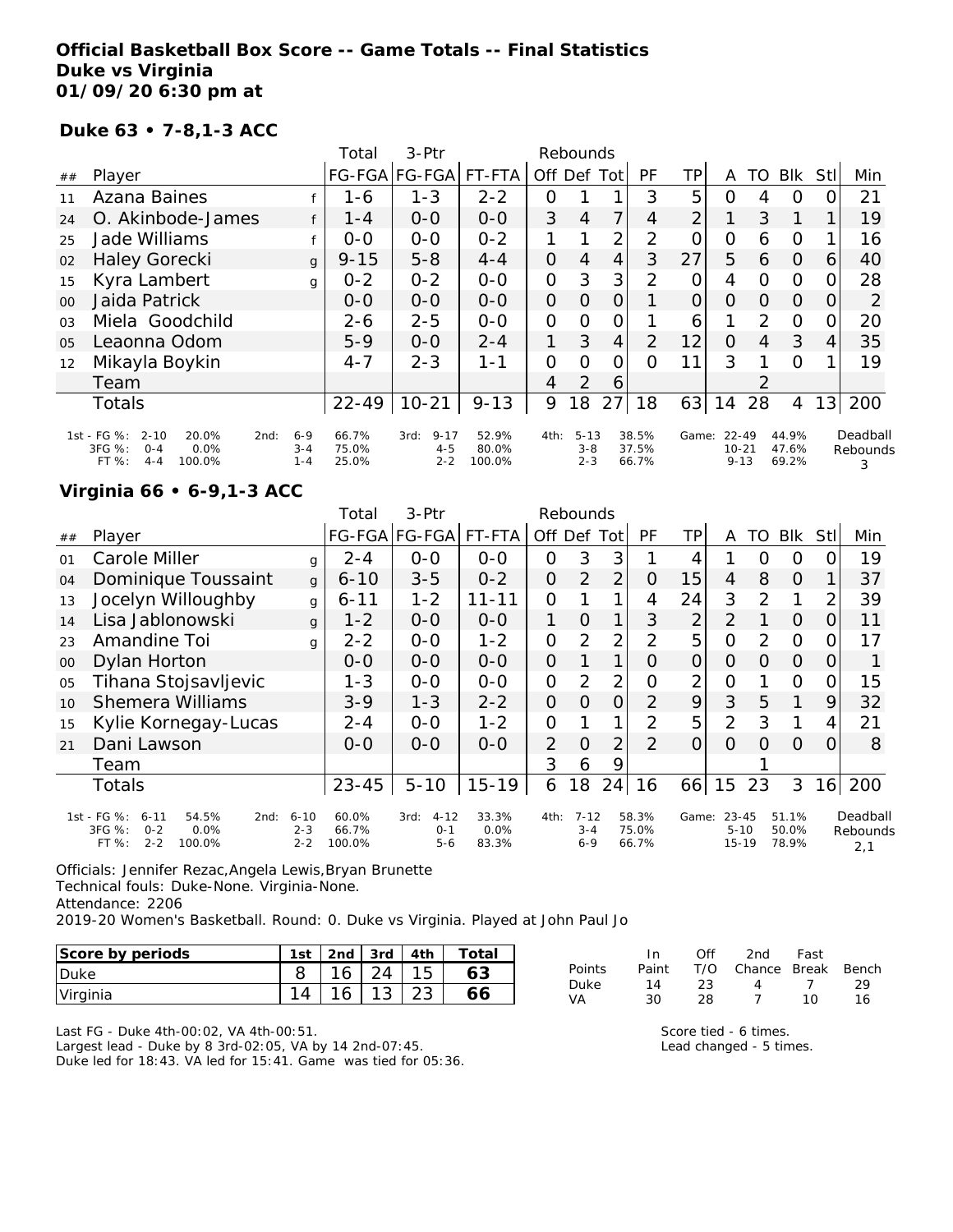## **Official Basketball Box Score -- Game Totals -- Final Statistics Virginia vs Boston College 01/12/20 2:00 pm at**

## **Virginia 69 • 7-9,2-3 ACC**

|    |                                                                                                     |                                | Total                  | $3-Ptr$                                |                        |                | Rebounds                       |             |                        |                 |                               |                |                         |                |                           |
|----|-----------------------------------------------------------------------------------------------------|--------------------------------|------------------------|----------------------------------------|------------------------|----------------|--------------------------------|-------------|------------------------|-----------------|-------------------------------|----------------|-------------------------|----------------|---------------------------|
| ## | Player                                                                                              |                                |                        | FG-FGA FG-FGA                          | FT-FTA                 | Off            | Def                            | Tot         | PF                     | TP              | Α                             | TO             | <b>BIK</b>              | Stll           | Min                       |
| 01 | Carole Miller                                                                                       | g                              | $O - 3$                | $0-0$                                  | $0 - 2$                | 0              | 2                              | 2           |                        |                 |                               |                |                         |                | 19                        |
| 04 | Dominique Toussaint                                                                                 | $\mathbf{q}$                   | $5 - 8$                | $2 - 4$                                | $0 - 0$                | 0              | 5                              | 5           | 3                      | 12              | 5                             | $\mathcal{P}$  | $\Omega$                | 31             | 29                        |
| 13 | Jocelyn Willoughby                                                                                  | g                              | $10 - 14$              | $1 - 2$                                | $2 - 3$                | $\overline{O}$ | 8                              | 8           | 4                      | 23              |                               | 4              | $\Omega$                | 2              | 34                        |
| 14 | Lisa Jablonowski                                                                                    | g                              | $3 - 10$               | $O - 1$                                | $0 - 0$                | $\overline{4}$ | 3                              | 7           | 3                      | 6               | 2                             | $\Omega$       | $\Omega$                | 0              | 32                        |
| 23 | Amandine Toi                                                                                        | g                              | $1 - 2$                | 0-1                                    | $1 - 2$                | 0              |                                |             |                        | 3               |                               | 3              | $\Omega$                | 0              | 17                        |
| 05 | Tihana Stojsavljevic                                                                                |                                | $0 - 1$                | $0 - 0$                                | $0 - 0$                | 0              | $\Omega$                       | $\mathbf 0$ | $\overline{2}$         | 0               | O                             | $\Omega$       | $\Omega$                | O              |                           |
| 10 | <b>Shemera Williams</b>                                                                             |                                | $6 - 9$                | $1 - 3$                                | $4 - 5$                | $\Omega$       | $\Omega$                       | $\Omega$    | 3                      | 17 <sub>1</sub> |                               | 3              |                         |                | 26                        |
| 15 | Kylie Kornegay-Lucas                                                                                |                                | $4 - 7$                | $0 - 1$                                | $0 - 2$                | 1              | 4                              | 5           | 3                      | 8 <sup>1</sup>  | $\overline{2}$                | $\overline{2}$ | 2                       |                | 31                        |
| 21 | Dani Lawson                                                                                         |                                | $0 - 0$                | $0 - 0$                                | $0 - 0$                | 0              | 2                              | っ           |                        | O               | 0                             | Ω              | $\circ$                 |                | 11                        |
|    | Team                                                                                                |                                |                        |                                        |                        |                | 5                              | 6           |                        |                 |                               |                |                         |                |                           |
|    | <b>Totals</b>                                                                                       |                                | 29-54                  | $4 - 12$                               | $7 - 14$               | 6              | 30                             | 36          | 21                     | 69              | 13                            | 15             | 4                       | 8 <sup>1</sup> | 200                       |
|    | 1st - FG %:<br>37.5%<br>$6 - 16$<br>2nd:<br>3FG %:<br>$2 - 5$<br>40.0%<br>$3 - 4$<br>FT %:<br>75.0% | $6 - 12$<br>$0 - 3$<br>$2 - 4$ | 50.0%<br>0.0%<br>50.0% | $8 - 14$<br>3rd:<br>$0 - 1$<br>$2 - 4$ | 57.1%<br>0.0%<br>50.0% | 4th:           | $9 - 12$<br>$2 - 3$<br>$0 - 2$ |             | 75.0%<br>66.7%<br>0.0% | Game:           | 29-54<br>$4 - 12$<br>$7 - 14$ |                | 53.7%<br>33.3%<br>50.0% |                | Deadball<br>Rebounds<br>3 |

# **Boston College 52 • 9-7,2-3 ACC**

|    |                                                                                                    |                                | Total                   | $3-$ Ptr                               |                        | Rebounds       |                                |                 |                         |                |                                |    |                         |     |                           |
|----|----------------------------------------------------------------------------------------------------|--------------------------------|-------------------------|----------------------------------------|------------------------|----------------|--------------------------------|-----------------|-------------------------|----------------|--------------------------------|----|-------------------------|-----|---------------------------|
| ## | Player                                                                                             |                                |                         | FG-FGA FG-FGA                          | FT-FTA                 | Off Def        |                                | Tot             | PF                      | ΤP             | A                              | TO | <b>Blk</b>              | Stl | Min                       |
| 11 | Emma Guy                                                                                           |                                | $9 - 12$                | $0 - 0$                                | $3 - 4$                | 3              | 2                              | 5               | 3                       | 21             | 0                              | 6  | O                       |     | 36                        |
| 13 | <b>Taylor Soule</b>                                                                                | f                              | $4 - 10$                | $0 - 0$                                | $6 - 9$                | 1              | 9                              | 10 <sup>1</sup> | 3                       | 14             | $\Omega$                       | 4  | $\Omega$                | 0   | 35                        |
| 04 | <b>Taylor Ortlepp</b>                                                                              | g                              | 1 - 4                   | $0 - 3$                                | $0-0$                  | $\mathcal{O}$  |                                |                 |                         | 2              | 0                              | Ο  | $\Omega$                |     | 19                        |
| 10 | Makayla Dickens                                                                                    | g                              | $2 - 12$                | $2 - 9$                                | $2 - 2$                | 1              | 3                              | $\overline{4}$  | 4                       | 8 <sup>1</sup> | $\overline{4}$                 | 3  | $\Omega$                |     | 38                        |
| 14 | Marnelle Garraud                                                                                   | g                              | $2 - 10$                | $1 - 6$                                | $0 - 0$                | $\mathcal{O}$  | 2                              | $\overline{2}$  | 4                       | 5              | 4                              | 5  | $\Omega$                | 5   | 39                        |
| 03 | Jaelyn Batts                                                                                       |                                | $O - O$                 | $0-0$                                  | $0-0$                  | $\overline{O}$ | $\Omega$                       | 0               | O                       | 0              | O                              | Ω  | $\Omega$                |     |                           |
| 05 | Georgia Pineau                                                                                     |                                | $0 - 6$                 | $O - 1$                                | $0 - 0$                | $\overline{2}$ | 2                              | 4               |                         | 0              | 0                              | O  | $\Omega$                | O   | 15                        |
| 23 | Milan Bolden-Morris                                                                                |                                | $1 - 2$                 | $0 - 1$                                | $0 - 0$                | $\overline{O}$ | $\overline{2}$                 | $\overline{2}$  | 2                       | $\overline{2}$ | O                              | 0  | $\Omega$                | Ο   | 15                        |
| 31 | Sydney Lowery                                                                                      |                                | $0-0$                   | $0 - 0$                                | $0 - 0$                | $\mathcal{O}$  | $\Omega$                       | 0               | Ω                       | Ω              | Ο                              |    | 0                       |     | 2                         |
|    | Team                                                                                               |                                |                         |                                        |                        | $\mathcal{P}$  | 2                              | 4               |                         |                |                                |    |                         |     |                           |
|    | Totals                                                                                             |                                | 19-56                   | $3 - 20$                               | $11 - 15$              | 9              | 23                             | 32              | 18                      | 52             | 8                              | 19 | $\Omega$                | 9   | 200                       |
|    | 1st - FG %:<br>$7 - 18$<br>38.9%<br>2nd:<br>3FG %:<br>$2 - 6$<br>33.3%<br>FT%<br>$1 - 1$<br>100.0% | $2 - 11$<br>$1 - 7$<br>$4 - 6$ | 18.2%<br>14.3%<br>66.7% | $4 - 13$<br>3rd:<br>$0 - 4$<br>$5 - 7$ | 30.8%<br>0.0%<br>71.4% | 4th:           | $6 - 14$<br>$0 - 3$<br>$1 - 1$ |                 | 42.9%<br>0.0%<br>100.0% | Game:          | 19-56<br>$3 - 20$<br>$11 - 15$ |    | 33.9%<br>15.0%<br>73.3% |     | Deadball<br>Rebounds<br>2 |

Officials: Linda Miles,Angel Stanton,Jules Gallien Technical fouls: Virginia-None. Boston College-None. Attendance: 2357

2019-20 Women's Basketball. Round: 0. Boston College vs Virginia. Played at Co

| Score by periods      | 1st | 2nd $\sqrt{3}$ 3rd |    | 4th | Total |
|-----------------------|-----|--------------------|----|-----|-------|
| Virginia              |     | 14                 | 18 |     |       |
| <b>Boston College</b> |     |                    |    |     |       |

|        | In.   | Off  | 2nd                    | Fast |     |
|--------|-------|------|------------------------|------|-----|
| Points | Paint |      | T/O Chance Break Bench |      |     |
| VA     | 38.   | 10 I | 4 12                   |      | -25 |
| ВC     | 30.   | 13.  | 8                      | 11   |     |

Last FG - VA 4th-00:19, BC 4th-00:00. Largest lead - VA by 19 4th-00:19, BC by 7 1st-07:26. VA led for 29:10. BC led for 08:48. Game was tied for 02:02. Score tied - 5 times. Lead changed - 5 times.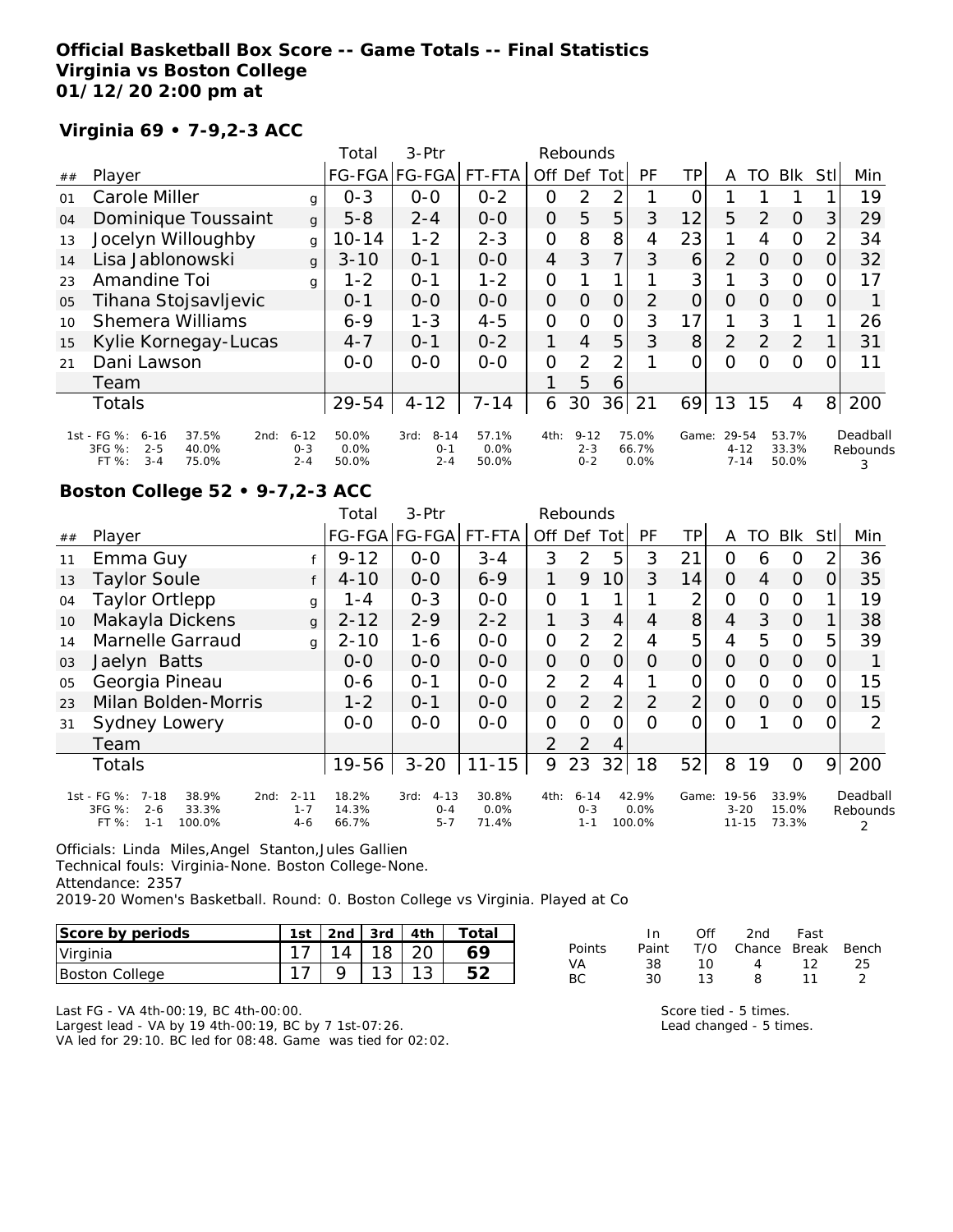### **Official Basketball Box Score -- Game Totals -- Final Statistics Virginia vs Wake Forest 01/16/20 7:00 pm at**

## **Virginia 56 • 7-10,2-4 ACC**

|            |                                                                                                    |                                | Total                  | $3-Ptr$                                |                          |                | Rebounds                       |      |                          |                |                               |          |                         |          |                      |
|------------|----------------------------------------------------------------------------------------------------|--------------------------------|------------------------|----------------------------------------|--------------------------|----------------|--------------------------------|------|--------------------------|----------------|-------------------------------|----------|-------------------------|----------|----------------------|
| ##         | Player                                                                                             |                                |                        | FG-FGA FG-FGA                          | FT-FTA                   | Off Def        |                                | Totl | PF                       | TP             | Α                             | TO       | <b>BIK</b>              | Stll     | Min                  |
| $\Omega$ 1 | Carole Miller                                                                                      | g                              | $1 - 3$                | $0 - 0$                                | $0 - 2$                  | Ω              |                                |      | $\Omega$                 | 2              | O                             | Ω        | O                       |          | 15                   |
| 04         | Dominique Toussaint                                                                                | $\mathbf{q}$                   | $4 - 11$               | $1 - 5$                                | $1 - 1$                  |                |                                | 2    | 4                        | 10             | 2                             | O        | $\Omega$                | O        | 35                   |
| 13         | Jocelyn Willoughby                                                                                 | g                              | $8 - 17$               | $1 - 3$                                | $3 - 5$                  |                | 3                              | 4    | 3                        | 20             | $\overline{2}$                | 4        | $\Omega$                | 3        | 40                   |
| 14         | Lisa Jablonowski                                                                                   | g                              | $4 - 10$               | $O-O$                                  | $1 - 2$                  | 4              |                                |      |                          | 9              | 2                             |          |                         | O        | 32                   |
| 23         | Amandine Toi                                                                                       | g                              | $1 - 3$                | $0 - 0$                                | $0 - 0$                  | $\overline{2}$ |                                | 3    | 2                        | $\overline{2}$ | 3                             | Ω        | O                       | Ω        | 18                   |
| 10         | Shemera Williams                                                                                   |                                | $3 - 12$               | $1 - 3$                                | $4 - 4$                  |                | $\Omega$                       | 1    | 4                        | 11             | $\Omega$                      |          | $\Omega$                | 2        | 21                   |
| 15         | Kylie Kornegay-Lucas                                                                               |                                | $1 - 2$                | $0 - 0$                                | $0 - 0$                  | $\overline{O}$ | 2                              | 2    | 4                        | 2              | 4                             | 3        | 1                       | 3        | 31                   |
| 21         | Dani Lawson                                                                                        |                                | $0 - 1$                | $O-O$                                  | $O-O$                    | $\Omega$       |                                |      |                          | 0              | $\Omega$                      | $\Omega$ | $\Omega$                | $\Omega$ | 8                    |
|            | Team                                                                                               |                                |                        |                                        |                          | 0              |                                |      |                          |                |                               |          |                         |          |                      |
|            | Totals                                                                                             |                                | $22 - 59$              | $3 - 11$                               | $9 - 14$                 | 9              | 17                             | 26   | 19                       | 56             | 13                            | 9        | 2                       | 9        | 200                  |
|            | 1st - FG %:<br>$2 - 12$<br>16.7%<br>2nd:<br>3FG %:<br>0.0%<br>$O - 3$<br>$3 - 4$<br>FT %:<br>75.0% | $7 - 13$<br>$0 - 2$<br>$1 - 4$ | 53.8%<br>0.0%<br>25.0% | $6 - 15$<br>3rd:<br>$1 - 1$<br>$2 - 3$ | 40.0%<br>100.0%<br>66.7% | 4th:           | $7 - 19$<br>$2 - 5$<br>$3 - 3$ |      | 36.8%<br>40.0%<br>100.0% | Game:          | 22-59<br>$3 - 11$<br>$9 - 14$ |          | 37.3%<br>27.3%<br>64.3% |          | Deadball<br>Rebounds |

#### **Wake Forest 62 • 11-6,4-2 ACC**

|                |                                                                                                      |                                | Total                  | 3-Ptr                                  |                          |                | Rebounds                       |                |                         |       |                                    |    |                         |                |                           |
|----------------|------------------------------------------------------------------------------------------------------|--------------------------------|------------------------|----------------------------------------|--------------------------|----------------|--------------------------------|----------------|-------------------------|-------|------------------------------------|----|-------------------------|----------------|---------------------------|
| ##             | Player                                                                                               |                                |                        | FG-FGA FG-FGA                          | FT-FTA                   | Off            | Def                            | Tot            | <b>PF</b>               | TP.   | A                                  | TO | <b>BIK</b>              | Stll           | Min                       |
| 11             | Ivana Raca                                                                                           |                                | $7 - 15$               | $2 - 4$                                | $4 - 5$                  | $\overline{2}$ | 4                              | 6              | 4                       | 20    |                                    | 4  | O                       |                | 38                        |
| 44             | Ona Udoh                                                                                             |                                | $0 - 0$                | $0-0$                                  | $0-0$                    | $\overline{O}$ | 0                              | 0              | Ο                       | 0     | 0                                  | O  | $\overline{O}$          | O              |                           |
| O <sub>5</sub> | Gina Conti                                                                                           | g                              | $6 - 10$               | $3 - 5$                                | $6 - 6$                  |                | 2                              | 3              | 2                       | 21    | 3                                  | 4  | $\overline{O}$          |                | 31                        |
| 14             | Alex Sharp                                                                                           | g                              | 1-6                    | $0 - 2$                                | $4 - 4$                  | 3              | 6                              | 9              | $\mathcal{P}$           | 6     | 4                                  | 5  | 2                       |                | 37                        |
| 32             | Alexandria Scruggs                                                                                   | g                              | $2 - 8$                | $1 - 5$                                | $2 - 2$                  | $\overline{2}$ | 6                              | 8              | 3                       |       | 1                                  | 3  | $\Omega$                | O              | 36                        |
| 00             | Maya Banks                                                                                           |                                | $0 - 1$                | $0-0$                                  | $0-0$                    | 2              | $\Omega$                       | $\overline{2}$ | 0                       | 0     | 0                                  | 2  | $\overline{O}$          | 2              |                           |
| 02             | Kaia Harrison                                                                                        |                                | $0 - 2$                | $0-0$                                  | $0 - 0$                  |                | Ω                              | 1              | Ω                       | 0     | $\overline{2}$                     | O  | 0                       |                | 9                         |
| 10             | Ellen Hahne                                                                                          |                                | $0 - 0$                | $0 - 0$                                | $0 - 0$                  | $\Omega$       | 0                              | 0              | Ο                       | O     | 0                                  | 0  | $\Omega$                | $\Omega$       | 4                         |
| 21             | Raegyn Branch                                                                                        |                                | $0 - 1$                | $0-0$                                  | $0-0$                    | 0              | $\Omega$                       | Ω              | 2                       | 0     | Ω                                  | Ω  | $\overline{O}$          |                | 5                         |
| 23             | Christina Morra                                                                                      |                                | $4 - 9$                | $0 - 0$                                | $0 - 0$                  | $\overline{4}$ | 6                              | 10             | $\mathcal{P}$           | 8     | $\overline{2}$                     |    | $\Omega$                | 0              | 32                        |
|                | Team                                                                                                 |                                |                        |                                        |                          |                | 5                              | 6              |                         |       |                                    |    |                         |                |                           |
|                | <b>Totals</b>                                                                                        |                                | $20 - 52$              | $6 - 16$                               | $16 - 17$                | 16             | 29                             | 45             | 15                      | 62    | 13                                 | 20 | $\overline{2}$          | $\overline{4}$ | 200                       |
|                | 1st - FG %:<br>35.3%<br>$6 - 17$<br>2nd:<br>3FG %:<br>$1 - 5$<br>20.0%<br>FT %:<br>$5 - 5$<br>100.0% | $6 - 17$<br>$3 - 4$<br>$0 - 0$ | 35.3%<br>75.0%<br>0.0% | $4 - 11$<br>3rd:<br>$1 - 4$<br>$2 - 2$ | 36.4%<br>25.0%<br>100.0% | 4th:           | $4 - 7$<br>$1 - 3$<br>$9 - 10$ |                | 57.1%<br>33.3%<br>90.0% | Game: | $20 - 52$<br>$6 - 16$<br>$16 - 17$ |    | 38.5%<br>37.5%<br>94.1% |                | Deadball<br>Rebounds<br>O |

Officials: Katie Lukanich,Kevin Dillard,Billy Smith Technical fouls: Virginia-None. Wake Forest-None.

Attendance: 776

2019-20 Women's Basketball. Round: 0. Virginia vs Wake Forest. Played at LJVM

| Score by periods | 1st | 2nd | 3rd             | 4th | Total |
|------------------|-----|-----|-----------------|-----|-------|
| Virginia         |     | 15  | 15 <sub>1</sub> |     |       |
| Wake Forest      |     | 15  |                 |     |       |

|        | In.   | ∩ff | 2nd -                  | - Fast |    |
|--------|-------|-----|------------------------|--------|----|
| Points | Paint |     | T/O Chance Break Bench |        |    |
| VA.    | 18.   | -21 | $\overline{1}$         | - 16 - | 13 |
| Wake   | 12.   | 12  | 14                     |        | я  |

Last FG - VA 4th-00:06, Wake 4th-02:26.

Largest lead - VA None, Wake by 16 2nd-03:06. VA led for 00:00. Wake led for 38:39. Game was tied for 01:21. Score tied - 0 times. Lead changed - 0 times.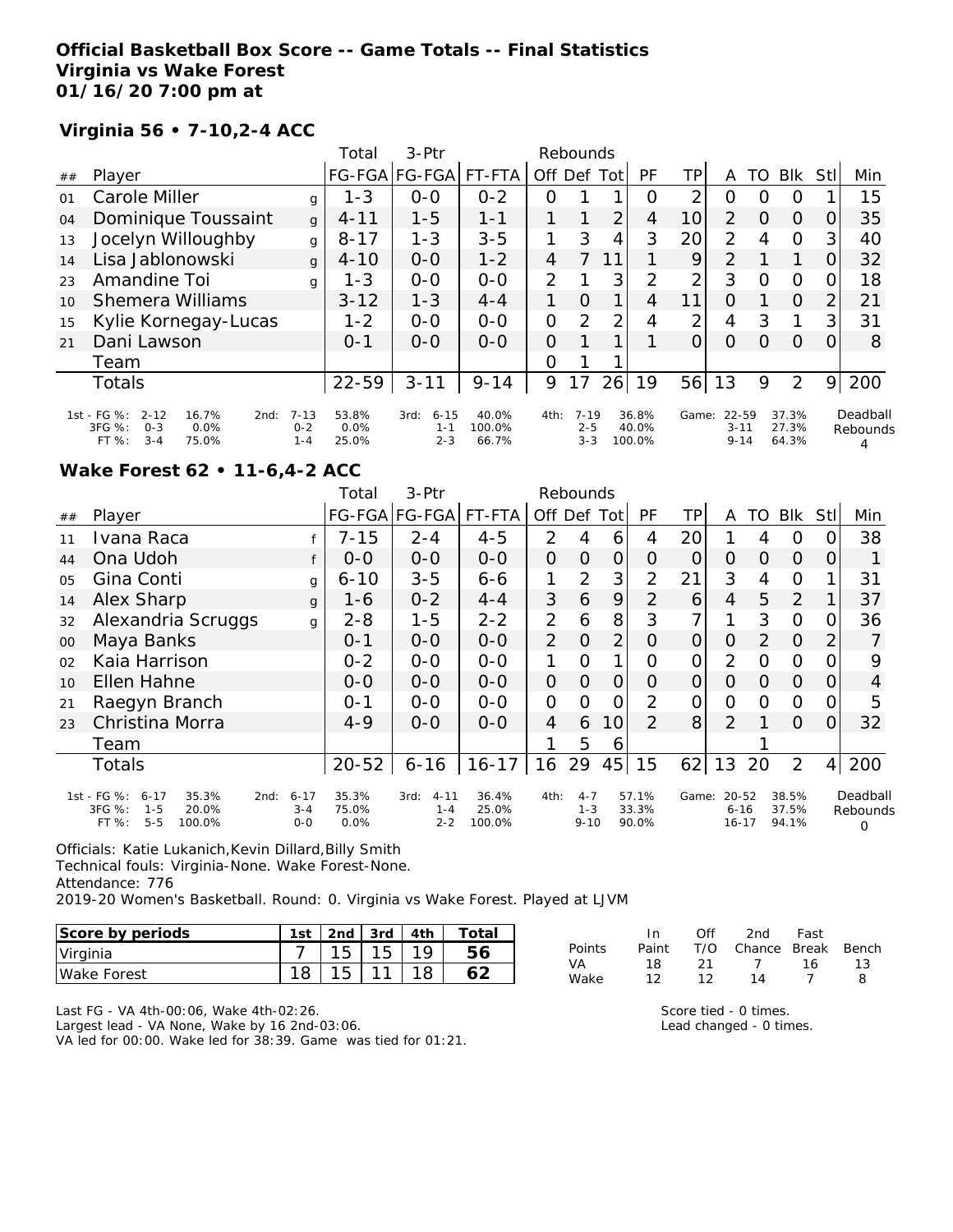#### **Official Basketball Box Score -- Game Totals -- Final Statistics Virginia Tech vs Virginia 01/19/20 3:00 pm at Charlottesville, VA**

**Virginia Tech 69 • 13-4,3-3 ACC**

|    |                                                                                                  |                                        | Total                  | $3-$ Ptr                             |                         | Rebounds       |                                 |    |                         |                 |                            |    |                         |      |                      |
|----|--------------------------------------------------------------------------------------------------|----------------------------------------|------------------------|--------------------------------------|-------------------------|----------------|---------------------------------|----|-------------------------|-----------------|----------------------------|----|-------------------------|------|----------------------|
| ## | Player                                                                                           |                                        |                        | FG-FGA FG-FGA                        | FT-FTA                  | Off Def Tot    |                                 |    | PF                      | TP              | Α                          | TO | <b>BIK</b>              | Stll | Min                  |
| 21 | Lydia Rivers                                                                                     |                                        | $4 - 5$                | $0 - 0$                              | $5 - 6$                 | 2              | 6                               | 8  | 3                       | 13              | Ο                          |    | $\mathcal{P}$           |      | 34                   |
| 33 | Elizabeth Kitley                                                                                 | $\mathsf{C}$                           | $6 - 8$                | $0 - 1$                              | $0 - 0$                 | 4              | 6                               | 10 | 3                       | 12              | $\overline{2}$             | 4  |                         | O    | 29                   |
| 02 | Aisha Sheppard                                                                                   | g                                      | $3 - 15$               | $3 - 10$                             | $4 - 4$                 | 1              | $\mathcal{P}$                   | 3  | 4                       | 13              | 1                          | 3  | 0                       |      | 36                   |
| 04 | Dara Mabrey                                                                                      | $\mathbf{q}$                           | $4-6$                  | $4 - 5$                              | $3 - 4$                 | O              | $\mathcal{P}$                   | 2  | 2                       | 15              | $\Omega$                   | 4  | $\Omega$                |      | 28                   |
| 05 | Taja Cole                                                                                        | g                                      | $4 - 11$               | $0 - 2$                              | $2 - 4$                 | O              | 3                               | 3  |                         | 10 <sup>1</sup> | 8                          | 3  | 1                       | 3    | 39                   |
| 00 | <b>Trinity Baptiste</b>                                                                          |                                        | 1-6                    | $0 - 2$                              | $4 - 4$                 | $\overline{2}$ | 8                               | 10 |                         | 6               | O                          |    | $\Omega$                | 1.   | 20                   |
| 22 | Cayla King                                                                                       |                                        | $0 - 3$                | $0 - 2$                              | $0-0$                   | 2              |                                 | 3  | 3                       | $\Omega$        | O                          |    | $\Omega$                |      | 14                   |
|    | Team                                                                                             |                                        |                        |                                      |                         |                |                                 | 2  |                         |                 |                            |    |                         |      |                      |
|    | Totals                                                                                           |                                        | $22 - 54$              | $7 - 22$                             | $18-22$                 | 12             | 29                              | 41 |                         | 69              |                            |    | 4                       | 7    | 200                  |
|    | 1st - FG %:<br>30.8%<br>$4 - 13$<br>$3FG \%$ :<br>25.0%<br>$1 - 4$<br>FT %:<br>$2 - 2$<br>100.0% | $3 - 12$<br>2nd:<br>$1 - 8$<br>$0 - 0$ | 25.0%<br>12.5%<br>0.0% | $8 - 17$<br>3rd:<br>$3-6$<br>$7 - 8$ | 47.1%<br>50.0%<br>87.5% | 4th:           | $7 - 12$<br>$2 - 4$<br>$9 - 12$ |    | 58.3%<br>50.0%<br>75.0% | Game:           | 22-54<br>$7 - 22$<br>18-22 |    | 40.7%<br>31.8%<br>81.8% |      | Deadball<br>Rebounds |

# **Virginia 61 • 7-11,2-5 ACC**

|                |                                                                                                   |                                | Total                    | 3-Ptr                                  |                         | Rebounds       |                              |                |                         |                |                                   |    |                         |                |                      |
|----------------|---------------------------------------------------------------------------------------------------|--------------------------------|--------------------------|----------------------------------------|-------------------------|----------------|------------------------------|----------------|-------------------------|----------------|-----------------------------------|----|-------------------------|----------------|----------------------|
| ##             | Player                                                                                            |                                |                          | FG-FGA FG-FGA                          | FT-FTA                  | Off.           | Def                          | Tot            | PF                      | ТP             | A                                 | TO | <b>BIK</b>              | Stl            | Min                  |
| $\Omega$ 1     | Carole Miller                                                                                     | q                              | 1 - 1                    | $0 - 0$                                | $1 - 2$                 | Ο              | 0                            |                | 4                       | 3              |                                   | 2  | O                       | O              | 9                    |
| 04             | Dominique Toussaint                                                                               | $\mathbf{q}$                   | $6 - 14$                 | $1 - 6$                                | $2 - 2$                 | 1              | 2                            | 3              | 5                       | 15             |                                   | 4  | 1                       | 2              | 32                   |
| 13             | Jocelyn Willoughby                                                                                | g                              | $7 - 18$                 | $1 - 5$                                | $2 - 2$                 | $\overline{2}$ | 4                            | 6              | 4                       | 17             |                                   |    | $\Omega$                | 0              | 36                   |
| 14             | Lisa Jablonowski                                                                                  | g                              | $3 - 7$                  | $O - 1$                                | $2 - 2$                 | 2              | O                            | $\overline{2}$ | 5                       | 8              | 4                                 | 4  | $\Omega$                |                | 35                   |
| 23             | Amandine Toi                                                                                      | g                              | $5 - 6$                  | $2 - 3$                                | $O - 1$                 | 1              | 3                            | 4              |                         | 12             | 3                                 |    | 1                       | Ω              | 36                   |
| $00\,$         | Dylan Horton                                                                                      |                                | $0 - 1$                  | $0 - 0$                                | $0 - 0$                 | 0              | Ω                            | Ο              | Ω                       | Ο              | O                                 | O  | $\Omega$                | $\Omega$       | 2                    |
| O <sub>5</sub> | Tihana Stojsavljevic                                                                              |                                | $0 - 1$                  | $0 - 0$                                | $0 - 0$                 | O              | O                            | 0              | O                       | O              | 0                                 | 0  | $\Omega$                | 0              | 4                    |
| 10             | <b>Shemera Williams</b>                                                                           |                                | $1 - 9$                  | $O - 4$                                | $0 - 2$                 | 1              | 7                            | 8              | $\overline{2}$          | $\overline{2}$ | $\overline{4}$                    | 3  | $\Omega$                |                | 30                   |
| 15             | Kylie Kornegay-Lucas                                                                              |                                | $2 - 6$                  | $O - 1$                                | $O-O$                   |                | 3                            | 4              | ∩                       | 4              |                                   |    | 0                       | Ω              | 17                   |
|                | Team                                                                                              |                                |                          |                                        |                         |                | 2                            | 3              |                         |                |                                   |    |                         |                |                      |
|                | Totals                                                                                            |                                | $25 - 63$                | $4 - 20$                               | $7 - 11$                | 9              | 21                           | 30             | 21                      | 61             | 15                                | 16 | $\overline{2}$          | $\overline{4}$ | 201                  |
|                | 1st - FG %:<br>$7 - 15$<br>46.7%<br>2nd:<br>3FG %:<br>$O - 4$<br>0.0%<br>$0 - 0$<br>0.0%<br>FT %: | $6 - 16$<br>$1 - 3$<br>$2 - 2$ | 37.5%<br>33.3%<br>100.0% | $6 - 15$<br>3rd:<br>$2 - 4$<br>$1 - 3$ | 40.0%<br>50.0%<br>33.3% | 4th:           | $6 - 17$<br>$1 - 9$<br>$4-6$ |                | 35.3%<br>11.1%<br>66.7% | Game:          | $25 - 63$<br>$4 - 20$<br>$7 - 11$ |    | 39.7%<br>20.0%<br>63.6% |                | Deadball<br>Rebounds |

Officials: Talisa Green,Carla Fountain,Edward Sidlasky

Technical fouls: Virginia Tech-None. Virginia-None.

Attendance: 4313

2019-20 Women's Basketball. Round: 0. Virginia vs Virginia Tech. Played at Joh

| Score by periods | 1st | 2 <sub>nd</sub> | 3rd | 4th | Totai |
|------------------|-----|-----------------|-----|-----|-------|
| Virginia Tech    | -11 |                 | 26  |     |       |
| Virginia         |     | ィに              | 1 F |     |       |

|        | In.   | ∩ff | 2nd                    | Fast |   |
|--------|-------|-----|------------------------|------|---|
| Points | Paint |     | T/O Chance Break Bench |      |   |
| VT     | 24    | Q   | $\sqrt{1}$             | - 2  | 6 |
| VA     | 30    | 19  | 8                      | -2   | 6 |
|        |       |     |                        |      |   |

Last FG - VT 4th-02:07, VA 4th-00:01.

Largest lead - VT by 10 4th-00:07, VA by 13 2nd-00:19.

VT led for 05:04. VA led for 27:31. Game was tied for 07:25.

| Score tied - 8 times.   |
|-------------------------|
| Lead changed - 3 times. |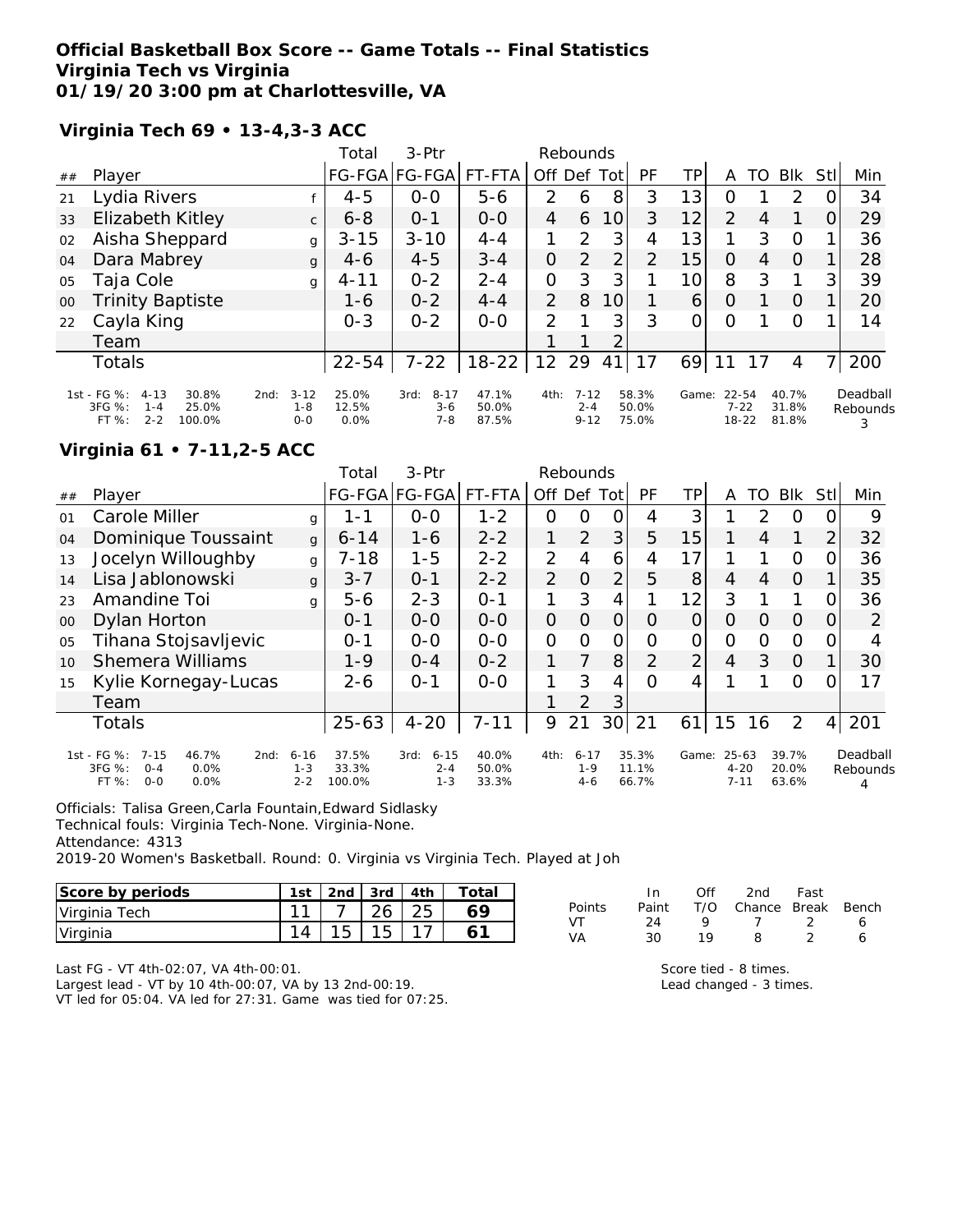## **Official Basketball Box Score -- Game Totals -- Final Statistics Virginia vs Louisville 01/23/20 8:00 pm at Louisville, KY**

# **Virginia 56 • 7-12,2-6 ACC**

|    |                                                                                                  |                                | Total                     | 3-Ptr                                |                        |                | Rebounds                       |                |                         |                |                                    |    |                         |                |                           |
|----|--------------------------------------------------------------------------------------------------|--------------------------------|---------------------------|--------------------------------------|------------------------|----------------|--------------------------------|----------------|-------------------------|----------------|------------------------------------|----|-------------------------|----------------|---------------------------|
| ## | Player                                                                                           |                                | <b>FG-FGA</b>             | FG-FGA                               | FT-FTA                 | Off Def        |                                | Tot            | <b>PF</b>               | ΤP             | Α                                  | TO | <b>BIK</b>              | Stll           | Min                       |
| 01 | Carole Miller                                                                                    | g                              | $4 - 6$                   | $0 - 0$                              | $0 - 0$                | 1              | $\mathcal{P}$                  | 3              |                         | 8              | O                                  |    | O                       | 0              | 21                        |
| 04 | Dominique Toussaint                                                                              | $\mathbf{q}$                   | $2 - 12$                  | $0 - 2$                              | $0 - 2$                | 0              |                                |                | 4                       | 4              | 4                                  | 5  | $\Omega$                | O              | 32                        |
| 13 | Jocelyn Willoughby                                                                               | g                              | $6 - 14$                  | $2 - 2$                              | $3 - 4$                | 2              | 9                              | 1              | $\mathcal{P}$           | 17             | $\mathcal{P}$                      | っ  |                         |                | 40                        |
| 14 | Lisa Jablonowski                                                                                 | g                              | $2 - 5$                   | $0 - 1$                              | $0 - 0$                |                |                                | 2              | O                       | 4              | $\mathcal{P}$                      | O  | $\Omega$                | $\overline{2}$ | 25                        |
| 23 | Amandine Toi                                                                                     | g                              | $0 - 2$                   | $O - 1$                              | $0 - 0$                | 0              | $\Omega$                       | $\overline{O}$ | 2                       | 0              | O                                  | 3  | $\circ$                 | 0              | 14                        |
| 10 | <b>Shemera Williams</b>                                                                          |                                | $6 - 14$                  | $2 - 7$                              | $6 - 8$                | $\overline{O}$ | 2                              | 2              | $\overline{2}$          | 20             |                                    | 3  | $\Omega$                | 2              | 22                        |
| 15 | Kylie Kornegay-Lucas                                                                             |                                | $0 - 3$                   | $0 - 0$                              | $1 - 2$                | 1              | 4                              | 5              | 5                       |                | O                                  |    | $\circ$                 | 0              | 21                        |
| 21 | Dani Lawson                                                                                      |                                | $1 - 2$                   | $0 - 0$                              | $0 - 2$                | 0              | 5                              | 5              |                         | $\overline{2}$ | O                                  | O  |                         | $\Omega$       | 25                        |
|    | Team                                                                                             |                                |                           |                                      |                        | 3              |                                | 4              |                         |                |                                    |    |                         |                |                           |
|    | <b>Totals</b>                                                                                    |                                | $21 - 58$                 | $4 - 13$                             | $10 - 18$              | 8              | 25                             | 33             | 17                      | 56             | 9                                  | 15 | 2                       | 5 <sup>1</sup> | 200                       |
|    | 1st - FG %:<br>42.9%<br>$6 - 14$<br>2nd:<br>3FG %:<br>25.0%<br>$1 - 4$<br>$0 - 2$<br>FT%<br>0.0% | $3 - 14$<br>$0 - 2$<br>$3 - 4$ | 21.4%<br>$0.0\%$<br>75.0% | $6 - 16$<br>3rd:<br>$0 - 2$<br>$5-9$ | 37.5%<br>0.0%<br>55.6% | 4th:           | $6 - 14$<br>$3 - 5$<br>$2 - 3$ |                | 42.9%<br>60.0%<br>66.7% | Game:          | $21 - 58$<br>$4 - 13$<br>$10 - 18$ |    | 36.2%<br>30.8%<br>55.6% |                | Deadball<br>Rebounds<br>6 |

#### **Louisville 71 • 19-1,8-0 ACC**

|    |                                                                                      |                                        | Total                   | $3-$ Ptr                               |                        |                | Rebounds                        |                 |                         |                |                                    |               |                         |                  |                           |
|----|--------------------------------------------------------------------------------------|----------------------------------------|-------------------------|----------------------------------------|------------------------|----------------|---------------------------------|-----------------|-------------------------|----------------|------------------------------------|---------------|-------------------------|------------------|---------------------------|
| ## | Player                                                                               |                                        |                         | FG-FGA FG-FGA                          | FT-FTA                 | Off            | Def                             | Totl            | <b>PF</b>               | TР             | A                                  | TO            | Blk                     | Stll             | Min                       |
| 21 | Kylee Shook                                                                          |                                        | $4 - 7$                 | $2 - 3$                                | $0-0$                  | 0              |                                 |                 |                         | 10             |                                    | 2             | 6                       |                  | 24                        |
| 33 | <b>Bionca Dunham</b>                                                                 | f                                      | $4 - 8$                 | $0 - 0$                                | $0-0$                  | 1              | $\Omega$                        | 1               | 3                       | 8              | 2                                  | 3             | 1                       |                  | 25                        |
| 01 | Dana Evans                                                                           | g                                      | $8 - 14$                | $3 - 8$                                | $2 - 2$                | O              | 6                               | 6               | 3                       | 21             | 3                                  | 2             | $\Omega$                | 3                | 35                        |
| 04 | Elizabeth Balogun                                                                    | g                                      | $2 - 6$                 | $1 - 3$                                | $2 - 2$                | $\mathcal{P}$  | 10                              | 12              | 3                       | 7              |                                    | 2             | $\Omega$                | O                | 30                        |
| 23 | Jazmine Jones                                                                        | g                                      | $4 - 8$                 | $O - 1$                                | $5 - 6$                | 0              |                                 | 1               | 2                       | 13             | 2                                  | $\mathcal{P}$ | $\Omega$                | 3                | 20                        |
| 02 | Yacine Diop                                                                          |                                        | $2 - 5$                 | $0-0$                                  | $4 - 6$                | 0              |                                 | 1               | 4                       | 8              |                                    |               | $\Omega$                | $\left( \right)$ | 21                        |
| 05 | Mykasa Robinson                                                                      |                                        | 1 - 4                   | $0 - 0$                                | $2 - 4$                | $\overline{2}$ |                                 | 3               | 2                       | 4              | $\overline{2}$                     |               | $\circ$                 |                  | 21                        |
| 12 | Lindsey Duvall                                                                       |                                        | $0 - 3$                 | $0 - 3$                                | $0-0$                  | $\mathbf{1}$   | 2                               | 3               | $\Omega$                | $\overline{O}$ | $\Omega$                           |               | $\Omega$                | Ω                |                           |
| 22 | Elizabeth Dixon                                                                      |                                        | $0 - 2$                 | $0 - 0$                                | $0-0$                  | $\overline{2}$ | 2                               | 4               | $\mathcal{P}$           | 0              |                                    |               | $\Omega$                |                  | 17                        |
|    | Team                                                                                 |                                        |                         |                                        |                        |                |                                 | 2               |                         |                |                                    |               |                         |                  |                           |
|    | <b>Totals</b>                                                                        |                                        | $25 - 57$               | $6 - 18$                               | $15 - 20$              | 9              | 31                              | 40 <sub>l</sub> | 20                      | 71             | 13                                 | 16            | 7                       | 9                | 200                       |
|    | 1st - FG %: 10-14<br>71.4%<br>3FG %:<br>62.5%<br>$5 - 8$<br>FT %:<br>$0 - 0$<br>0.0% | $6 - 18$<br>2nd:<br>$0 - 5$<br>$2 - 2$ | 33.3%<br>0.0%<br>100.0% | $3 - 11$<br>3rd:<br>$0 - 3$<br>$6 - 7$ | 27.3%<br>0.0%<br>85.7% | 4th:           | $6 - 14$<br>$1 - 2$<br>$7 - 11$ |                 | 42.9%<br>50.0%<br>63.6% | Game:          | $25 - 57$<br>$6 - 18$<br>$15 - 20$ |               | 43.9%<br>33.3%<br>75.0% |                  | Deadball<br>Rebounds<br>3 |

Officials: Saif Esho,Angela Lewis,Bryan Brunette

Technical fouls: Virginia-None. Louisville-None.

Attendance: 7776

2019-20 Women's Basketball. Round: 0. Louisville vs Virginia. Played at KFC Yu

| Score by periods | 1st | 2nd | 3rd | 4th | Total |
|------------------|-----|-----|-----|-----|-------|
| Virginia         |     |     |     |     |       |
| Louisville       |     |     |     |     |       |

|        | In.   | Off | 2nd                    | Fast |    |
|--------|-------|-----|------------------------|------|----|
| Points | Paint |     | T/O Chance Break Bench |      |    |
| VA     | 20    | 18. | 6                      | 6.   | 23 |
| LOU    | 28    | 16. | 6                      | 1 O  | 12 |

Last FG - VA 4th-00:10, LOU 4th-04:03.

Largest lead - VA by 2 1st-06:23, LOU by 21 3rd-08:13. VA led for 00:18. LOU led for 39:25. Game was tied for 00:17. Score tied - 0 times.

Lead changed - 2 times.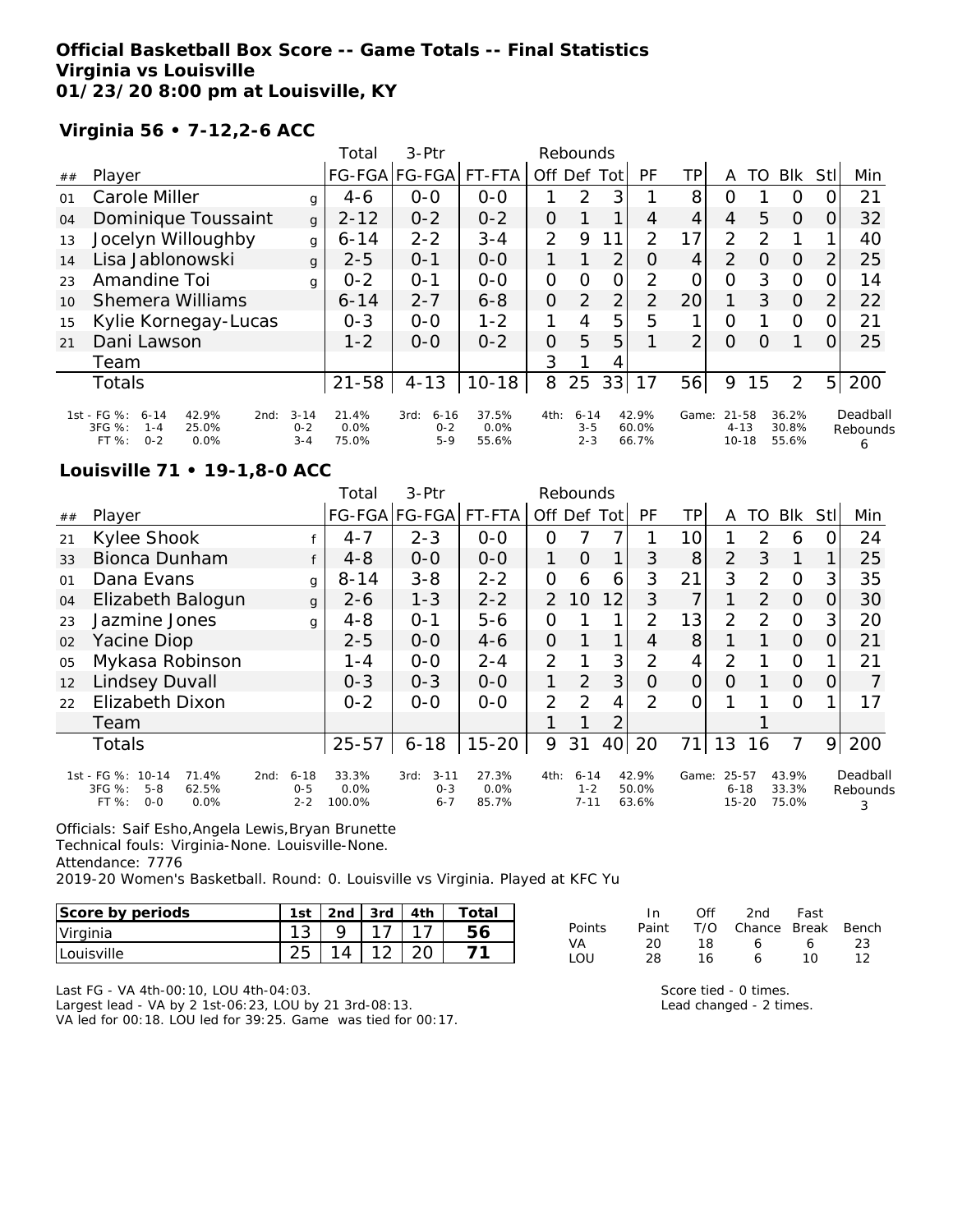#### **Official Basketball Box Score -- Game Totals -- Final Statistics Notre Dame vs Virginia 01/26/20 2:00 pm at Charlottesville, VA**

**Notre Dame 60 • 7-13,2-6 ACC**

|                |                                                                        |                     | Total          | 3-Ptr                       |              |                | Rebounds            |                |                |                |                   |                |                |                |                      |
|----------------|------------------------------------------------------------------------|---------------------|----------------|-----------------------------|--------------|----------------|---------------------|----------------|----------------|----------------|-------------------|----------------|----------------|----------------|----------------------|
| ##             | Player                                                                 |                     |                | FG-FGA FG-FGA               | FT-FTA       | Off            |                     | Def Tot        | <b>PF</b>      | ΤP             | A                 | TO             | <b>BIK</b>     | Stl            | Min                  |
| 33             | Sam Brunelle                                                           |                     | $6 - 17$       | $4 - 12$                    | $5 - 6$      | 0              | 5                   | 5              | 0              | 21             | $\overline{2}$    | 3              | 3              | 2              | 39                   |
| 30             | Mikayla Vaughn                                                         | $\mathsf{C}$        | $2 - 3$        | $O-O$                       | $1 - 2$      | 1              | 3                   | $\overline{4}$ | 3              | 5              |                   | 3              | $\Omega$       |                | 23                   |
| 10             | Katlyn Gilbert                                                         | g                   | $6 - 18$       | $O - 1$                     | $4 - 4$      | 0              |                     | 1              | 4              | 16             | 3                 | 2              | $\overline{2}$ | 2              | 37                   |
| 13             | Marta Sniezek                                                          | $\mathbf{q}$        | $0 - 0$        | $0 - 0$                     | $1 - 2$      | $\overline{O}$ |                     | $\mathbf 1$    | $\overline{2}$ | 1              | 3                 | $\overline{4}$ | $\Omega$       |                | 25                   |
| 24             | Destinee Walker                                                        | q                   | $2 - 12$       | $1 - 6$                     | $6 - 10$     | $\overline{2}$ | 2                   | $\overline{4}$ |                | 11             | $\overline{2}$    | 3              | $\mathbf{O}$   |                | 34                   |
| 02             | Kaitlin Cole                                                           |                     | $1 - 2$        | $0 - 0$                     | $0 - 2$      | 2              | 2                   | $\overline{4}$ | $\overline{4}$ | $\overline{2}$ | 3                 |                | $\Omega$       | O              | 24                   |
| 03             | Margaret Murdock                                                       |                     | $0 - 0$        | $0 - 0$                     | $0 - 0$      | O              | Ω                   | Ο              | 0              | 0              | 0                 |                | $\Omega$       |                |                      |
| 0 <sub>5</sub> | <b>Catherine Murdock</b>                                               |                     | $0 - 0$        | $0 - 0$                     | $0-0$        | $\Omega$       |                     | 1.             |                | 0              | $\Omega$          |                |                | $\Omega$       |                      |
| 20             | Nicole Benz                                                            |                     | $0 - 0$        | $0 - 0$                     | $O-O$        | $\overline{O}$ |                     | 1.             |                | 0              | $\Omega$          | $\Omega$       | $\Omega$       | O              |                      |
| 22             | Danielle Cosgrove                                                      |                     | $1 - 4$        | $0 - 2$                     | $2 - 2$      | $\overline{O}$ | 3                   | 3              | 4              | $\overline{4}$ | $\Omega$          | 4              | 1              | $\Omega$       | 14                   |
| 40             | Kathleen Keyes                                                         |                     | $0-0$          | $0 - 0$                     | $0-0$        | 0              | $\Omega$            | Ω              | 0              | 0              | 0                 | Ω              | $\Omega$       |                |                      |
|                | Team                                                                   |                     |                |                             |              | 7              | $\overline{4}$      | 11             |                |                |                   |                |                |                |                      |
|                | Totals                                                                 |                     | $18 - 56$      | $5 - 21$                    | $19 - 28$    | 12             | 23                  | 35             | 20             | 60             | 14                | 22             | $\overline{7}$ | 8 <sup>1</sup> | 200                  |
|                | 1st - FG %:<br>40.0%<br>$4 - 10$<br>2nd:<br>3FG %:<br>25.0%<br>$1 - 4$ | $4 - 11$<br>$1 - 5$ | 36.4%<br>20.0% | $1 - 18$<br>3rd:<br>$O - 4$ | 5.6%<br>0.0% | 4th:           | $9 - 17$<br>$3 - 8$ |                | 52.9%<br>37.5% | Game:          | 18-56<br>$5 - 21$ |                | 32.1%<br>23.8% |                | Deadball<br>Rebounds |
|                | FT %:<br>37.5%<br>$3 - 8$                                              | $8 - 10$            | 80.0%          | $6 - 6$                     | 100.0%       |                | $2 - 4$             |                | 50.0%          |                | 19-28             |                | 67.9%          |                | 4                    |

#### **Virginia 90 • 8-12,3-6 ACC**

|    |                                                                                                       |                                 | Total                   | 3-Ptr                                  |                        |                | Rebounds                       |                |                          |                 |                                    |    |                         |                 |                      |
|----|-------------------------------------------------------------------------------------------------------|---------------------------------|-------------------------|----------------------------------------|------------------------|----------------|--------------------------------|----------------|--------------------------|-----------------|------------------------------------|----|-------------------------|-----------------|----------------------|
| ## | Player                                                                                                |                                 |                         | FG-FGA FG-FGA                          | FT-FTA                 | Off Def Tot    |                                |                | <b>PF</b>                | ΤP              | A                                  | TO | <b>BIK</b>              | StII            | Min                  |
| 01 | Carole Miller                                                                                         | g                               | 7-12                    | $0-0$                                  | $4 - 4$                | 2              | O                              | 2              | 3                        | 18              | 2                                  | Ω  | Ο                       | O.              | 20                   |
| 13 | Jocelyn Willoughby                                                                                    | g                               | $6 - 11$                | $1 - 1$                                | $4 - 4$                | 1              | 6                              | 7              | $\overline{2}$           | 17              | $\Omega$                           |    |                         | 1               | 24                   |
| 14 | Lisa Jablonowski                                                                                      | g                               | $3 - 3$                 | $0 - 0$                                | $O-O$                  | 3              |                                | 4              | 3                        | 6               |                                    | 0  | $\Omega$                | $\overline{2}$  | 17                   |
| 15 | Kylie Kornegay-Lucas                                                                                  | g                               | 1-7                     | $0 - 0$                                | $2 - 4$                | 4              | $\overline{7}$                 | 11             | $\overline{2}$           | 4               | 10                                 | 3  | 2                       | 3               | 32                   |
| 23 | Amandine Toi                                                                                          | a                               | $2 - 3$                 | $2 - 3$                                | $0 - 0$                | $\mathcal{O}$  |                                |                | 3                        | 6               | O                                  |    | $\Omega$                | 0               | 17                   |
| 00 | Dylan Horton                                                                                          |                                 | 1-5                     | $1 - 2$                                | $0-0$                  | $\overline{O}$ |                                | 1              | 0                        | 3               | O                                  |    | $\Omega$                |                 | 11                   |
| 04 | Dominique Toussaint                                                                                   |                                 | $6 - 13$                | $1 - 5$                                | $1 - 1$                | $\overline{2}$ |                                | 3              |                          | 14              | 6                                  | 4  |                         |                 | 27                   |
| 05 | Tihana Stojsavljevic                                                                                  |                                 | $0 - 1$                 | $0-0$                                  | $0 - 0$                | 0              | 3                              | 3              | 3                        | $\overline{O}$  | 0                                  |    | $\overline{2}$          | 0               | 8                    |
| 10 | <b>Shemera Williams</b>                                                                               |                                 | $6 - 14$                | $1 - 5$                                | $2 - 4$                | 1              | 5                              | 6              | $\overline{2}$           | 15              | 6                                  | 5  | $\Omega$                | 0               | 25                   |
| 12 | Meg Jefferson                                                                                         |                                 | $2 - 2$                 | $0 - 0$                                | $3 - 4$                | 1              |                                | 2              |                          | 7               | $\Omega$                           | 0  | $\Omega$                |                 | 8                    |
| 21 | Dani Lawson                                                                                           |                                 | $0 - 1$                 | $0 - 0$                                | $0 - 0$                | $\Omega$       | 4                              | $\overline{4}$ | 3                        | $\Omega$        | $\Omega$                           | Ω  | $\Omega$                |                 | 11                   |
|    | Team                                                                                                  |                                 |                         |                                        |                        | $\mathcal{P}$  |                                | 3              |                          |                 |                                    |    |                         |                 |                      |
|    | Totals                                                                                                |                                 | $34 - 72$               | $6 - 16$                               | $16 - 21$              | 16             | 31                             | 47             | 23                       | 90 <sub>1</sub> | 25                                 | 17 | 6                       | 10 <sup>1</sup> | 200                  |
|    | 1st - FG %:<br>$7 - 16$<br>43.8%<br>2nd:<br>3FG %:<br>$1 - 5$<br>20.0%<br>$4 - 5$<br>$FT \%$<br>80.0% | $13 - 18$<br>$4 - 6$<br>$4 - 5$ | 72.2%<br>66.7%<br>80.0% | $7 - 17$<br>3rd:<br>$0 - 1$<br>$6 - 9$ | 41.2%<br>0.0%<br>66.7% | 4th:           | $7 - 21$<br>$1 - 4$<br>$2 - 2$ |                | 33.3%<br>25.0%<br>100.0% | Game:           | $34 - 72$<br>$6 - 16$<br>$16 - 21$ |    | 47.2%<br>37.5%<br>76.2% |                 | Deadball<br>Rebounds |

Officials: Bobby Ray,Jennifer Rezac,Mark Hardcastle

Technical fouls: Notre Dame-None. Virginia-None.

Attendance: 5117

2019-20 Women's Basketball. Round: 0. Notre Dame vs Virginia. Played at John P

| Score by periods | 1st                                     | 2nd | 3rd     | 4th          | Total |                 |          | Ofi           | 2nd            | Fast                |       |
|------------------|-----------------------------------------|-----|---------|--------------|-------|-----------------|----------|---------------|----------------|---------------------|-------|
| Notre Dame       | $\sim$<br>_                             |     | . .     | $\cap$<br>∠◡ | 60    | Points          | Paint    | T/O<br>$\sim$ | Chance         | Break               | Bench |
| Virginia         | $\sim$<br>$\overline{\phantom{a}}$<br>◡ |     | ົ<br>-- | ◢            | 90    | <b>ND</b><br>VA | 16<br>50 | 28            | $\overline{4}$ | $\sim$<br><u>__</u> | 39    |

Last FG - ND 4th-01:31, VA 4th-01:36.

Largest lead - ND None, VA by 38 4th-09:14.

ND led for 00:00. VA led for 39:28. Game was tied for 00:19.

Score tied - 0 times. Lead changed - 0 times.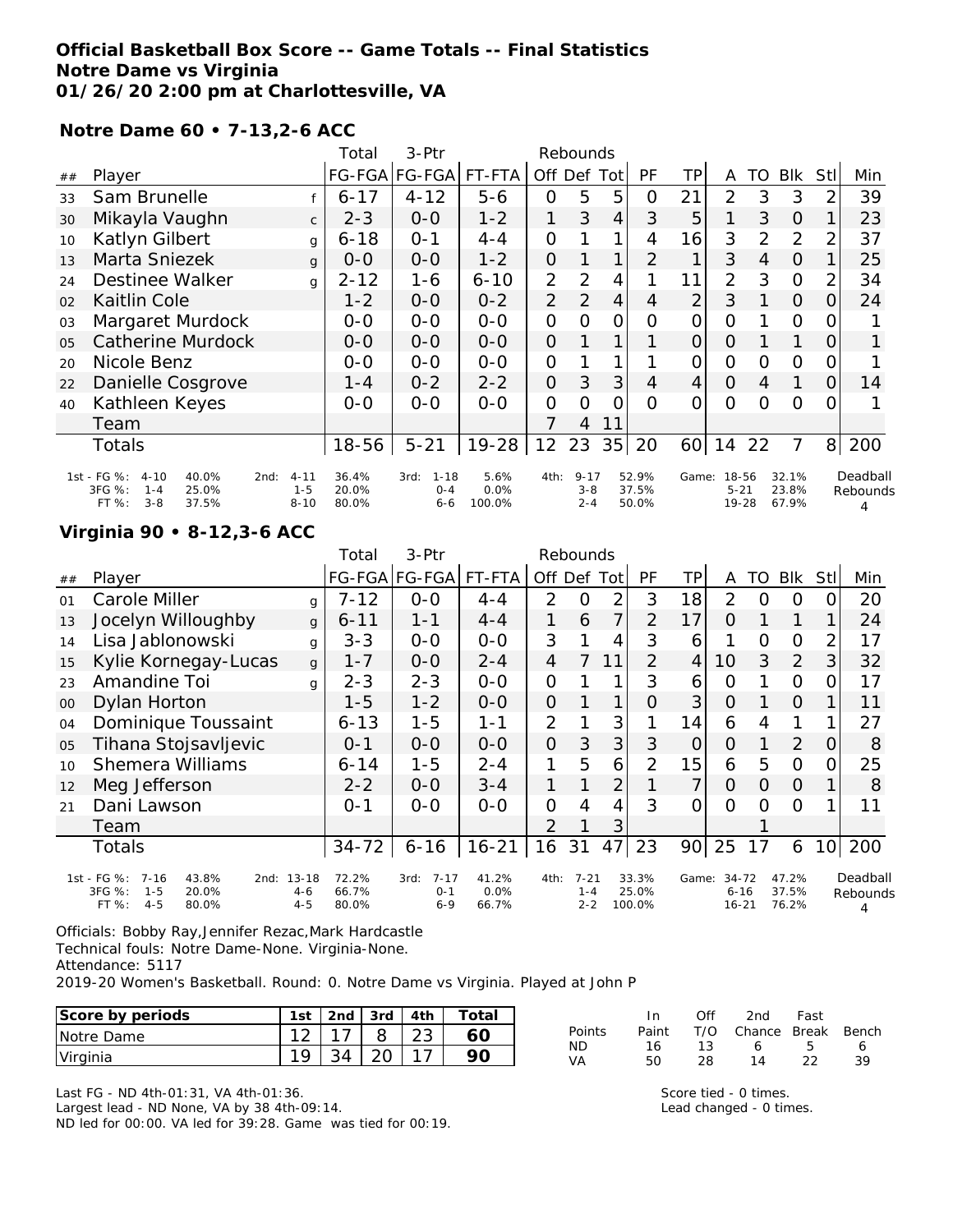#### **Official Basketball Box Score -- Game Totals -- Final Statistics Virginia vs North Carolina 01/30/20 6:00 pm at Chapel Hill, NC**

#### **Virginia 68 • 8-13,3-7 ACC**

|            |                                                                                                    |                                | Total                    | 3-Ptr                                   |                        |                | Rebounds                        |          |                          |                 |                                |                |                         |                |                             |
|------------|----------------------------------------------------------------------------------------------------|--------------------------------|--------------------------|-----------------------------------------|------------------------|----------------|---------------------------------|----------|--------------------------|-----------------|--------------------------------|----------------|-------------------------|----------------|-----------------------------|
| ##         | Player                                                                                             |                                |                          | FG-FGA FG-FGA FT-FTA                    |                        | Off Def        |                                 | Tot      | PF                       | TP              | A                              | TO             | Blk                     | Stll           | Min                         |
| $\Omega$ 1 | Carole Miller                                                                                      | g                              | $2 - 7$                  | $0 - 0$                                 | $O - O$                |                | O                               |          | $\left( \right)$         | 4               | O                              | 2              | $\Omega$                |                | 15                          |
| 04         | Dominique Toussaint                                                                                | $\mathbf{g}$                   | $8 - 20$                 | $0 - 4$                                 | $0 - 2$                | 1              | 5                               | 6        | 4                        | 16              | 3                              | 3              | $\Omega$                | 3              | 35                          |
| 13         | Jocelyn Willoughby                                                                                 | g                              | 7-14                     | $0 - 2$                                 | $1 - 2$                | 6              | 6                               | 12       | 2                        | 15 <sub>1</sub> | 1                              | 2              |                         |                | 38                          |
| 14         | Lisa Jablonowski                                                                                   | q                              | $0 - 3$                  | $0 - 0$                                 | $4 - 4$                | 6              | 2                               | 8        | 4                        | $\overline{4}$  | $\Omega$                       | $\overline{2}$ | $\Omega$                | $\overline{O}$ | 35                          |
| 23         | Amandine Toi                                                                                       | g                              | $4 - 7$                  | $4 - 7$                                 | $1 - 2$                | 0              | $\Omega$                        | $\Omega$ |                          | 13              |                                | $\Omega$       | $\Omega$                | 0              | 22                          |
| 00         | Dylan Horton                                                                                       |                                | $O - 1$                  | $0 - 1$                                 | $2 - 2$                | $\Omega$       | $\Omega$                        | 0        | $\Omega$                 | $\overline{2}$  | $\Omega$                       | $\Omega$       | $\Omega$                | 0              | 2                           |
| 10         | <b>Shemera Williams</b>                                                                            |                                | $3 - 10$                 | $O - 4$                                 | $8 - 9$                | $\overline{2}$ |                                 | 3        | 2                        | 14              | 3                              | 3              | 1                       | 1              | 27                          |
| 15         | Kylie Kornegay-Lucas                                                                               |                                | $0 - 2$                  | $O-O$                                   | $0 - 2$                | 0              |                                 |          | 3                        | $\Omega$        | 4                              |                | $\Omega$                | 2              | 17                          |
| 21         | Dani Lawson                                                                                        |                                | $0 - 2$                  | $0 - 0$                                 | $O-O$                  |                | 3                               | 4        | 3                        | $\Omega$        | $\Omega$                       | $\Omega$       | $\overline{2}$          | $\Omega$       | 9                           |
|            | Team                                                                                               |                                |                          |                                         |                        | O              | 3                               | 3        |                          |                 |                                |                |                         |                |                             |
|            | Totals                                                                                             |                                | $24 - 66$                | $4 - 18$                                | $16 - 23$              | 17             | 21                              | 38       | 19                       | 68              | 12                             | 14             | 4                       | 8              | 200                         |
|            | 1st - FG %:<br>$3 - 15$<br>20.0%<br>2nd:<br>3FG %:<br>0.0%<br>$0 - 6$<br>FT %:<br>$2 - 6$<br>33.3% | $5 - 19$<br>$1 - 5$<br>$2 - 2$ | 26.3%<br>20.0%<br>100.0% | $6 - 18$<br>3rd:<br>$0 - 3$<br>$7 - 10$ | 33.3%<br>0.0%<br>70.0% | 4th:           | $10 - 14$<br>$3 - 4$<br>$5 - 5$ |          | 71.4%<br>75.0%<br>100.0% | Game:           | 24-66<br>$4 - 18$<br>$16 - 23$ |                | 36.4%<br>22.2%<br>69.6% |                | Deadball<br>Rebounds<br>4,1 |

#### **North Carolina 78 • 15-6,6-4 ACC**

|                |                                                                                                    |                                | Total                    | 3-Ptr                                  |                         |                | Rebounds                       |                |                          |       |                                    |               |                         |     |                             |
|----------------|----------------------------------------------------------------------------------------------------|--------------------------------|--------------------------|----------------------------------------|-------------------------|----------------|--------------------------------|----------------|--------------------------|-------|------------------------------------|---------------|-------------------------|-----|-----------------------------|
| ##             | Player                                                                                             |                                |                          | FG-FGA FG-FGA                          | FT-FTA                  | Off            | Def                            | Totl           | <b>PF</b>                | TΡ    | A                                  | TO            | <b>BIK</b>              | Stl | Min                         |
| 21             | Malu Tshitenge                                                                                     |                                | $8 - 11$                 | $0-0$                                  | $0 - 2$                 | 5              | O                              | 5              | 2                        | 16    | 4                                  | 2             |                         |     | 31                          |
| 30             | Janelle Bailey                                                                                     | $\mathsf{C}$                   | $10 - 15$                | $0-0$                                  | $3 - 5$                 | $\mathcal{P}$  | 15                             | 17             | 3                        | 23    | 3                                  | 4             | 3                       | O   | 38                          |
| 01             | Taylor Koenen                                                                                      | g                              | $2 - 10$                 | $1 - 5$                                | $1 - 1$                 | $\Omega$       | 3                              | 3              | 5                        | 6     | 5                                  | 2             | $\Omega$                |     | 27                          |
| 0 <sub>3</sub> | Madinah Muhammad                                                                                   | $\mathbf{q}$                   | $5 - 14$                 | $3 - 7$                                | $4 - 4$                 | 0              | 3                              | 3              | 3                        | 17    | $\Omega$                           | 4             | $\Omega$                | 3   | 35                          |
| 22             | Shayla Bennett                                                                                     | g                              | $3 - 8$                  | $1 - 3$                                | $O - O$                 | $\mathcal{O}$  | 3                              | 3              | 2                        | 7     | 6                                  |               | $\Omega$                |     | 38                          |
| 04             | Kennady Tucker                                                                                     |                                | $0 - 0$                  | $0-0$                                  | $0-0$                   | $\overline{O}$ | $\Omega$                       | 0              | $\Omega$                 | 0     | O                                  | $\mathcal{P}$ | $\Omega$                | O   | 3                           |
| 14             | Liz Roberts                                                                                        |                                | $0 - 0$                  | $0 - 0$                                | $0 - 0$                 | $\Omega$       | $\Omega$                       | 0              | O                        | 0     | 0                                  | O             | $\Omega$                | O   |                             |
| 20             | Leah Church                                                                                        |                                | $1 - 2$                  | $1 - 2$                                | $2 - 3$                 | $\Omega$       | $\Omega$                       | $\overline{O}$ | 3                        | 5     | O                                  |               | $\Omega$                | 0   | 14                          |
| 32             | Nia Daniel                                                                                         |                                | $1 - 3$                  | $0 - 0$                                | $2 - 2$                 | $\overline{2}$ | $\Omega$                       | 2              | $\mathcal{P}$            | 4     | Ω                                  | Ω             | 0                       |     | 13                          |
|                | Team                                                                                               |                                |                          |                                        |                         | 4              |                                | 5              |                          |       |                                    |               |                         |     |                             |
|                | <b>Totals</b>                                                                                      |                                | $30 - 63$                | $6 - 17$                               | $12 - 17$               | 13             | 25                             |                | 38 20                    | 78    | 18                                 | 16            | 4                       | 6   | 200                         |
|                | 1st - FG %:<br>$9 - 17$<br>52.9%<br>2nd:<br>3FG %:<br>33.3%<br>$2 - 6$<br>FT%<br>100.0%<br>$1 - 1$ | $7 - 13$<br>$2 - 3$<br>$6 - 6$ | 53.8%<br>66.7%<br>100.0% | $6 - 13$<br>3rd:<br>$1 - 7$<br>$2 - 5$ | 46.2%<br>14.3%<br>40.0% | 4th:           | $8 - 20$<br>$1 - 1$<br>$3 - 5$ |                | 40.0%<br>100.0%<br>60.0% | Game: | $30 - 63$<br>$6 - 17$<br>$12 - 17$ |               | 47.6%<br>35.3%<br>70.6% |     | Deadball<br>Rebounds<br>3,3 |

Officials: Jules Gallen,Jeffrey Smith,Tiara Cruse

Technical fouls: Virginia-None. North Carolina-None.

Attendance: 1967

2019-20 Women's Basketball. Round: 0. North Carolina vs Virginia. Played at Ca

| Score by periods | 1st | 2nd | 3rd l | 4th | Total |
|------------------|-----|-----|-------|-----|-------|
| Virginia         |     |     | 1 Q   |     | 68    |
| INorth Carolina  |     |     | 15    |     | 8     |

|        | In.   | Off | 2nd                    | Fast |    |
|--------|-------|-----|------------------------|------|----|
| Points | Paint |     | T/O Chance Break Bench |      |    |
| VA     | - 24  | 16  | 12                     | 27   | 16 |
| UNC.   | -32   | 17  | ่ 1 ?                  | 16   | Q  |

Last FG - VA 4th-00:04, UNC 4th-00:37. Largest lead - VA by 2 1st-09:55, UNC by 28 3rd-06:12. VA led for 00:20. UNC led for 39:02. Game was tied for 00:38. Score tied - 1 time. Lead changed - 1 time.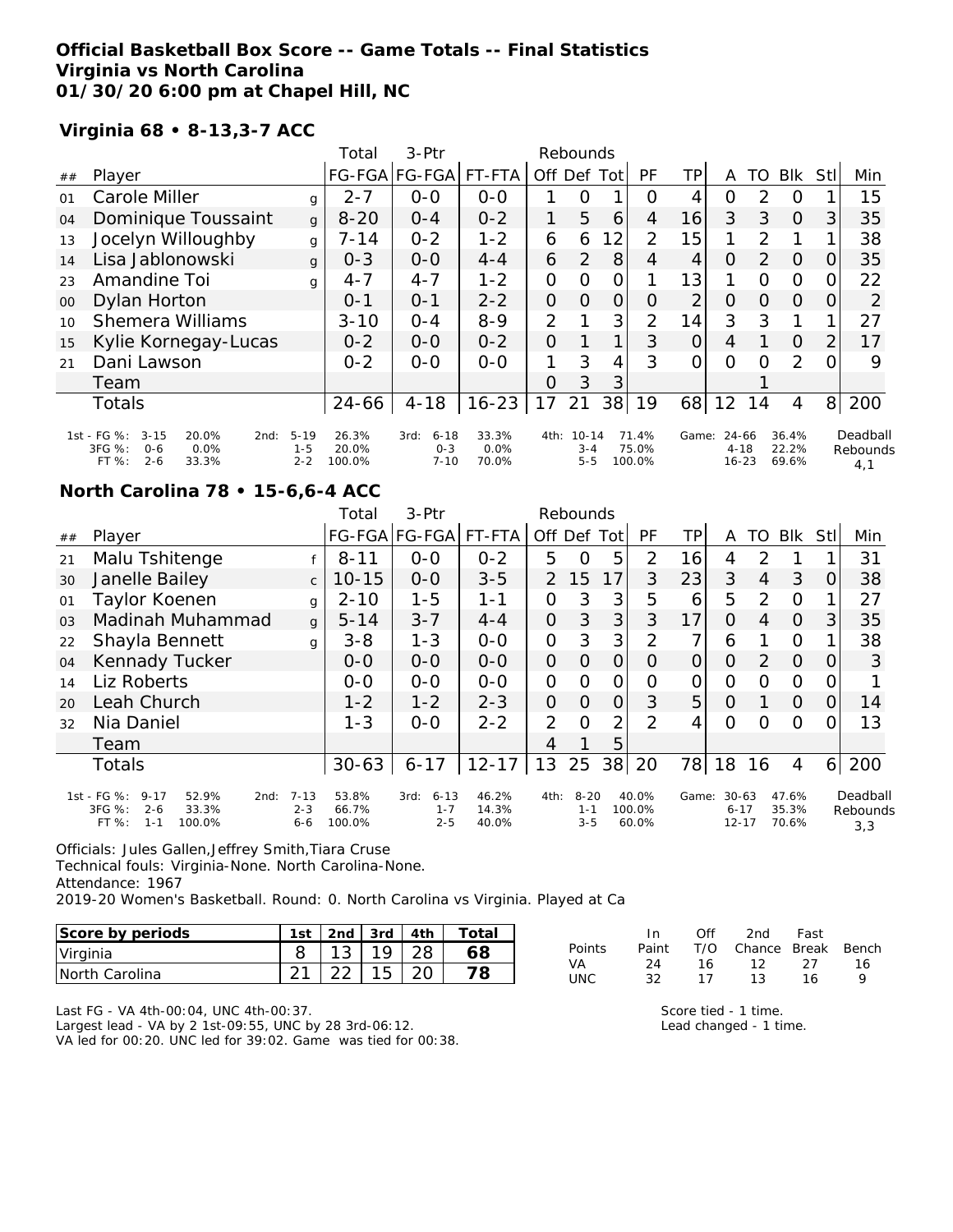### **Official Basketball Box Score -- Game Totals -- Final Statistics Syracuse vs Virginia 02/02/20 2:00 pm at Charlottesville, VA**

**Syracuse 41 • 10-11,4-6 ACC**

|    |                                                                                                 |                                | Total                   | 3-Ptr                                  |                         |                | Rebounds                       |          |                        |                 |                               |          |                         |                |                      |
|----|-------------------------------------------------------------------------------------------------|--------------------------------|-------------------------|----------------------------------------|-------------------------|----------------|--------------------------------|----------|------------------------|-----------------|-------------------------------|----------|-------------------------|----------------|----------------------|
| ## | Player                                                                                          |                                | <b>FG-FGA</b>           | FG-FGA                                 | FT-FTA                  | Off Def        |                                | Tot      | PF                     | ΤP              | Α                             | TO       | <b>BIK</b>              | Stll           | Min                  |
| 45 | Digna Strautmane                                                                                |                                | $3 - 6$                 | $O - 1$                                | $4 - 6$                 | 2              | 3                              | 5        | 5                      | 10 <sup>1</sup> | $\Omega$                      |          | $\mathcal{P}$           | 3              | 27                   |
| 22 | Amaya Finklea-Guity                                                                             | $\mathsf{C}$                   | $3 - 6$                 | $0-0$                                  | $0-0$                   | 0              | 2                              | 2        |                        | 6               | $\Omega$                      | O        |                         |                | 16                   |
| 11 | Gabrielle Cooper                                                                                | g                              | $0 - 7$                 | $O - 4$                                | $O - O$                 | 1              | 5                              | 6        |                        | O               | $\Omega$                      | 4        | $\overline{2}$          | $\mathcal{P}$  | 39                   |
| 21 | <b>Emily Engstler</b>                                                                           | $\mathbf{q}$                   | $4 - 14$                | $2 - 4$                                | $0 - 0$                 | 3              | 8                              | 11       | 3                      | 10              | 3                             | 3        | 2                       | 4              | 37                   |
| 23 | Kiara Lewis                                                                                     | g                              | 1-11                    | $O - 4$                                | $0 - 0$                 | 0              |                                |          | 4                      | 2               | 5                             | 6        | $\Omega$                | $\overline{2}$ | 39                   |
| 01 | <b>Taleah Washington</b>                                                                        |                                | $0 - 2$                 | $O - 1$                                | $O - O$                 | $\overline{O}$ | $\Omega$                       | $\Omega$ | $\Omega$               | 0               | $\Omega$                      | $\Omega$ | $\Omega$                | 0              | 5                    |
| 03 | Maeva Djaldi-Tabdi                                                                              |                                | $1 - 2$                 | $0 - 0$                                | $4 - 4$                 | $\overline{O}$ |                                | 1        | 2                      | 6               | $\Omega$                      | 4        |                         | 0              | 10                   |
| 05 | Teisha Hyman                                                                                    |                                | $3-9$                   | $0 - 3$                                | $1 - 4$                 | 1              | $\Omega$                       | 1        | 3                      | $\overline{7}$  | $\overline{2}$                | $\Omega$ |                         |                | 27                   |
|    | Team                                                                                            |                                |                         |                                        |                         | $\mathcal{P}$  | 2                              | 4        |                        |                 |                               |          |                         |                |                      |
|    | <b>Totals</b>                                                                                   |                                | $15 - 57$               | $2 - 17$                               | $9 - 14$                | 9              | 22                             | 31       | 19                     | 41              | 10                            | 18       | 9                       | 131            | 200                  |
|    | 1st - FG %:<br>$5 - 17$<br>29.4%<br>2nd:<br>3FG %:<br>0.0%<br>$0 - 1$<br>FT%<br>$0 - 0$<br>0.0% | $3 - 13$<br>$2 - 6$<br>$1 - 4$ | 23.1%<br>33.3%<br>25.0% | $4 - 13$<br>3rd:<br>$0 - 5$<br>$2 - 2$ | 30.8%<br>0.0%<br>100.0% | 4th:           | $3 - 14$<br>$0 - 5$<br>$6 - 8$ |          | 21.4%<br>0.0%<br>75.0% | Game:           | 15-57<br>$2 - 17$<br>$9 - 14$ |          | 26.3%<br>11.8%<br>64.3% |                | Deadball<br>Rebounds |

#### **Virginia 57 • 9-13,4-7 ACC**

|                |                                                                                                     |                                | Total                  | 3-Ptr                                  |                       |                | Rebounds                       |     |                        |       |                                |          |                        |      |                           |
|----------------|-----------------------------------------------------------------------------------------------------|--------------------------------|------------------------|----------------------------------------|-----------------------|----------------|--------------------------------|-----|------------------------|-------|--------------------------------|----------|------------------------|------|---------------------------|
| ##             | Player                                                                                              |                                |                        | FG-FGA FG-FGA                          | FT-FTA                | Off.           | Def                            | Tot | PF                     | TР    | Α                              | TO       | <b>BIK</b>             | Stll | Min                       |
| 01             | Carole Miller                                                                                       | g                              | $3 - 4$                | $0 - 0$                                | $0-0$                 | 0              |                                | 1   | 2                      | 6     |                                |          | $\Omega$               |      | 14                        |
| 13             | Jocelyn Willoughby                                                                                  | g                              | $7 - 12$               | $0 - 1$                                | $10 - 12$             | $\overline{2}$ | 5                              | 7   | 3                      | 24    | 1                              | 5        | 1                      |      | 27                        |
| 14             | Lisa Jablonowski                                                                                    | g                              | $4 - 10$               | $0 - 0$                                | $0-0$                 | 0              |                                | 7   | Ω                      | 8     | 3                              | O        | $\Omega$               | 2    | 32                        |
| 15             | Kylie Kornegay-Lucas                                                                                | g                              | $1 - 4$                | $0 - 1$                                | $0 - 0$               | 0              | 12 <sup>°</sup>                | 12  | 3                      | 2     | 0                              | 6        | 2                      | 2    | 33                        |
| 23             | Amandine Toi                                                                                        | g                              | $1 - 9$                | $0 - 5$                                | $0 - 0$               | 0              | Ω                              | Ο   | $\overline{2}$         | 2     | $\overline{2}$                 | 3        | 2                      |      | 31                        |
| 00             | Dylan Horton                                                                                        |                                | $0 - 1$                | $0-0$                                  | $0 - 0$               | 1              | $\Omega$                       | 1   | 0                      | 0     |                                | $\Omega$ | $\Omega$               | O    | 4                         |
| O <sub>5</sub> | Tihana Stojsavljevic                                                                                |                                | $1 - 3$                | $0 - 0$                                | $0-0$                 | $\overline{2}$ | 6                              | 8   | 2                      | っ     | 0                              |          | 0                      | 2    | 14                        |
| 10             | <b>Shemera Williams</b>                                                                             |                                | $4 - 9$                | $O - 4$                                | $3 - 4$               |                | 2                              | 3   | $\overline{2}$         | 11    | 2                              | 4        | $\Omega$               | 3    | 29                        |
| 12             | Meg Jefferson                                                                                       |                                | 1-1                    | $0-0$                                  | $0 - 0$               | O              |                                | 1   | Ω                      | っ     |                                |          | $\overline{O}$         | 2    | 9                         |
| 21             | Dani Lawson                                                                                         |                                | $0 - 1$                | $0 - 0$                                | $0 - 0$               | 1.             | O                              | 1   | Ω                      | 0     | Ω                              |          | $\Omega$               | 0    | $\overline{7}$            |
|                | Team                                                                                                |                                |                        |                                        |                       | 3              | 2                              | 5   |                        |       |                                |          |                        |      |                           |
|                | <b>Totals</b>                                                                                       |                                | $22 - 54$              | $0 - 11$                               | $13 - 16$             | 10             | 36                             | 46  | 14                     | 57    |                                | 24       | 5                      | 12   | 200                       |
|                | 1st - FG %:<br>45.5%<br>$5 - 11$<br>2nd:<br>3FG %:<br>$O - 3$<br>0.0%<br>FT %:<br>100.0%<br>$4 - 4$ | $5 - 12$<br>$0 - 2$<br>$4 - 5$ | 41.7%<br>0.0%<br>80.0% | $6 - 15$<br>3rd:<br>$0 - 5$<br>$0 - 0$ | 40.0%<br>0.0%<br>0.0% | 4th:           | $6 - 16$<br>$0 - 1$<br>$5 - 7$ |     | 37.5%<br>0.0%<br>71.4% | Game: | 22-54<br>$0 - 11$<br>$13 - 16$ |          | 40.7%<br>0.0%<br>81.3% |      | Deadball<br>Rebounds<br>3 |

Officials: Meadow Overstreet,Mark Berger,Kevin Dillard Technical fouls: Syracuse-None. Virginia-None. Attendance: 2649 2019-20 Women's Basketball. Round: 0. Syracuse vs Virginia. Played at John Pau

| Score by periods | 1st | 2 <sub>nd</sub> | 3rd    | 4 <sub>th</sub> | Totai |
|------------------|-----|-----------------|--------|-----------------|-------|
| Syracuse         |     |                 |        |                 |       |
| Virginia         |     |                 | $\sim$ |                 |       |

|        | In.   | Off | 2nd                    | Fast |     |
|--------|-------|-----|------------------------|------|-----|
| Points | Paint |     | T/O Chance Break Bench |      |     |
| Svr    | 24    | 14  | $\overline{1}$         | 6.   | -13 |
| VA     | 34    | 11  | 6                      | 16.  | 15  |

Last FG - Syr 4th-04:05, VA 4th-00:49. Largest lead - Syr None, VA by 16 4th-01:40. Syr led for 00:00. VA led for 38:10. Game was tied for 01:18. Score tied - 0 times. Lead changed - 0 times.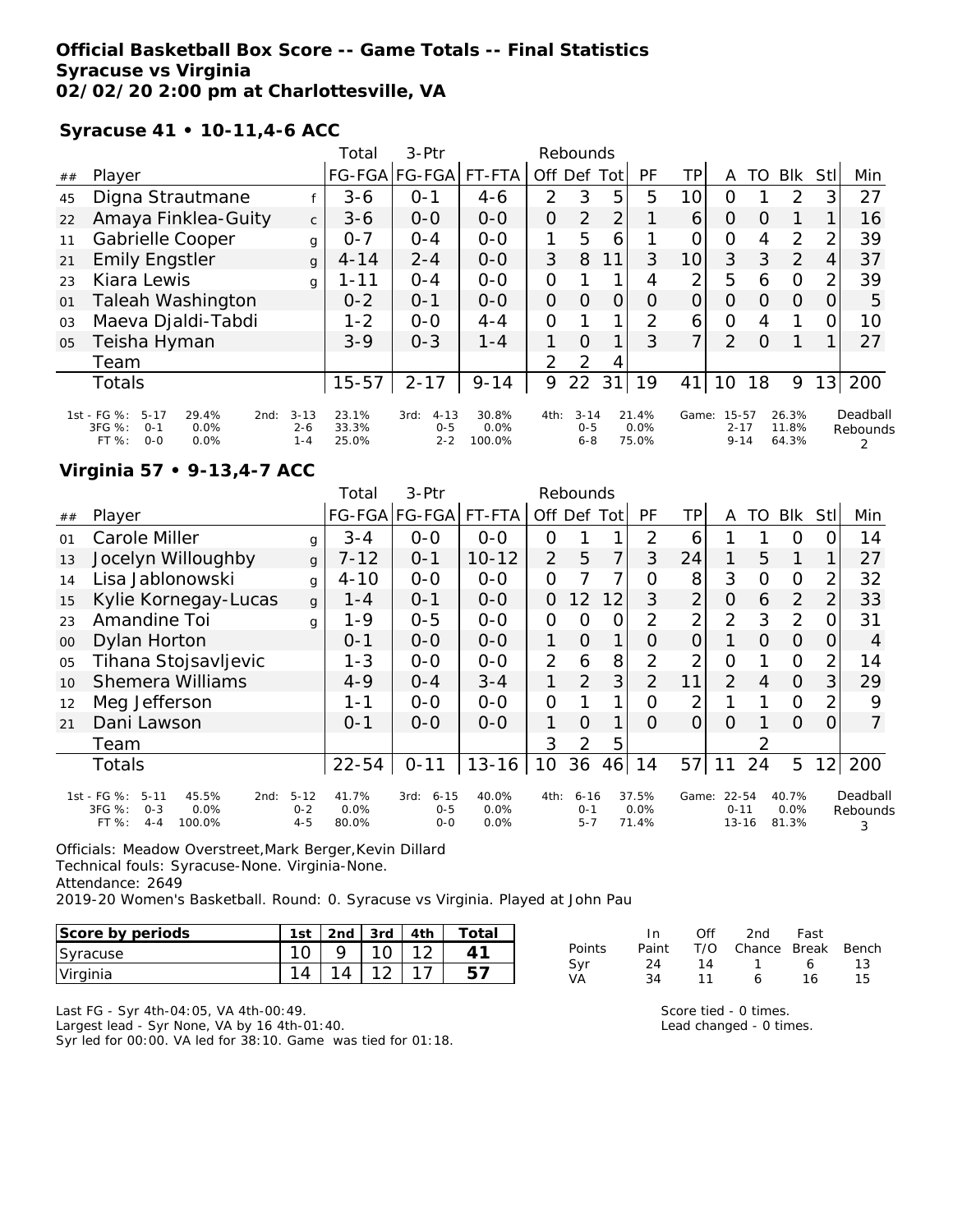# **Official Basketball Box Score -- Game Totals -- Final Statistics Clemson vs Virginia 02/06/20 7:00 pm at Charlottesville, VA**

**Clemson 54 • 7-16,3-9 ACC**

|    |                                                                                                   |                                | Total                    | 3-Ptr                                  |                         |                | Rebounds                       |                |                         |                |                                      |                |                         |                |                           |
|----|---------------------------------------------------------------------------------------------------|--------------------------------|--------------------------|----------------------------------------|-------------------------|----------------|--------------------------------|----------------|-------------------------|----------------|--------------------------------------|----------------|-------------------------|----------------|---------------------------|
| ## | Player                                                                                            |                                |                          | FG-FGA FG-FGA                          | FT-FTA                  |                | Off Def Tot                    |                | PF                      | ΤP             | A                                    | TO             | Blk                     | <b>Stll</b>    | Min                       |
| 05 | Amari Robinson                                                                                    |                                | $5 - 9$                  | $2 - 5$                                | $7 - 8$                 | 4              | 4                              | 8              | 3                       | 19             | 0                                    | 6              | 0                       | 5              | 34                        |
| 44 | Kobi Thornton                                                                                     | f                              | $7 - 14$                 | $0-0$                                  | $1 - 1$                 | $\overline{2}$ | 4                              | 6              | $\overline{2}$          | 15             | $\Omega$                             | 3              | 1                       | $\overline{2}$ | 32                        |
| 12 | Hannah Hank                                                                                       | $\mathsf{C}$                   | 2-4                      | $O-O$                                  | $2 - 2$                 | 1              | 1                              | $\overline{2}$ | 3                       | 6              | $\overline{O}$                       | 4              | $\Omega$                | $\overline{2}$ | 18                        |
| 01 | <b>Destiny Thomas</b>                                                                             | g                              | $3 - 7$                  | $0 - 1$                                | $3 - 4$                 | 1              | $\overline{2}$                 | 3              | $\overline{4}$          | 9              | 3                                    |                | $\Omega$                | 3              | 32                        |
| 03 | <b>Kendall Spray</b>                                                                              | g                              | $1 - 9$                  | $1 - 7$                                | $0-0$                   | $\mathcal{O}$  | $\overline{2}$                 | $\overline{2}$ |                         | 3              | $\overline{O}$                       | 3              | $\Omega$                | 1.             | 27                        |
| 02 | Kaylee Sticker                                                                                    |                                | $O - O$                  | $O - O$                                | $O-O$                   | $\mathcal{O}$  | $\overline{O}$                 | $\overline{O}$ | 0                       | $\overline{O}$ | $\overline{O}$                       | 0              | $\mathbf{O}$            | 0              | $0+$                      |
| 11 | Isis Lopes                                                                                        |                                | $0-0$                    | $0-0$                                  | $O-O$                   | $\mathcal{O}$  | $\overline{O}$                 | $\mathcal{O}$  | 0                       | 0              | $\overline{2}$                       | O              | $\mathbf 0$             | 0              | 5                         |
| 22 | Danae McNeal                                                                                      |                                | $0 - 1$                  | $0-0$                                  | $O-O$                   | $\mathcal{O}$  | 0                              | $\overline{O}$ | 0                       | $\mathcal{O}$  |                                      | $\overline{O}$ | $\mathbf{O}$            | O              | $\overline{2}$            |
| 24 | Mikayla Hayes                                                                                     |                                | $0 - 1$                  | $0-0$                                  | $0-0$                   | $\mathcal{O}$  | $\mathcal{O}$                  | $\mathcal{O}$  |                         | 0              | $\overline{O}$                       |                | $\Omega$                | O.             | 8                         |
| 31 | Shania Meertens                                                                                   |                                | $0 - 1$                  | $0-0$                                  | $0-0$                   | $\overline{O}$ | 0                              | 0              | $\overline{2}$          | 0              | $\overline{O}$                       | 3              | $\overline{O}$          | O              | 7                         |
| 32 | Chyna Cotton                                                                                      |                                | $0 - 2$                  | $0-0$                                  | $0-0$                   | $\mathcal{O}$  | 3                              | 3              | 3                       | 0              |                                      |                | $\Omega$                | 0              | 14                        |
| 35 | Nique Cherry                                                                                      |                                | $1 - 2$                  | $0-0$                                  | $0 - 1$                 | $\overline{O}$ | 3                              | 3              | 1                       | $\overline{2}$ | $\Omega$                             | 2              | $\overline{O}$          | $\Omega$       | 11                        |
| 55 | <b>Tylar Bennett</b>                                                                              |                                | $0 - 1$                  | $0 - 0$                                | $0 - 0$                 | $\mathcal{O}$  | $\overline{2}$                 | $\overline{2}$ | $\Omega$                | $\Omega$       | $\Omega$                             |                | 1                       | 0              | 10                        |
|    | Team                                                                                              |                                |                          |                                        |                         | 3              | 2                              | 5              |                         |                |                                      |                |                         |                |                           |
|    | Totals                                                                                            |                                | 19-51                    | $3 - 13$                               | $13 - 16$               | 11             | 23                             | 34             | 20                      | 54             | $\overline{7}$                       | 25             | $\overline{2}$          | 13             | 200                       |
|    | 1st - FG %:<br>$3 - 10$<br>30.0%<br>2nd:<br>3FG %:<br>0.0%<br>$O - 4$<br>FT %:<br>$0 - 1$<br>0.0% | $6 - 14$<br>$2 - 2$<br>$3 - 4$ | 42.9%<br>100.0%<br>75.0% | $4 - 11$<br>3rd:<br>$0 - 1$<br>$4 - 4$ | 36.4%<br>0.0%<br>100.0% | 4th:           | $6 - 16$<br>$1 - 6$<br>$6 - 7$ |                | 37.5%<br>16.7%<br>85.7% |                | Game: 19-51<br>$3 - 13$<br>$13 - 16$ |                | 37.3%<br>23.1%<br>81.3% |                | Deadball<br>Rebounds<br>3 |

# **Virginia 70 • 10-13,5-7 ACC**

|    |                                                                        |                     | Total          | 3-Ptr                       |               |                | Rebounds            |                |                |                |                   |                |                |                |                      |
|----|------------------------------------------------------------------------|---------------------|----------------|-----------------------------|---------------|----------------|---------------------|----------------|----------------|----------------|-------------------|----------------|----------------|----------------|----------------------|
| ## | Player                                                                 |                     |                | FG-FGA FG-FGA               | FT-FTA        |                | Off Def             | Tot            | <b>PF</b>      | TP             | A                 | TO             | <b>Blk</b>     | StII           | Min                  |
| 01 | Carole Miller                                                          | q                   | $7 - 12$       | $0-0$                       | $5 - 7$       | 2              | 2                   | 4              | 3              | 19             | 0                 | 3              | O              |                | 26                   |
| 13 | Jocelyn Willoughby                                                     | g                   | $7 - 11$       | $1 - 2$                     | $6 - 7$       |                | $\overline{2}$      | 3              | $\overline{2}$ | 21             | $\overline{2}$    | $\overline{4}$ | 2              | 0              | 32                   |
| 14 | Lisa Jablonowski                                                       | g                   | $4-6$          | $O - 1$                     | $0 - 0$       | $\overline{4}$ | 3                   | 7              |                | 8              |                   |                | 1              | 2              | 35                   |
| 15 | Kylie Kornegay-Lucas                                                   | g                   | $0 - 3$        | $0 - 0$                     | $0 - 0$       | 1              | $\overline{2}$      | 3              | 3              | 0              | 6                 | 3              | $\Omega$       | 0              | 26                   |
| 23 | Amandine Toi                                                           | g                   | $2 - 5$        | $2 - 4$                     | $2 - 2$       | $\Omega$       | $\Omega$            | 0              | 3              | 8              |                   | $\mathcal{P}$  | $\circ$        | 0              | 23                   |
| 00 | Dylan Horton                                                           |                     | $O - 1$        | $0 - 1$                     | $0-0$         | 0              | $\Omega$            | $\overline{O}$ | O              | $\overline{O}$ | O                 | $\Omega$       | $\Omega$       | 0              | 2                    |
| 04 | Dominique Toussaint                                                    |                     | $4 - 11$       | $3 - 5$                     | $2 - 2$       | 0              | 6                   | 6              | 3              | 13             | 7                 | 3              | $\Omega$       | $\overline{2}$ | 31                   |
| 05 | Tihana Stojsavljevic                                                   |                     | $0 - 1$        | $O - 1$                     | $1 - 2$       | $\overline{O}$ |                     |                |                | 1              | $\Omega$          | $\Omega$       |                | 0              | 9                    |
| 10 | <b>Shemera Williams</b>                                                |                     | $0 - 5$        | $0 - 3$                     | $0 - 0$       | $\overline{O}$ | O                   | O              | 4              | O              | $\Omega$          | 3              | $\circ$        | 0              | 10                   |
| 21 | Dani Lawson                                                            |                     | $O - O$        | $0 - 0$                     | $0 - 0$       | 0              | 0                   | 0              | $\Omega$       | 0              | $\Omega$          | Ω              | $\Omega$       | 0              | 6                    |
|    | Team                                                                   |                     |                |                             |               | 3              | 5                   | 8              |                |                |                   |                |                |                |                      |
|    | Totals                                                                 |                     | 24-55          | $6 - 17$                    | $16 - 20$     | 11             | 21                  | 32             | 20             | 70             | 17                | 20             | $\overline{4}$ | 5 <sup>1</sup> | 200                  |
|    | 1st - FG %:<br>$3 - 11$<br>27.3%<br>2nd:<br>3FG %:<br>20.0%<br>$1 - 5$ | $7 - 16$<br>$2 - 5$ | 43.8%<br>40.0% | $7 - 16$<br>3rd:<br>$0 - 3$ | 43.8%<br>0.0% | 4th:           | $7 - 12$<br>$3 - 4$ |                | 58.3%<br>75.0% | Game:          | 24-55<br>$6 - 17$ |                | 43.6%<br>35.3% |                | Deadball<br>Rebounds |

Officials: Maggie Tieman,Jennifer Rezac,Carla Fountain

Technical fouls: Clemson-None. Virginia-None.

Attendance: 2229

FT %: 3-4 75.0%

2019-20 Women's Basketball. Round: 0. Clemson vs Virginia. Played at John Paul

2-3 66.7%

| Score by periods | l st | $2nd$ . | 3rd      | 4th      | `otal |            | ín.         | Ofi                | 2nd    | Fast         |          |
|------------------|------|---------|----------|----------|-------|------------|-------------|--------------------|--------|--------------|----------|
| Clemson          |      | –       | $\sim$   | 1 Q      | 54    | Points     | Paint<br>ົາ | T/O                | Chance | <b>Break</b> | Bench    |
| <b>Virginia</b>  | 10   | 10<br>∼ | ററ<br>∠∪ | ററ<br>∠∠ | ℸ⌒    | Clem<br>VA | ∸<br>24     | $\sim$<br><u>.</u> |        | ັ            | -<br>l 4 |

6-8 75.0%

5-5 100.0%

Last FG - Clem 4th-01:37, VA 4th-03:45. Largest lead - Clem None, VA by 17 4th-04:53. Clem led for 00:00. VA led for 39:26. Game was tied for 00:24.

Score tied - 0 times. Lead changed - 0 times.

16-20 80.0%

1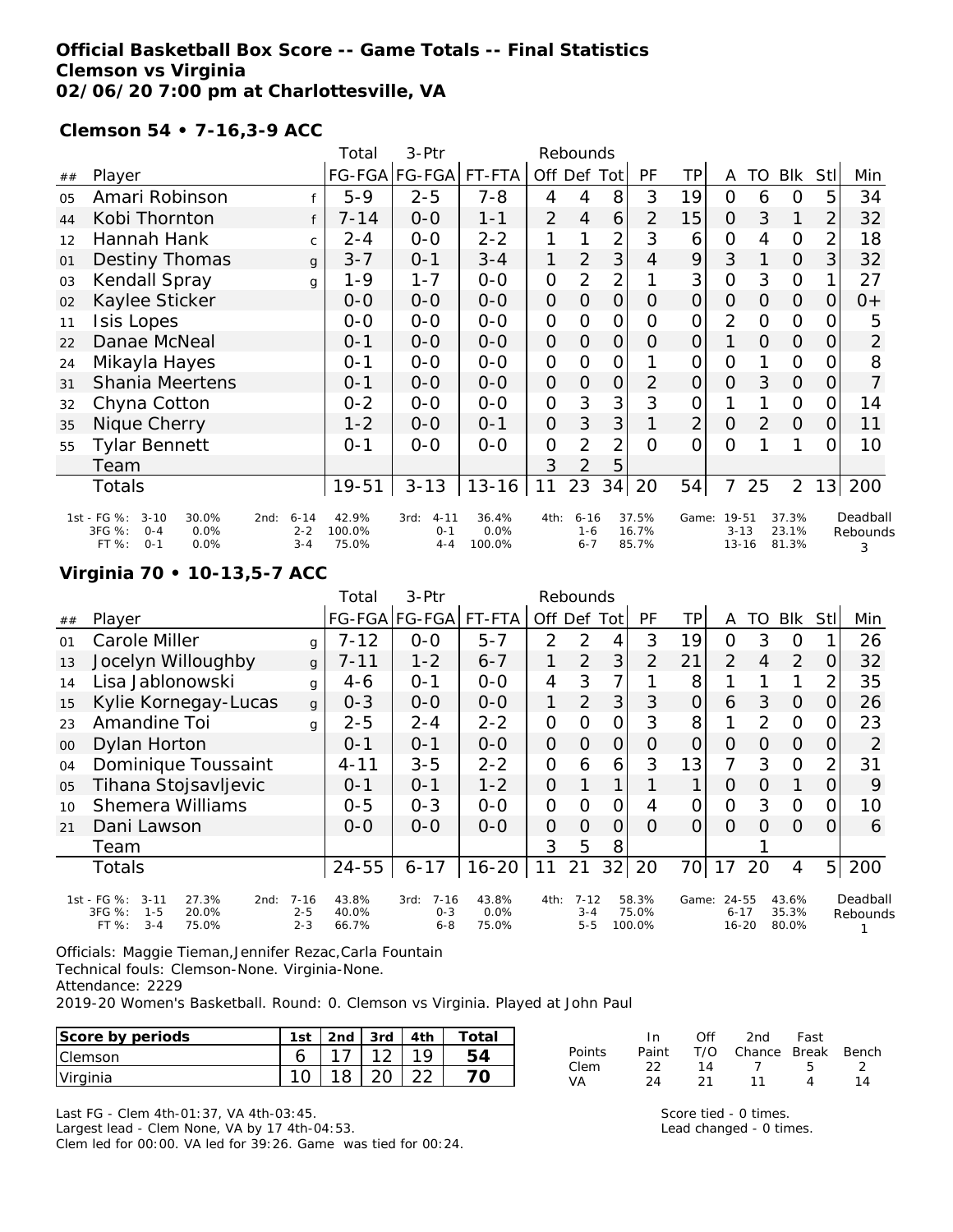## **Official Basketball Box Score -- Game Totals -- Final Statistics Virginia vs Florida St. 02/09/20 12:00 pm at Tallahassee, FL**

**Virginia 55 • 10-14,5-8 ACC**

|    |                                                                                                 |                                | Total                  | $3-Ptr$                                |                         |          | Rebounds                     |                 |                        |                |                                    |               |                         |                |                             |
|----|-------------------------------------------------------------------------------------------------|--------------------------------|------------------------|----------------------------------------|-------------------------|----------|------------------------------|-----------------|------------------------|----------------|------------------------------------|---------------|-------------------------|----------------|-----------------------------|
| ## | Player                                                                                          |                                |                        | FG-FGA FG-FGA                          | FT-FTA                  | Off.     | Def                          | Tot             | PF                     | TP             | Α                                  | TO            | <b>Blk</b>              | <b>Stl</b>     | Min                         |
| 01 | Carole Miller                                                                                   | g                              | $2 - 5$                | $0-0$                                  | $0 - 0$                 | Ο        |                              |                 |                        | 4              | Ο                                  | O             | O                       |                | 17                          |
| 13 | Jocelyn Willoughby                                                                              | g                              | $7 - 14$               | $1 - 1$                                | $4 - 4$                 | 1        | $\overline{2}$               | 3               |                        | 19             |                                    | 2             | $\Omega$                | 2              | 37                          |
| 14 | Lisa Jablonowski                                                                                | g                              | $4-6$                  | $0 - 1$                                | $1 - 2$                 | 2        | 2                            | 4               | 4                      | 9              | $\overline{O}$                     |               | $\Omega$                | $\overline{2}$ | 31                          |
| 15 | Kylie Kornegay-Lucas                                                                            | g                              | $0 - 5$                | $0 - 2$                                | $0 - 2$                 | 1        | 5                            | 6               |                        | 0              |                                    | 3             | $\Omega$                |                | 23                          |
| 23 | Amandine Toi                                                                                    | g                              | $1 - 3$                | $1 - 2$                                | $0 - 0$                 |          |                              | 2               | 3                      | 3 <sub>1</sub> | $\overline{O}$                     | 3             | $\circ$                 | 0              | 23                          |
| 04 | Dominique Toussaint                                                                             |                                | $2 - 10$               | $0 - 3$                                | $4 - 4$                 | 0        | $\overline{2}$               | $\overline{2}$  | 4                      | 8 <sup>1</sup> | 2                                  |               | $\Omega$                |                | 24                          |
| 05 | Tihana Stojsavljevic                                                                            |                                | $O - 1$                | $0 - 1$                                | $0 - 0$                 | $\Omega$ |                              |                 | Ο                      | 0              | 0                                  | $\Omega$      | $\circ$                 | O              |                             |
| 10 | <b>Shemera Williams</b>                                                                         |                                | $5 - 13$               | $1 - 3$                                | $1 - 2$                 | 0        | 4                            | 4               | 5                      | 12             | 4                                  | $\mathcal{P}$ | $\Omega$                |                | 28                          |
| 21 | Dani Lawson                                                                                     |                                | $0 - 0$                | $0 - 0$                                | $0-0$                   | 1        | $\mathcal{P}$                | 3               |                        | $\Omega$       | $\Omega$                           | Ω             | $\Omega$                | 0              | 13                          |
|    | Team                                                                                            |                                |                        |                                        |                         | 3        |                              | 4               |                        |                |                                    |               |                         |                |                             |
|    | Totals                                                                                          |                                | $21 - 57$              | $3 - 13$                               | $10 - 14$               | 9        | 21                           | 30 <sup>1</sup> | 20                     | 55             | 8                                  | 12            | O                       | 7              | 200                         |
|    | 1st - FG %:<br>$5 - 12$<br>41.7%<br>2nd:<br>3FG %:<br>$O - 3$<br>0.0%<br>$0 - 2$<br>FT%<br>0.0% | $4 - 13$<br>$0 - 3$<br>$7 - 8$ | 30.8%<br>0.0%<br>87.5% | $4 - 15$<br>3rd:<br>$1 - 3$<br>$3 - 4$ | 26.7%<br>33.3%<br>75.0% | 4th:     | $8 - 17$<br>$2 - 4$<br>$O-O$ |                 | 47.1%<br>50.0%<br>0.0% | Game:          | $21 - 57$<br>$3 - 13$<br>$10 - 14$ |               | 36.8%<br>23.1%<br>71.4% |                | Deadball<br>Rebounds<br>3,2 |

#### **Florida St. 63 • 20-4,9-4 ACC**

|    |                                                                                          |                                        | Total                   | $3-$ Ptr                               |                       |                | Rebounds                        |                |                         |       |                               |               |                         |                |                             |
|----|------------------------------------------------------------------------------------------|----------------------------------------|-------------------------|----------------------------------------|-----------------------|----------------|---------------------------------|----------------|-------------------------|-------|-------------------------------|---------------|-------------------------|----------------|-----------------------------|
| ## | Player                                                                                   |                                        |                         | FG-FGA FG-FGA                          | FT-FTA                | Off            | Def                             | Totl           | <b>PF</b>               | TΡ    | A                             | TO            | <b>Blk</b>              | Stl            | Min                         |
| 15 | Kiah Gillespie                                                                           |                                        | $9 - 18$                | 1-6                                    | $3 - 4$               | 2              | 6                               | 8              |                         | 22    | 2                             | 2             |                         |                | 37                          |
| 32 | Valencia Myers                                                                           | f                                      | $2 - 4$                 | $0 - 0$                                | $2 - 2$               |                | 2                               | 3 <sup>1</sup> | 3                       | 6     | O                             | $\mathcal{P}$ | $\overline{4}$          |                | 21                          |
| 12 | Nicki Ekhomu                                                                             | g                                      | $5 - 12$                | $1 - 6$                                | $0 - 4$               | $\mathcal{O}$  | 3                               | 3              |                         | 11    | 5                             | 2             | $\Omega$                |                | 36                          |
| 13 | Nausia Woolfolk                                                                          | g                                      | $2 - 11$                | $1 - 7$                                | $1 - 2$               | 1              | 4                               | 5              | 3                       | 6     |                               | 5             | $\Omega$                | Ω              | 35                          |
| 24 | Mo. Jones                                                                                | g                                      | $5 - 7$                 | $0 - 0$                                | $1 - 4$               | 2              | 9                               | 11             | 2                       | 11    | 1                             | 2             | 1                       |                | 26                          |
| 01 | River Baldwin                                                                            |                                        | $O - 1$                 | $0-0$                                  | $2 - 2$               | $\overline{2}$ | $\Omega$                        | $\overline{2}$ | $\overline{2}$          | 2     | 0                             | $\Omega$      | $\Omega$                |                | 9                           |
| 04 | Amaya Brown                                                                              |                                        | $0 - 1$                 | $0 - 0$                                | $0 - 0$               | $\mathcal{O}$  | $\Omega$                        | 0              | Ω                       | 0     | 1                             | O             | $\Omega$                | O              | 5                           |
| 10 | Kourtney Weber                                                                           |                                        | $2 - 5$                 | $1 - 2$                                | $0 - 0$               | 4              | 1                               | 5              |                         | 5     |                               |               | $\Omega$                |                | 29                          |
| 34 | London Clarkson                                                                          |                                        | $0-0$                   | $0 - 0$                                | $0-0$                 |                | $\Omega$                        | 1              | 2                       | Ω     | Ω                             | Ω             | $\Omega$                |                | 2                           |
|    | Team                                                                                     |                                        |                         |                                        |                       |                | $\overline{2}$                  | 3              |                         |       |                               |               |                         |                |                             |
|    | <b>Totals</b>                                                                            |                                        | $25 - 59$               | $4 - 21$                               | $9 - 18$              | 14             | 27                              | 41             | 15                      | 63    | 11                            | 14            | 6                       | 3 <sup>1</sup> | 200                         |
|    | 1st - FG %:<br>$8 - 17$<br>47.1%<br>3FG %:<br>$2 - 7$<br>28.6%<br>FT%<br>$0 - 0$<br>0.0% | $6 - 19$<br>2nd:<br>$1 - 7$<br>$2 - 4$ | 31.6%<br>14.3%<br>50.0% | 3rd:<br>$4 - 11$<br>$0 - 4$<br>$0 - 2$ | 36.4%<br>0.0%<br>0.0% | 4th:           | $7 - 12$<br>$1 - 3$<br>$7 - 12$ |                | 58.3%<br>33.3%<br>58.3% | Game: | 25-59<br>$4 - 21$<br>$9 - 18$ |               | 42.4%<br>19.0%<br>50.0% |                | Deadball<br>Rebounds<br>6,1 |

Officials: Bobby Ray,Angel Stanton,Joseph Vaszily Technical fouls: Virginia-None. Florida St.-None. Attendance: 3221 2019-20 Women's Basketball. Round: 0. Florida St. vs Virginia. Played at Donal

| Score by periods | 1st | 2 <sub>nd</sub> | 3rd         | 4th    | Totai |
|------------------|-----|-----------------|-------------|--------|-------|
| Virginia         |     |                 | $1^{\circ}$ |        |       |
| Florida St.      |     |                 |             | $\cap$ |       |

|        | In.   | ∩ff | 2nd                    | Fast |    |
|--------|-------|-----|------------------------|------|----|
| Points | Paint |     | T/O Chance Break Bench |      |    |
| VA     | 26.   | 11  | $\sim$ 3.              | o    | 20 |
| FSU    | 30.   | -11 | 15.                    |      |    |

Last FG - VA 4th-00:00, FSU 4th-00:40. Largest lead - VA by 2 1st-09:17, FSU by 11 4th-00:07. VA led for 00:35. FSU led for 38:42. Game was tied for 00:43. Score tied - 0 times. Lead changed - 3 times.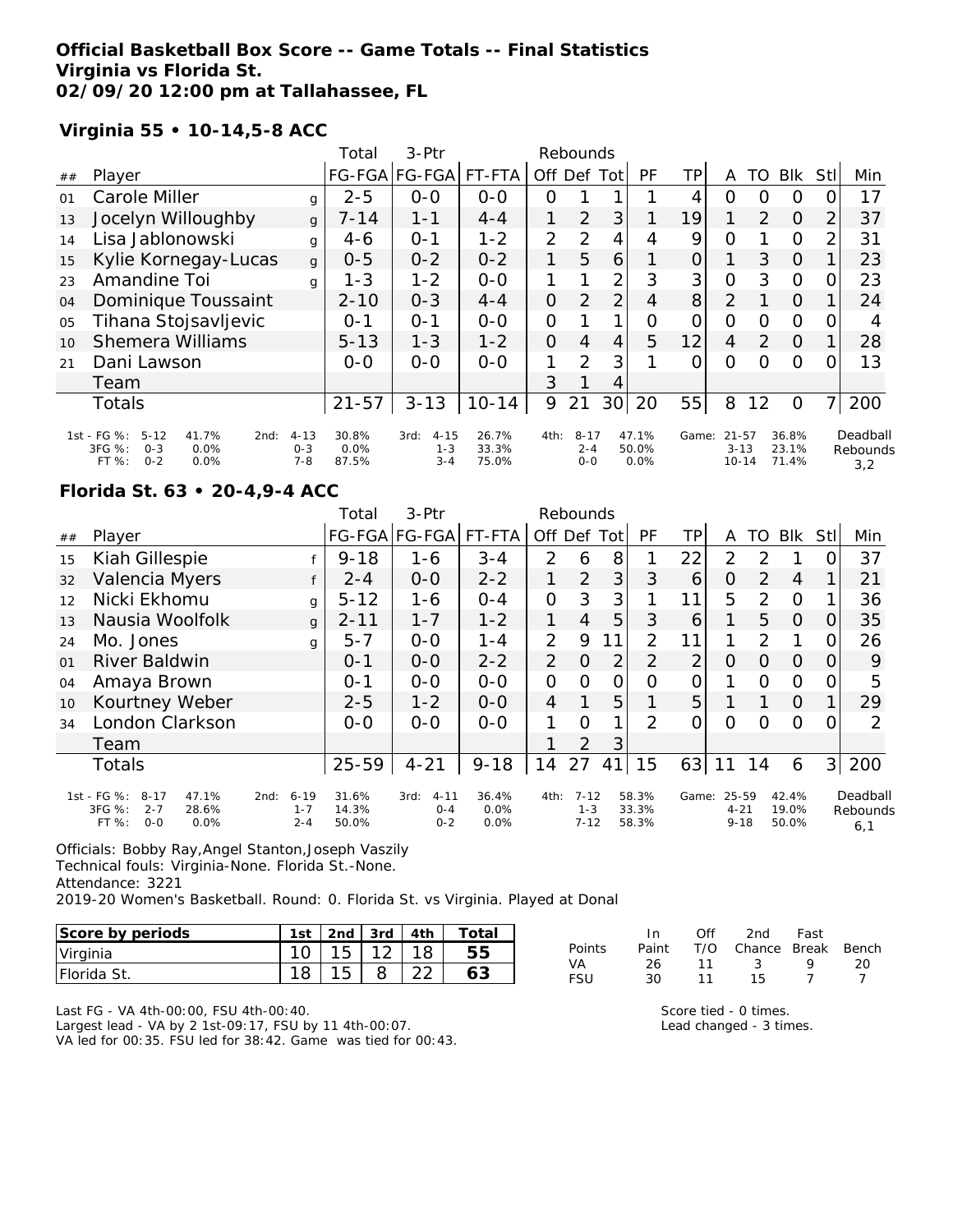### **Official Basketball Box Score -- Game Totals -- Final Statistics Miami (FL) vs Virginia 02/13/20 7:00 pm at Charlottesville, VA**

**Miami (FL) 64 • 12-12,4-9 ACC**

|        |                                                                                                      |                                 | Total                  | 3-Ptr                                 |                          | Rebounds       |                                |                |                         |       |                                    |          |                         |          |                           |
|--------|------------------------------------------------------------------------------------------------------|---------------------------------|------------------------|---------------------------------------|--------------------------|----------------|--------------------------------|----------------|-------------------------|-------|------------------------------------|----------|-------------------------|----------|---------------------------|
| ##     | Player                                                                                               |                                 |                        | FG-FGA FG-FGA                         | FT-FTA                   | Off            | Def                            | Tot            | PF                      | ΤP    | A                                  | TO       | <b>BIK</b>              | Stl      | Min                       |
| 03     | Destiny Harden                                                                                       |                                 | $2 - 3$                | 0-1                                   | 1-1                      | 0              | 4                              | 4              | 5                       | 5     | 0                                  | 3        | $\Omega$                |          | 15                        |
| 21     | Brianna Jackson                                                                                      |                                 | $0 - 2$                | $O-O$                                 | $0 - 0$                  | $\overline{O}$ | 5                              | 5              |                         | 0     | $\overline{O}$                     |          |                         | 3        | 28                        |
| 04     | Endia Banks                                                                                          | $\mathbf{q}$                    | 1 - 4                  | $0-0$                                 | $2 - 2$                  | 0              | 2                              | $\overline{2}$ | 4                       | 4     | 3                                  | 3        | $\Omega$                | 2        | 28                        |
| 05     | Mykea Gray                                                                                           | $\mathbf{q}$                    | $5 - 12$               | $4 - 10$                              | $O-O$                    | $\overline{O}$ | 2                              | $\overline{2}$ | 2                       | 14    | 4                                  | 8        | $\Omega$                |          | 30                        |
| 20     | Kelsey Marshall                                                                                      | $\mathbf{q}$                    | $7 - 15$               | $7 - 14$                              | $4 - 5$                  | 0              | 3                              | 3              | 5                       | 25    | 4                                  | 3        |                         |          | 39                        |
| $00\,$ | Kenza Salgues                                                                                        |                                 | $2 - 3$                | $2 - 3$                               | $0 - 0$                  | $\overline{O}$ |                                | $\mathbf 1$    | O                       | 6     |                                    | $\Omega$ | $\overline{O}$          | $\Omega$ | 13                        |
| 01     | Moulayna Johnson Sid                                                                                 |                                 | $1 - 3$                | $O - 1$                               | $1 - 1$                  | 0              | $\overline{2}$                 | $\overline{2}$ | O                       | 3     | 0                                  | 0        | $\Omega$                |          | 13                        |
| 12     | Jacaira Allen                                                                                        |                                 | $2 - 3$                | $0 - 0$                               | $0 - 0$                  | $\overline{O}$ | O                              | 0              |                         | 4     |                                    |          | $\Omega$                | 0        | 9                         |
| 15     | Jamir Huston                                                                                         |                                 | $0 - 1$                | $0 - 0$                               | $0 - 0$                  | O              | $\Omega$                       | Ω              | 2                       | 0     |                                    | 2        |                         |          | 13                        |
| 44     | Sydnee Roby                                                                                          |                                 | $1 - 3$                | $0 - 0$                               | $1 - 4$                  | 1              | 3                              | 4              | $\mathcal{P}$           | 3     | $\Omega$                           |          |                         | $\Omega$ | $12 \overline{ }$         |
|        | Team                                                                                                 |                                 |                        |                                       |                          | 3              |                                | 4              |                         |       |                                    |          |                         |          |                           |
|        | <b>Totals</b>                                                                                        |                                 | $21 - 49$              | $13 - 29$                             | $9 - 13$                 | 4              | 23                             | 27             | 22                      | 64    | 14                                 | 24       | 4                       | 7        | 200                       |
|        | 1st - FG %:<br>$8 - 14$<br>57.1%<br>2nd:<br>3FG %:<br>$4 - 9$<br>44.4%<br>$5 - 5$<br>FT %:<br>100.0% | $6 - 14$<br>$5 - 10$<br>$0 - 2$ | 42.9%<br>50.0%<br>0.0% | $4 - 9$<br>3rd:<br>$3 - 5$<br>$1 - 1$ | 44.4%<br>60.0%<br>100.0% | 4th:           | $3 - 12$<br>$1 - 5$<br>$3 - 5$ |                | 25.0%<br>20.0%<br>60.0% | Game: | $21 - 49$<br>$13 - 29$<br>$9 - 13$ |          | 42.9%<br>44.8%<br>69.2% |          | Deadball<br>Rebounds<br>5 |

#### **Virginia 69 • 11-14,6-8 ACC**

|    |                                                                                                       |                                | Total                  | 3-Ptr                                    |                            |                | Rebounds                       |                |                           |       |                               |          |                         |          |                      |
|----|-------------------------------------------------------------------------------------------------------|--------------------------------|------------------------|------------------------------------------|----------------------------|----------------|--------------------------------|----------------|---------------------------|-------|-------------------------------|----------|-------------------------|----------|----------------------|
| ## | Player                                                                                                |                                |                        | FG-FGA FG-FGA                            | FT-FTA                     | Off            | Def                            | <b>Tot</b>     | PF                        | TР    | A                             | TO       | <b>BIK</b>              | Stll     | Min                  |
| 01 | Carole Miller                                                                                         | g                              | $2 - 7$                | $O-O$                                    | $1 - 2$                    |                | 4                              | 5              | 4                         | 5     | $\overline{2}$                | 2        | $\Omega$                |          | 26                   |
| 04 | Dominique Toussaint                                                                                   | $\mathbf{q}$                   | $7 - 12$               | $1 - 1$                                  | $1 - 2$                    | 0              | $\overline{2}$                 | $\overline{2}$ | 2                         | 16    | 1                             | 3        | $\Omega$                | O        | 35                   |
| 13 | Jocelyn Willoughby                                                                                    | g                              | 7-11                   | 1-1                                      | $10 - 10$                  | 1              | 5                              | 6              | 2                         | 25    | $\overline{2}$                | 3        | $\Omega$                | 2        | 33                   |
| 14 | Lisa Jablonowski                                                                                      | g                              | $2 - 5$                | $0 - 0$                                  | $4 - 4$                    | 3              |                                | 4              | 4                         | 8     | O                             | $\Omega$ | 1                       |          | 27                   |
| 23 | Amandine Toi                                                                                          | q                              | 0-4                    | $0 - 2$                                  | $O-O$                      | O              | Ω                              | Ω              | Ω                         |       | Ω                             | 2        |                         |          | 14                   |
| 05 | Tihana Stojsavljevic                                                                                  |                                | $0 - 2$                | $O-O$                                    | $O-O$                      | $\overline{O}$ | O                              | 0              |                           |       | Ο                             | O        | $\Omega$                | $\Omega$ | 3                    |
| 10 | <b>Shemera Williams</b>                                                                               |                                | $3 - 8$                | $1 - 3$                                  | $4 - 4$                    | 0              | 2                              | 2              | 3                         | 11    | 1                             | 3        |                         |          | 23                   |
| 12 | Meg Jefferson                                                                                         |                                | $O-O$                  | $0 - 0$                                  | $0 - 0$                    | O              | O                              | $\overline{O}$ | Ω                         | 0     | O                             |          | $\Omega$                |          | 8                    |
| 15 | Kylie Kornegay-Lucas                                                                                  |                                | 1 - 4                  | $0 - 1$                                  | $2 - 2$                    |                | 7                              | 8              |                           | 4     | 3                             | 2        | 1                       | 4        | 23                   |
| 21 | Dani Lawson                                                                                           |                                | $0 - 2$                | $0 - 0$                                  | $0 - 0$                    | O              | $\Omega$                       | $\circ$        | $\Omega$                  | 0     | $\Omega$                      | $\Omega$ | $\Omega$                | 0        | 8                    |
|    | Team                                                                                                  |                                |                        |                                          |                            | 4              | 2                              | 6              |                           |       |                               |          |                         |          |                      |
|    | Totals                                                                                                |                                | $22 - 55$              | $3 - 8$                                  | $22 - 24$                  | 10             | 23                             | 33             | 17                        | 69    | 9                             | 17       | 4                       | 9        | 200                  |
|    | 1st - FG %:<br>$4 - 16$<br>25.0%<br>2nd:<br>3FG %:<br>33.3%<br>$1 - 3$<br>$2 - 3$<br>$FT$ %:<br>66.7% | $4 - 13$<br>$0 - 3$<br>$5 - 6$ | 30.8%<br>0.0%<br>83.3% | $7 - 16$<br>3rd:<br>$0 - 0$<br>$10 - 10$ | 43.8%<br>$0.0\%$<br>100.0% | 4th:           | $7 - 10$<br>$2 - 2$<br>$5 - 5$ |                | 70.0%<br>100.0%<br>100.0% | Game: | 22-55<br>$3 - 8$<br>$22 - 24$ |          | 40.0%<br>37.5%<br>91.7% |          | Deadball<br>Rebounds |

Officials: Jules Gallien,Angela Lewis,Eric Brewton

Technical fouls: Miami (FL)-Kelsey Marshall. Virginia-None.

Attendance: 2351

2019-20 Women's Basketball. Round: 0. Miami (FL) vs Virginia. Played at John P

| Score by periods |                              |  | 1st   2nd   3rd   4th   Total |
|------------------|------------------------------|--|-------------------------------|
| Miami (FL)       | $25 \mid 17 \mid 12 \mid 10$ |  |                               |
| Virginia         | $11$   13   24   21          |  |                               |

Last FG - Miami 4th-00:23, VA 4th-01:27. Largest lead - Miami by 22 2nd-05:27, VA by 6 4th-00:31. Miami led for 37:10. VA led for 01:46. Game was tied for 01:04.

|        | In.   | Off | 2nd                    | Fast |    |
|--------|-------|-----|------------------------|------|----|
| Points | Paint |     | T/O Chance Break Bench |      |    |
| Miami  | 12.   | 16  | - 8                    | 10   | 16 |
| VA     | 32.   | 26  | 12.                    | つつ   | 15 |

Score tied - 0 times. Lead changed - 1 time.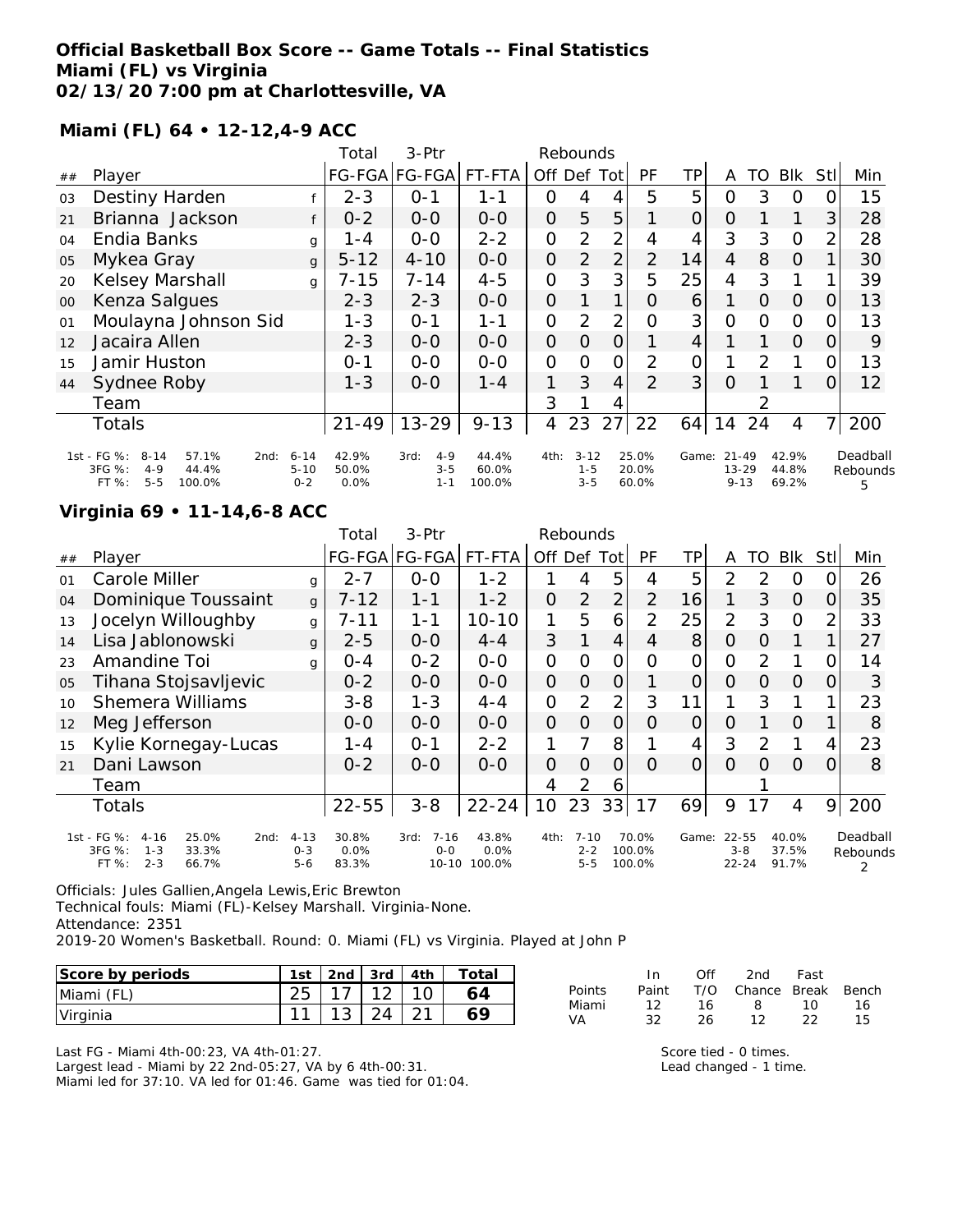### **Official Basketball Box Score -- Game Totals -- Final Statistics Virginia vs Duke 02/20/20 7:00 pm at Durham, NC**

## **Virginia 47 • 11-15,6-9 ACC**

|    |                                                                                                    |                                | Total                   | 3-Ptr                                  |                         |                | Rebounds                      |                |                         |                 |                               |                |                         |                 |                           |
|----|----------------------------------------------------------------------------------------------------|--------------------------------|-------------------------|----------------------------------------|-------------------------|----------------|-------------------------------|----------------|-------------------------|-----------------|-------------------------------|----------------|-------------------------|-----------------|---------------------------|
| ## | Player                                                                                             |                                |                         | FG-FGA FG-FGA                          | FT-FTA                  | Off            | Def                           | Tot            | PF                      | TP              | Α                             | TO             | <b>BIK</b>              | Stll            | Min                       |
| 01 | Carole Miller                                                                                      | g                              | $2 - 8$                 | $0-0$                                  | $0-0$                   |                | 3                             | 4              | O                       | 4               | 2                             |                | O                       | 0               | 28                        |
| 04 | Dominique Toussaint                                                                                | $\mathbf{q}$                   | $4 - 9$                 | $2 - 4$                                | $0-0$                   | $\overline{2}$ | 2                             | 4              | 3                       | 10 <sup>1</sup> | $\Omega$                      | 3              | $\Omega$                | $\overline{3}$  | 31                        |
| 13 | Jocelyn Willoughby                                                                                 | g                              | $6 - 13$                | $1 - 4$                                | $2 - 2$                 |                | 6                             | $\overline{7}$ | 4                       | 15              |                               | 3              |                         | 2               | 37                        |
| 14 | Lisa Jablonowski                                                                                   | g                              | $4 - 12$                | $O-O$                                  | $4 - 5$                 | 5              |                               | 6              | $\mathcal{P}$           | 12              | 2                             | $\overline{4}$ |                         | 4               | 33                        |
| 23 | Amandine Toi                                                                                       | g                              | 1-6                     | $O - 4$                                | $0 - 2$                 | $\Omega$       | 0                             | 0              | $\Omega$                | 2               |                               |                | $\circ$                 | 0               | 23                        |
| 05 | Tihana Stojsavljevic                                                                               |                                | $1 - 1$                 | $1 - 1$                                | $0 - 0$                 | $\overline{O}$ | $\Omega$                      | $\overline{O}$ | $\mathcal{P}$           | 3               | $\Omega$                      | 0              | $\Omega$                | 0               | 5                         |
| 10 | <b>Shemera Williams</b>                                                                            |                                | $0 - 5$                 | $0 - 3$                                | $1 - 2$                 |                |                               | 2              | 2                       |                 | 4                             | 4              | $\Omega$                | O               | 17                        |
| 12 | Meg Jefferson                                                                                      |                                | $O-O$                   | $0 - 0$                                | $0 - 0$                 | $\Omega$       | 0                             | $\overline{O}$ | O                       | $\overline{O}$  | $\Omega$                      |                | $\Omega$                | O               |                           |
| 15 | Kylie Kornegay-Lucas                                                                               |                                | $0 - 2$                 | $O - 1$                                | $0 - 2$                 | 1              | 2                             | 3              |                         | 0               | $\Omega$                      | 4              | $\circ$                 | $\overline{2}$  | 24                        |
| 21 | Dani Lawson                                                                                        |                                | $0 - 0$                 | $0 - 0$                                | $0 - 0$                 | 1              | $\Omega$                      | 1              | $\Omega$                | $\overline{O}$  | $\Omega$                      | O              | $\Omega$                | $\Omega$        |                           |
|    | Team                                                                                               |                                |                         |                                        |                         | 5              |                               | 6              |                         |                 |                               |                |                         |                 |                           |
|    | <b>Totals</b>                                                                                      |                                | 18-56                   | $4 - 17$                               | $7 - 13$                | 17             | 16                            | 33             | 14                      | 47              | 10                            | 21             | $\overline{2}$          | 11 <sub>1</sub> | 200                       |
|    | 1st - FG %:<br>$4 - 16$<br>25.0%<br>2nd:<br>3FG %:<br>25.0%<br>$1 - 4$<br>FT %:<br>$O - O$<br>0.0% | $4 - 15$<br>$2 - 6$<br>$1 - 4$ | 26.7%<br>33.3%<br>25.0% | $7 - 17$<br>3rd:<br>$1 - 5$<br>$1 - 4$ | 41.2%<br>20.0%<br>25.0% | 4th:           | $3 - 8$<br>$0 - 2$<br>$5 - 5$ |                | 37.5%<br>0.0%<br>100.0% | Game:           | 18-56<br>$4 - 17$<br>$7 - 13$ |                | 32.1%<br>23.5%<br>53.8% |                 | Deadball<br>Rebounds<br>3 |

#### **Duke 62 • 16-10,10-5 ACC**

|    |                                                                                                |                               | Total                   | 3-Ptr                                   |                         |                   | Rebounds                       |                |                           |                |                                |                |                         |                |                      |
|----|------------------------------------------------------------------------------------------------|-------------------------------|-------------------------|-----------------------------------------|-------------------------|-------------------|--------------------------------|----------------|---------------------------|----------------|--------------------------------|----------------|-------------------------|----------------|----------------------|
| ## | Player                                                                                         |                               |                         | FG-FGA FG-FGA                           | FT-FTA                  |                   |                                | Off Def Tot    | <b>PF</b>                 | ΤP             | A                              | TO             | <b>BIK</b>              | Stll           | Min                  |
| 05 | Leaonna Odom                                                                                   |                               | $8 - 14$                | $0 - 0$                                 | $1 - 6$                 | 6                 | 6                              | 12             | 4                         | 17             | 0                              | 3              |                         | 5              | 35                   |
| 24 | O. Akinbode-James                                                                              |                               | $2 - 7$                 | $0 - 0$                                 | $1 - 1$                 | $\overline{2}$    | 4                              | 6              | 3                         | 5              | 2                              | $\overline{2}$ | 3                       | $\overline{2}$ | 30                   |
| 25 | Jade Williams                                                                                  |                               | 5-6                     | $1 - 1$                                 | $0-0$                   | 1                 | 4                              | 5              |                           | 11             | $\overline{2}$                 |                | 2                       |                | 33                   |
| 02 | <b>Haley Gorecki</b>                                                                           | $\mathbf{q}$                  | $3 - 12$                | $2 - 7$                                 | $7 - 8$                 | $\overline{2}$    | 5                              | 7              | 0                         | 15             | 3                              | 6              | $\overline{2}$          | $\overline{2}$ | 35                   |
| 15 | Kyra Lambert                                                                                   | g                             | 2-6                     | $1 - 5$                                 | $O-O$                   | 1                 |                                | 2              | O                         | 5              |                                | 3              | $\mathbf 0$             | $\overline{2}$ | 28                   |
| 00 | Jaida Patrick                                                                                  |                               | $O-O$                   | $0-0$                                   | $0-0$                   | $\mathcal{O}$     | $\Omega$                       | $\overline{O}$ | O                         | 0              | $\Omega$                       | 0              | 0                       | 0              |                      |
| 03 | Miela Goodchild                                                                                |                               | $0 - 2$                 | $0 - 1$                                 | $0 - 0$                 | $\mathbf{O}$      | 0                              | $\mathcal{O}$  | 0                         | 0              |                                |                |                         | 0              |                      |
| 04 | Jada Claude                                                                                    |                               | $O - O$                 | $0-0$                                   | $O-O$                   | $\overline{O}$    | $\overline{O}$                 | $\overline{O}$ | 0                         | $\overline{O}$ | 0                              | 0              | $\Omega$                | $\Omega$       |                      |
| 11 | Azana Baines                                                                                   |                               | $1 - 1$                 | $0 - 0$                                 | $1 - 2$                 | $\mathbf{O}$      | O                              | $\mathcal{O}$  |                           | 3              |                                | $\overline{2}$ |                         |                | 5                    |
| 12 | Mikayla Boykin                                                                                 |                               | $3 - 4$                 | $0 - 1$                                 | $0 - 0$                 | $\Omega$          |                                | 1.             | $\mathcal{P}$             | 6              | 5                              | 2              | $\Omega$                | $\overline{2}$ | 24                   |
| 30 | <b>Emily Schubert</b>                                                                          |                               | $O-O$                   | $0 - 0$                                 | $0 - 0$                 | $\mathcal{O}$     | $\Omega$                       | 0              | $\Omega$                  | $\Omega$       | $\Omega$                       | Ω              | $\circ$                 | 0              |                      |
|    | Team                                                                                           |                               |                         |                                         |                         | O                 | 3                              | 3              |                           |                |                                | $\mathcal{P}$  |                         |                |                      |
|    | Totals                                                                                         |                               | $24 - 52$               | $4 - 15$                                | $10 - 17$               | $12 \overline{ }$ | 24                             | 36             | 11                        | 62             | 15                             | 22             | 10                      | 15             | 200                  |
|    | 1st - FG %:<br>8-18<br>44.4%<br>2nd:<br>3FG %:<br>$2 - 6$<br>33.3%<br>FT %:<br>$O - O$<br>0.0% | $7 - 9$<br>$1 - 2$<br>$2 - 4$ | 77.8%<br>50.0%<br>50.0% | $3 - 10$<br>3rd:<br>$1 - 4$<br>$6 - 10$ | 30.0%<br>25.0%<br>60.0% | 4th:              | $6 - 15$<br>$O - 3$<br>$2 - 3$ |                | 40.0%<br>$0.0\%$<br>66.7% | Game:          | 24-52<br>$4 - 15$<br>$10 - 17$ |                | 46.2%<br>26.7%<br>58.8% |                | Deadball<br>Rebounds |

Officials: Talisa Green,Bruce Morris,Edward Sidlasky Technical fouls: Virginia-None. Duke-None. Attendance: 3154

2019-20 Women's Basketball. Round: 0. Duke vs Virginia. Played at Cameron Indo

| Score by periods | 1st | 2 <sub>nd</sub> | 3rd | 4th | Totai  |
|------------------|-----|-----------------|-----|-----|--------|
| Virginia         |     | $\sim$          | 16  |     |        |
| <b>Duke</b>      |     |                 | ٮ   |     | $\sim$ |

|               | In.   | ∩ff | 2nd                    | Fast       |                  |
|---------------|-------|-----|------------------------|------------|------------------|
| <b>Points</b> | Paint |     | T/O Chance Break Bench |            |                  |
| VA            | 6     | Δ   | 4                      | $^{\circ}$ | $\left( \right)$ |
| Duke          | 10.   |     |                        |            |                  |

Last FG - VA 1st-01:22, Duke 1st-00:29.

Largest lead - VA by 2 1st-09:03, Duke by 9 1st-00:29.

VA led for 00:21. Duke led for 08:01. Game was tied for 01:38.

Score tied - 1 time. Lead changed - 1 time.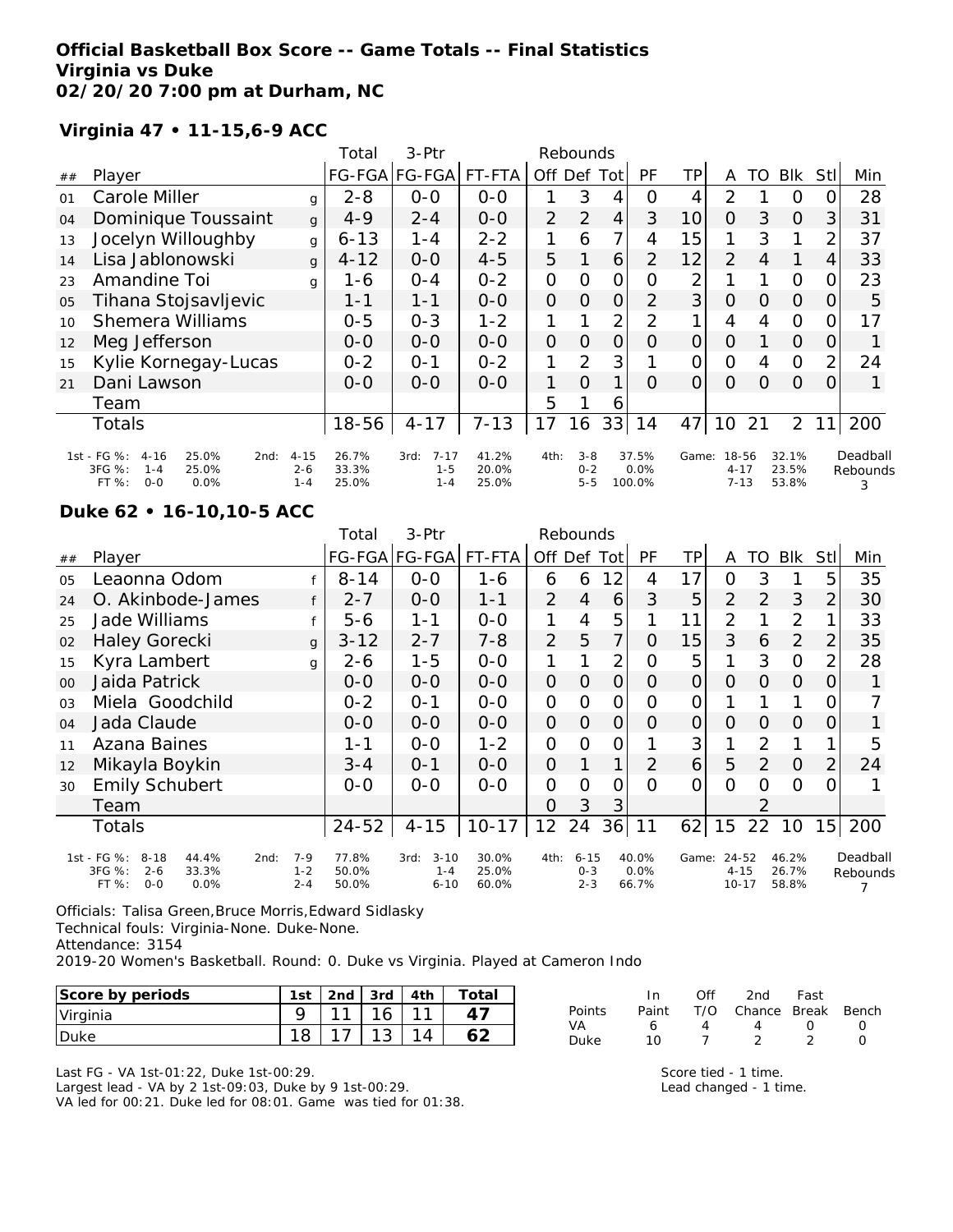## **Official Basketball Box Score -- Game Totals -- Final Statistics Virginia vs Virginia Tech 02/23/20 2:00 pm at Blacksburg, VA**

# **Virginia 86 • 12-15,7-9 ACC**

|    |                                                                                                     |                                | Total                   | $3-Ptr$                                |                         |                | Rebounds                       |                |                        |       |                                   |    |                         |                |                           |
|----|-----------------------------------------------------------------------------------------------------|--------------------------------|-------------------------|----------------------------------------|-------------------------|----------------|--------------------------------|----------------|------------------------|-------|-----------------------------------|----|-------------------------|----------------|---------------------------|
| ## | Player                                                                                              |                                | <b>FG-FGA</b>           | $FG-FGA$                               | FT-FTA                  | Off            | Def                            | Tot            | PF                     | ΤP    | A                                 | TO | <b>Blk</b>              | Stll           | Min                       |
| 01 | Carole Miller                                                                                       | q                              | $4 - 6$                 | $0 - 0$                                | $1 - 2$                 |                |                                | 2              | 4                      | 9     |                                   | O  | O                       |                | 23                        |
| 04 | Dominique Toussaint                                                                                 | g                              | $11 - 17$               | $2 - 4$                                | $5 - 5$                 | 0              | 6                              | 6              | 3                      | 29    | 7                                 | 3  | 1                       | 0              | 38                        |
| 13 | Jocelyn Willoughby                                                                                  | g                              | $8 - 14$                | $1 - 1$                                | $12 - 14$               | $\overline{2}$ | 8                              | 10             | 3                      | 29    | $\overline{2}$                    | 6  | 3                       |                | 39                        |
| 14 | Lisa Jablonowski                                                                                    | g                              | $4 - 5$                 | $0 - 0$                                | $1 - 3$                 | $\overline{2}$ | $\overline{2}$                 | $\overline{4}$ | 4                      | 9     |                                   |    | $\overline{4}$          |                | 34                        |
| 23 | Amandine Toi                                                                                        | g                              | $1 - 6$                 | $1 - 4$                                | $0 - 0$                 | 0              | $\Omega$                       | O              | 2                      | 3     | 3                                 |    | $\circ$                 |                | 39                        |
| 05 | Tihana Stojsavljevic                                                                                |                                | $O-O$                   | $0 - 0$                                | $0 - 0$                 | 0              | $\Omega$                       | $\overline{O}$ | O                      | 0     | $\Omega$                          | Ω  | $\Omega$                | O              | $O +$                     |
| 10 | <b>Shemera Williams</b>                                                                             |                                | $0-0$                   | $0 - 0$                                | $O - O$                 | 0              |                                | 1              | 3                      | O     | $\Omega$                          |    | $\circ$                 |                | 8                         |
| 15 | Kylie Kornegay-Lucas                                                                                |                                | $2 - 4$                 | $0 - 0$                                | $1 - 2$                 | 2              | $\overline{2}$                 | 4              | 3                      | 5     | O                                 |    | $\Omega$                |                | 13                        |
| 21 | Dani Lawson                                                                                         |                                | $1 - 2$                 | $0 - 0$                                | $0 - 0$                 | 1              | 3                              | 4              | 4                      | 2     | 0                                 | Ω  | $\Omega$                | O              | 6                         |
|    | Team                                                                                                |                                |                         |                                        |                         | O              | 3                              | 3              |                        |       |                                   |    |                         |                |                           |
|    | <b>Totals</b>                                                                                       |                                | $31 - 54$               | $4 - 9$                                | $20 - 26$               | 8              | 26                             | 34             | 26                     | 86    | 14                                | 13 | 8                       | 5 <sub>l</sub> | 200                       |
|    | 1st - FG %:<br>$10 - 14$<br>71.4%<br>2nd:<br>3FG %:<br>50.0%<br>$2 - 4$<br>$5 - 5$<br>100.0%<br>FT% | $5 - 14$<br>$1 - 3$<br>$7 - 8$ | 35.7%<br>33.3%<br>87.5% | $7 - 14$<br>3rd:<br>$1 - 2$<br>$4 - 5$ | 50.0%<br>50.0%<br>80.0% | 4th:           | $9 - 12$<br>$0 - 0$<br>$4 - 8$ |                | 75.0%<br>0.0%<br>50.0% | Game: | $31 - 54$<br>$4 - 9$<br>$20 - 26$ |    | 57.4%<br>44.4%<br>76.9% |                | Deadball<br>Rebounds<br>3 |

# **Virginia Tech 76 • 20-7,10-6 ACC**

|        |                                                                                                    |                                 | Total                   | $3-Ptr$                                  |                         |                | Rebounds                       |                |                         |       |                                 |          |                         |                  |                      |
|--------|----------------------------------------------------------------------------------------------------|---------------------------------|-------------------------|------------------------------------------|-------------------------|----------------|--------------------------------|----------------|-------------------------|-------|---------------------------------|----------|-------------------------|------------------|----------------------|
| ##     | Player                                                                                             |                                 |                         | FG-FGA FG-FGA                            | FT-FTA                  | Off Def        |                                | Tot            | PF                      | TP    | A                               | TO       | Blk                     | Stll             | Min                  |
| 21     | Lydia Rivers                                                                                       |                                 | $1 - 5$                 | $O-O$                                    | $0-0$                   | 5              | 2                              |                | 4                       | 2     | 2                               | O        | 0                       |                  | 21                   |
| 33     | Elizabeth Kitley                                                                                   | $\mathsf{C}$                    | $6 - 11$                | $0 - 0$                                  | $4 - 9$                 | 2              | 7                              | 9              | 4                       | 16    | $\overline{O}$                  | 4        | 3                       |                  | 34                   |
| 02     | Aisha Sheppard                                                                                     | g                               | $10 - 22$               | $8 - 15$                                 | $4 - 4$                 | 1              | $\mathcal{P}$                  | 3              | 1                       | 32    | $\overline{2}$                  | 5        | $\overline{O}$          | 3                | 40                   |
| 04     | Dara Mabrey                                                                                        | g                               | $1 - 6$                 | $1 - 5$                                  | $6 - 6$                 | $\Omega$       |                                | $\mathbf 1$    | 5                       | 9     | 5                               | $\Omega$ | $\Omega$                |                  | 39                   |
| 05     | Taja Cole                                                                                          | g                               | $O - 4$                 | $0 - 0$                                  | $5 - 8$                 | 2              | $\Omega$                       | 2              | 3                       | 5     | 4                               | 2        | 0                       |                  | 19                   |
| $00\,$ | <b>Trinity Baptiste</b>                                                                            |                                 | $2 - 6$                 | $0-0$                                    | $0-0$                   | 1              | 3                              | $\overline{4}$ | 4                       | 4     | $\Omega$                        |          | $\Omega$                | $\left( \right)$ | 13                   |
| 15     | Makayla Ennis                                                                                      |                                 | $0 - 1$                 | $O - 1$                                  | $0 - 0$                 | $\overline{O}$ | $\Omega$                       | $\overline{O}$ | $\Omega$                | 0     |                                 | O        | $\overline{O}$          | Ω                | 8                    |
| 22     | Cayla King                                                                                         |                                 | $2 - 5$                 | $1 - 3$                                  | $3 - 5$                 | 3              |                                | 4              | 3                       | 8     | $\Omega$                        | O        | $\Omega$                |                  | 22                   |
| 40     | Alex Obouh Feque                                                                                   |                                 | $0 - 0$                 | $0 - 0$                                  | $0 - 0$                 | 0              |                                |                |                         | 0     | $\Omega$                        | Ω        | Ω                       |                  | 4                    |
|        | Team                                                                                               |                                 |                         |                                          |                         |                |                                | $\overline{2}$ |                         |       |                                 |          |                         |                  |                      |
|        | <b>Totals</b>                                                                                      |                                 | $22 - 60$               | $10 - 24$                                | $22 - 32$               | 15             | 18                             | 33             | 25                      | 76    | 14                              | 13       | 3                       | 8 <sup>1</sup>   | 200                  |
|        | 1st - FG %:<br>$6 - 14$<br>42.9%<br>2nd:<br>3FG %:<br>50.0%<br>$4 - 8$<br>$2 - 2$<br>FT%<br>100.0% | $7 - 14$<br>$2 - 4$<br>$6 - 11$ | 50.0%<br>50.0%<br>54.5% | $5 - 13$<br>3rd:<br>$3 - 4$<br>$10 - 11$ | 38.5%<br>75.0%<br>90.9% | 4th:           | $4 - 19$<br>$1 - 8$<br>$4 - 8$ |                | 21.1%<br>12.5%<br>50.0% | Game: | 22-60<br>$10 - 24$<br>$22 - 32$ |          | 36.7%<br>41.7%<br>68.8% |                  | Deadball<br>Rebounds |

Officials: Bobby Ray,Tiara Cruse,Joseph Vaszily

Technical fouls: Virginia-None. Virginia Tech-None.

Attendance: 2597

2019-20 Women's Basketball. Round: 0. Virginia vs Virginia Tech. Played at Cas

| Score by periods | 1st | $\vert$ 2nd $\vert$ 3rd $\vert$ 4th |       | Total |
|------------------|-----|-------------------------------------|-------|-------|
| Virginia         |     | $18$ .                              | 19122 |       |
| Virginia Tech    |     |                                     |       |       |

|               | In.   | Off | 2nd                    | Fast |    |
|---------------|-------|-----|------------------------|------|----|
| Points        | Paint |     | T/O Chance Break Bench |      |    |
| VA.           | 36.   | フフ  | $\overline{1}$         | -12  |    |
| <b>Hokies</b> | 20    | 16. | 16                     | 1 O  | 12 |

Last FG - VA 4th-01:07, Hokies 4th-03:13.

Largest lead - VA by 13 1st-02:51, Hokies by 3 1st-07:25. VA led for 35:41. Hokies led for 02:37. Game was tied for 01:42. Score tied - 3 times. Lead changed - 3 times.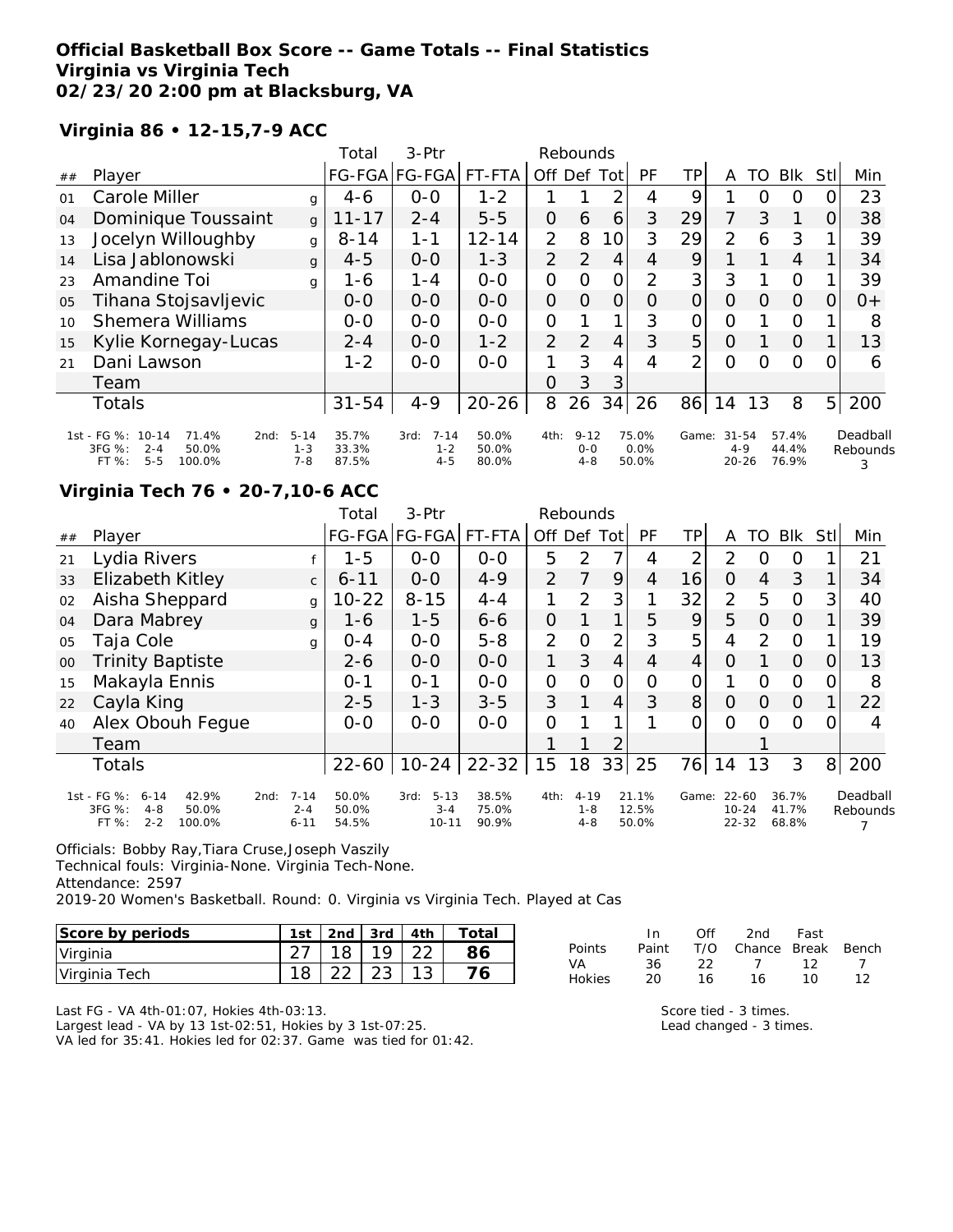### **Official Basketball Box Score -- Game Totals -- Final Statistics Pittsburgh vs Virginia 02/27/20 7:00 pm at Charlottesville, VA**

**Pittsburgh 55 • 4-24,1-16 ACC**

|                |                                                                                                     |                               | Total                   | $3-Ptr$                              |                         |                | Rebounds                       |                |                        |                |                                |    |                         |                |                      |
|----------------|-----------------------------------------------------------------------------------------------------|-------------------------------|-------------------------|--------------------------------------|-------------------------|----------------|--------------------------------|----------------|------------------------|----------------|--------------------------------|----|-------------------------|----------------|----------------------|
| ##             | Player                                                                                              |                               |                         | FG-FGA FG-FGA                        | FT-FTA                  | Off            | Def                            | Tot            | PF                     | TP             | A                              | TO | <b>BIK</b>              | <b>Stll</b>    | Min                  |
| 23             | Rita Igbokwe                                                                                        |                               | 4-6                     | $0-0$                                | $1 - 2$                 | 2              |                                | 3              | 5                      | 9              | Ο                              | 2  | 2                       |                | 23                   |
| 01             | Dayshanette Harris                                                                                  | g                             | $6 - 17$                | $3 - 6$                              | $4 - 7$                 | $\overline{O}$ |                                | $\overline{7}$ | 5                      | 19             | 6                              | 5  | $\Omega$                |                | 31                   |
| 04             | Emy Hayford                                                                                         | g                             | $2 - 7$                 | $2 - 5$                              | $2 - 2$                 | 1              | 3                              | 4              | 3                      | 8              |                                |    | $\Omega$                | 0              | 30                   |
| 0 <sub>5</sub> | Amber Brown                                                                                         | g                             | $1 - 7$                 | $0 - 0$                              | $O - 1$                 | 3              | 5                              | 8              | 3                      | $\overline{2}$ | 3                              |    |                         | 3              | 36                   |
| 12             | Gabbie Green                                                                                        | g                             | $4 - 12$                | $3 - 10$                             | $0-0$                   | 1              | 3                              | $\overline{4}$ |                        | 11             | $\Omega$                       | 3  | $\circ$                 |                | 40                   |
| 00             | Jahsyni Knight                                                                                      |                               | $0 - 0$                 | $0-0$                                | $0-0$                   | 1              | $\Omega$                       | 1              | O                      | 0              | $\Omega$                       | 0  | 0                       | O              | 8                    |
| 10             | Ismini Prapa                                                                                        |                               | $1 - 3$                 | $1 - 3$                              | $0-0$                   | $\overline{O}$ | 3                              | 3              |                        | 3              | $\circ$                        |    |                         | $\Omega$       | 17                   |
| 11             | Cara Judkins                                                                                        |                               | $O - 1$                 | $0 - 0$                              | $2 - 2$                 | $\overline{O}$ |                                |                |                        | $\overline{2}$ | $\Omega$                       | 2  |                         | 0              | 12                   |
| 21             | Marcella Lamark                                                                                     |                               | $0 - 0$                 | $0 - 0$                              | $1 - 2$                 | 0              | 0                              | 0              |                        |                | 0                              | 3  | $\circ$                 | 0              | 3                    |
|                | Team                                                                                                |                               |                         |                                      |                         |                | 3                              | 4              |                        |                |                                |    |                         |                |                      |
|                | <b>Totals</b>                                                                                       |                               | $18 - 53$               | $9 - 24$                             | $10 - 16$               | 9              | 26                             | 35             | 20                     | 55             | 10                             | 19 | 5                       | 5 <sup>1</sup> | 200                  |
|                | 1st - FG %:<br>35.3%<br>$6 - 17$<br>2nd:<br>3FG %:<br>$1 - 5$<br>20.0%<br>FT %:<br>$7 - 9$<br>77.8% | $2 - 7$<br>$2 - 3$<br>$1 - 2$ | 28.6%<br>66.7%<br>50.0% | $6 - 15$<br>3rd:<br>$3-9$<br>$2 - 4$ | 40.0%<br>33.3%<br>50.0% | 4th:           | $4 - 14$<br>$3 - 7$<br>$0 - 1$ |                | 28.6%<br>42.9%<br>0.0% | Game:          | 18-53<br>$9 - 24$<br>$10 - 16$ |    | 34.0%<br>37.5%<br>62.5% |                | Deadball<br>Rebounds |

## **Virginia 66 • 13-15,8-9 ACC**

|    |                                                                                                    |                                | Total                   | 3-Ptr                                  |                         |                | Rebounds                       |                |                         |                |                                |               |                         |                |                      |
|----|----------------------------------------------------------------------------------------------------|--------------------------------|-------------------------|----------------------------------------|-------------------------|----------------|--------------------------------|----------------|-------------------------|----------------|--------------------------------|---------------|-------------------------|----------------|----------------------|
| ## | Player                                                                                             |                                |                         | FG-FGA FG-FGA                          | FT-FTA                  |                | Off Def Tot                    |                | PF                      | TPI            | A                              | TO.           | <b>BIK</b>              | StII           | Min                  |
| 01 | Carole Miller                                                                                      | g                              | $5 - 9$                 | $0 - 0$                                | $2 - 5$                 |                | 4                              | 5              | 4                       | 12             | 2                              | Ω             |                         | 0              | 36                   |
| 04 | Dominique Toussaint                                                                                | g                              | 1-6                     | $0 - 3$                                | $2 - 2$                 | 0              | 5                              | 5              | $\overline{2}$          | 4              | 3                              | 2             | $\Omega$                | 2              | 18                   |
| 13 | Jocelyn Willoughby                                                                                 | g                              | $5 - 16$                | $2 - 5$                                | $8 - 12$                | 1              |                                | 8              | 2                       | 20             | 4                              | 5             | 2                       |                | 32                   |
| 14 | Lisa Jablonowski                                                                                   | g                              | $6 - 11$                | $1 - 3$                                | $2 - 2$                 | 5              | 2                              |                |                         | 15             | 1                              | $\Omega$      | 1                       | 0              | 36                   |
| 23 | Amandine Toi                                                                                       | g                              | $3 - 5$                 | $2 - 3$                                | $0 - 0$                 | 0              | O                              | 0              | 2                       | 8              | $\overline{2}$                 | O             | $\Omega$                |                | 26                   |
| 00 | Dylan Horton                                                                                       |                                | $1 - 2$                 | $1 - 2$                                | $0-0$                   | $\overline{O}$ | $\Omega$                       | $\overline{O}$ | O                       | 3 <sup>1</sup> | $\overline{2}$                 |               | $\Omega$                | 0              | 11                   |
| 05 | Tihana Stojsavljevic                                                                               |                                | $0 - 1$                 | $0-0$                                  | $0 - 0$                 | 1              | 0                              |                |                         | 0              | 0                              |               | $\circ$                 | O              |                      |
| 12 | Meg Jefferson                                                                                      |                                | $0 - 1$                 | $0 - 0$                                | $0 - 0$                 | $\overline{O}$ | $\Omega$                       | 0              | O                       | $\Omega$       | $\Omega$                       | 0             | $\Omega$                | O              | 3                    |
| 15 | Kylie Kornegay-Lucas                                                                               |                                | $2 - 7$                 | $0 - 0$                                | $0 - 0$                 | 2              | 10                             | 12             | 2                       | 4              |                                | $\mathcal{P}$ | $\circ$                 | $\overline{2}$ | 33                   |
| 21 | Dani Lawson                                                                                        |                                | $0 - 0$                 | $0 - 0$                                | $0 - 0$                 | 0              | $\Omega$                       | $\circ$        |                         | $\Omega$       | $\Omega$                       | $\Omega$      | $\Omega$                | $\Omega$       |                      |
|    | Team                                                                                               |                                |                         |                                        |                         | 2              | 2                              | 4              |                         |                |                                |               |                         |                |                      |
|    | <b>Totals</b>                                                                                      |                                | $23 - 58$               | $6 - 16$                               | $14 - 21$               | 12             | 30                             | 42             | 15                      | 66             | 15                             | 11            | 4                       | $6 \mid$       | 200                  |
|    | 1st - FG %:<br>$8 - 15$<br>53.3%<br>2nd:<br>3FG %:<br>$3 - 5$<br>60.0%<br>$3 - 3$<br>100.0%<br>FT% | $4 - 13$<br>$1 - 4$<br>$4 - 6$ | 30.8%<br>25.0%<br>66.7% | $6 - 14$<br>3rd:<br>$1 - 4$<br>$2 - 4$ | 42.9%<br>25.0%<br>50.0% | 4th:           | $5 - 16$<br>$1 - 3$<br>$5 - 8$ |                | 31.3%<br>33.3%<br>62.5% | Game:          | 23-58<br>$6 - 16$<br>$14 - 21$ |               | 39.7%<br>37.5%<br>66.7% |                | Deadball<br>Rebounds |

Officials: Brandon Enterline,Nic Cappel,Carla Fountain Technical fouls: Pittsburgh-None. Virginia-None. Attendance: 2211 2019-20 Women's Basketball. Round: 0. Pittsburgh vs Virginia. Played at John P

| Score by periods | 1st    | 2 <sub>nd</sub> | 3rd | 4th | Totai |
|------------------|--------|-----------------|-----|-----|-------|
| Pittsburgh       |        |                 |     |     | ხხ    |
| Virginia         | $\sim$ | $\sim$          |     |     |       |

Last FG - Pitt 4th-04:08, VA 4th-00:54. Largest lead - Pitt by 7 1st-08:10, VA by 12 3rd-04:20. Pitt led for 04:14. VA led for 35:28. Game was tied for 00:18.

|        | In.   | ∩ff | 2nd                    | Fast |   |
|--------|-------|-----|------------------------|------|---|
| Points | Paint |     | T/O Chance Break Bench |      |   |
| Pitt   | 12    | Q   | $\overline{4}$         | -3   | 6 |
| VA     | 30.   | 15  | 8.                     | 11   |   |

Score tied - 0 times. Lead changed - 1 time.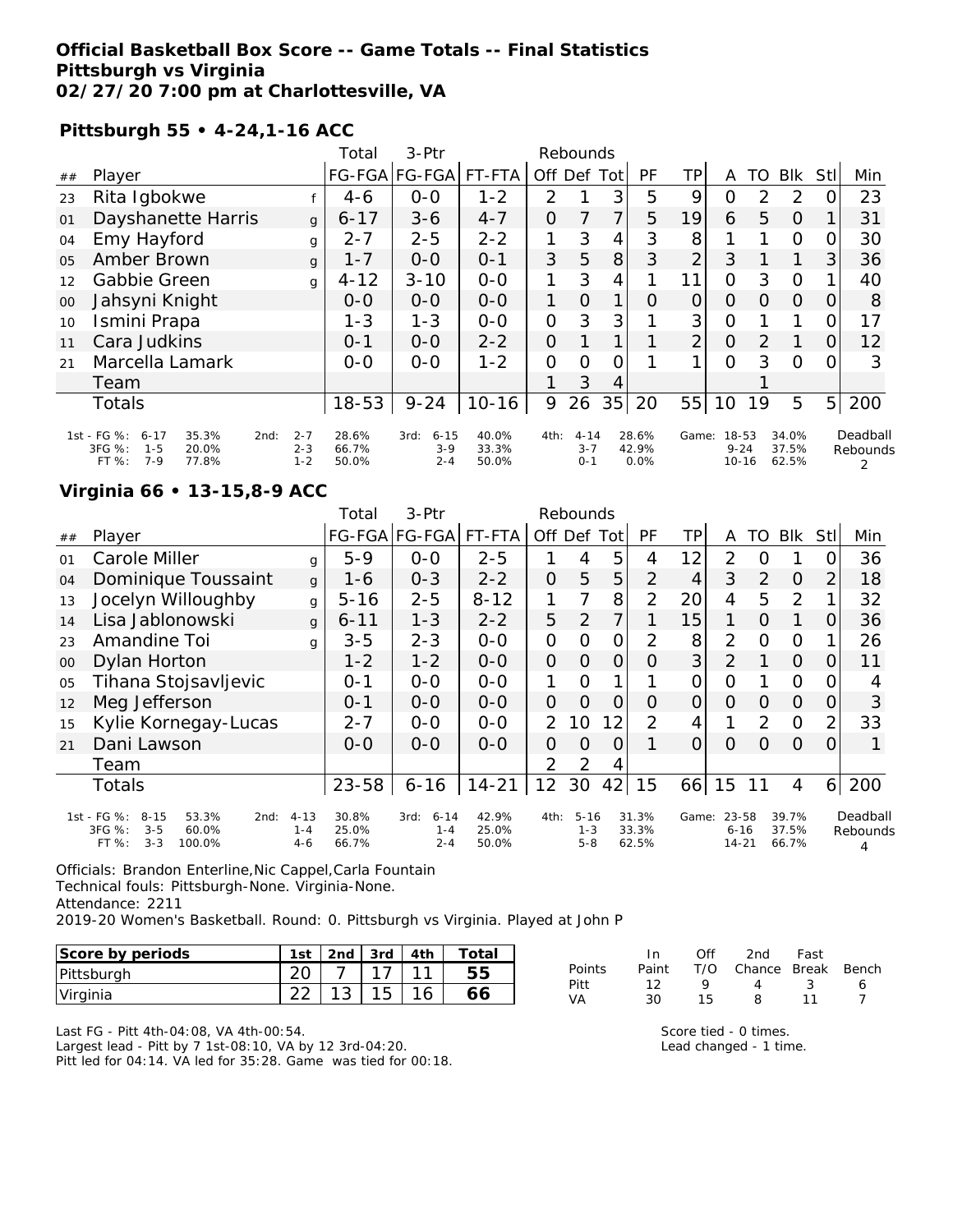### **Official Basketball Box Score -- Game Totals -- Final Statistics NC State vs Virginia 03/01/20 2:00 pm at Charlottesville, VA**

**NC State 75 • 25-4,14-4 ACC**

|                |                                                                                                      |                                 | Total                   | $3-Ptr$                                |                         | Rebounds       |                                |     |                        |                |                            |          |                         |                |                      |
|----------------|------------------------------------------------------------------------------------------------------|---------------------------------|-------------------------|----------------------------------------|-------------------------|----------------|--------------------------------|-----|------------------------|----------------|----------------------------|----------|-------------------------|----------------|----------------------|
| ##             | Player                                                                                               |                                 |                         | FG-FGA FG-FGA                          | FT-FTA                  | Off            | Def                            | Tot | PF                     | TP             | A                          | TO       | <b>BIK</b>              | <b>Stll</b>    | Min                  |
| 25             | Kayla Jones                                                                                          |                                 | $6 - 9$                 | $3 - 4$                                | $1 - 2$                 | 0              | 4                              | 4   | 4                      | 16             | 3                          | 3        | O                       | 2              | 34                   |
| 33             | Elissa Cunane                                                                                        | $\mathsf{C}$                    | $5-9$                   | $1 - 1$                                | $4 - 7$                 | $\overline{4}$ | 9                              | 13  | $\overline{2}$         | 15             | 3                          | 2        | 1                       | $\Omega$       | 30                   |
| 01             | Aislinn Konig                                                                                        | g                               | $5 - 8$                 | $4 - 6$                                | $0-0$                   | $\overline{O}$ | 5                              | 5   |                        | 14             | 0                          | 2        | $\Omega$                |                | 28                   |
| 0 <sub>3</sub> | Kai Crutchfield                                                                                      | g                               | $3 - 5$                 | $2 - 4$                                | $0 - 0$                 | $\overline{O}$ | 4                              | 4   | 2                      | 8 <sup>1</sup> | 2                          |          | $\Omega$                | 0              | 32                   |
| 11             | Jakia Brown-Turner                                                                                   | g                               | $3 - 9$                 | $2 - 4$                                | $4-6$                   | $\overline{O}$ | $\Omega$                       | 0   | 4                      | 12             | 3                          | $\Omega$ | $\circ$                 |                | 25                   |
| 02             | Kaila Ealey                                                                                          |                                 | $O - O$                 | $0 - 0$                                | $0 - 0$                 | 0              | $\Omega$                       | 0   |                        | 0              | 4                          |          | $\overline{O}$          | O              | 17                   |
| 05             | Jada Boyd                                                                                            |                                 | $0 - 2$                 | $0 - 0$                                | $0 - 0$                 | $\overline{O}$ |                                |     | Ω                      | 0              | $\overline{O}$             | 3        | $\Omega$                | $\Omega$       | 6                    |
| 23             | <b>Grace Hunter</b>                                                                                  |                                 | $3 - 5$                 | $1 - 2$                                | $0 - 0$                 | 0              | $\overline{2}$                 | 2   |                        | 7              |                            | 3        | $\Omega$                |                | 19                   |
| 24             | Erika Cassell                                                                                        |                                 | $1 - 2$                 | 1-1                                    | $0 - 0$                 | 1              | 2                              | 3   | $\Omega$               | 3              | 0                          | $\Omega$ | $\Omega$                | O              | 9                    |
|                | Team                                                                                                 |                                 |                         |                                        |                         |                | $\Omega$                       |     |                        |                |                            |          |                         |                |                      |
|                | <b>Totals</b>                                                                                        |                                 | $26 - 49$               | $14 - 22$                              | $9 - 15$                | 6              | 27                             | 33  | 15                     | 75             | 16                         | 16       | 1                       | 5 <sup>1</sup> | 200                  |
|                | 1st - FG %:<br>$6 - 12$<br>50.0%<br>2nd:<br>3FG %:<br>$5 - 5$<br>100.0%<br>$2 - 3$<br>FT %:<br>66.7% | $10 - 14$<br>$7 - 7$<br>$0 - 0$ | 71.4%<br>100.0%<br>0.0% | $6 - 15$<br>3rd:<br>$2 - 7$<br>$1 - 2$ | 40.0%<br>28.6%<br>50.0% | 4th:           | $4 - 8$<br>$0 - 3$<br>$6 - 10$ |     | 50.0%<br>0.0%<br>60.0% | Game:          | 26-49<br>14-22<br>$9 - 15$ |          | 53.1%<br>63.6%<br>60.0% |                | Deadball<br>Rebounds |

## **Virginia 64 • 13-16,8-10 ACC**

|            |                                                                                                  |                                | Total                     | $3-Ptr$                                |                         |               | Rebounds                       |      |                          |       |                                |    |                         |                |                             |
|------------|--------------------------------------------------------------------------------------------------|--------------------------------|---------------------------|----------------------------------------|-------------------------|---------------|--------------------------------|------|--------------------------|-------|--------------------------------|----|-------------------------|----------------|-----------------------------|
| ##         | Player                                                                                           |                                |                           | FG-FGA FG-FGA                          | FT-FTA                  | Off Def       |                                | Totl | PF                       | ΤP    | A                              | TO | <b>BIK</b>              | Stll           | Min                         |
| $\Omega$ 1 | Carole Miller                                                                                    | g                              | $5 - 6$                   | $0 - 0$                                | $0 - 0$                 |               | $\Omega$                       | 1    | $\mathcal{P}$            | 10I   | Ω                              |    | O                       | 3              | 30                          |
| 04         | Dominique Toussaint                                                                              | $\mathbf{q}$                   | $3 - 13$                  | $0 - 3$                                | $1 - 2$                 | 0             |                                | 1    | 3                        | 7     |                                | 3  | $\Omega$                |                | 25                          |
| 13         | Jocelyn Willoughby                                                                               | g                              | $3 - 10$                  | $0 - 2$                                | $3 - 4$                 |               | 7                              | 8    | 4                        | 9     | 7                              | 3  | 0                       |                | 32                          |
| 14         | Lisa Jablonowski                                                                                 | $\mathbf{q}$                   | $2 - 3$                   | $O-O$                                  | $3 - 4$                 |               | 4                              | 5    | 2                        | 7     | 3                              | O  | 1                       | 3              | 33                          |
| 23         | Amandine Toi                                                                                     | g                              | $5 - 12$                  | $3 - 8$                                | $0 - 0$                 | $\mathcal{O}$ | $\Omega$                       | 0    |                          | 13    |                                |    | 1                       |                | 32                          |
| 10         | Shemera Williams                                                                                 |                                | $2 - 7$                   | $1 - 2$                                | $2 - 2$                 | 3             |                                | 4    |                          |       |                                | O  | O                       |                | 13                          |
| 15         | Kylie Kornegay-Lucas                                                                             |                                | $3 - 5$                   | $2 - 2$                                | $3 - 3$                 | 1             | 5                              | 6    | 2                        | 11    | 3                              |    | O                       |                | 26                          |
| 21         | Dani Lawson                                                                                      |                                | $O - 1$                   | $0 - 0$                                | $O-O$                   | $\Omega$      |                                | 1    |                          | O     | $\Omega$                       | O  | $\Omega$                | $\Omega$       | 9                           |
|            | Team                                                                                             |                                |                           |                                        |                         | $\mathcal{P}$ |                                | 3    |                          |       |                                |    |                         |                |                             |
|            | Totals                                                                                           |                                | $23 - 57$                 | $6 - 17$                               | $12 - 15$               | 9             | 20                             | 29   | 16                       | 64    | 16                             | 9  | 2                       | 8 <sup>1</sup> | 200                         |
|            | 1st - FG %:<br>$8 - 17$<br>47.1%<br>2nd:<br>3FG %:<br>0.0%<br>$O - 4$<br>$5 - 6$<br>FT%<br>83.3% | $5 - 14$<br>$1 - 3$<br>$0 - 0$ | 35.7%<br>33.3%<br>$0.0\%$ | $4 - 12$<br>3rd:<br>$3 - 4$<br>$2 - 4$ | 33.3%<br>75.0%<br>50.0% | 4th:          | $6 - 14$<br>$2 - 6$<br>$5 - 5$ |      | 42.9%<br>33.3%<br>100.0% | Game: | 23-57<br>$6 - 17$<br>$12 - 15$ |    | 40.4%<br>35.3%<br>80.0% |                | Deadball<br>Rebounds<br>1,1 |

Officials: Jeffrey Smith,Angela Lewis,Mark Hardcastle Technical fouls: NC State-None. Virginia-None. Attendance:

2019-20 Women's Basketball. Round: 0. NC State vs Virginia. Played at John Pau

| Score by periods | 1st | 2 <sub>nd</sub> | 3rd | 4th | $\tau$ otai |
|------------------|-----|-----------------|-----|-----|-------------|
| <b>INC State</b> |     |                 |     |     |             |
| Virginia         |     |                 |     |     |             |

|        | In.   | Off | 2nd                    | Fast          |    |
|--------|-------|-----|------------------------|---------------|----|
| Points | Paint |     | T/O Chance Break Bench |               |    |
| NCSU   | -20   | 12. | 1 O                    | $\mathcal{D}$ | 10 |
| VA     | フフ    | 1 N | o                      | 14            | 18 |

Last FG - NCSU 4th-01:16, VA 4th-01:46.

Largest lead - NCSU by 20 3rd-07:53, VA by 4 2nd-09:17. NCSU led for 32:27. VA led for 05:55. Game was tied for 01:38. Score tied - 2 times.

Lead changed - 5 times.